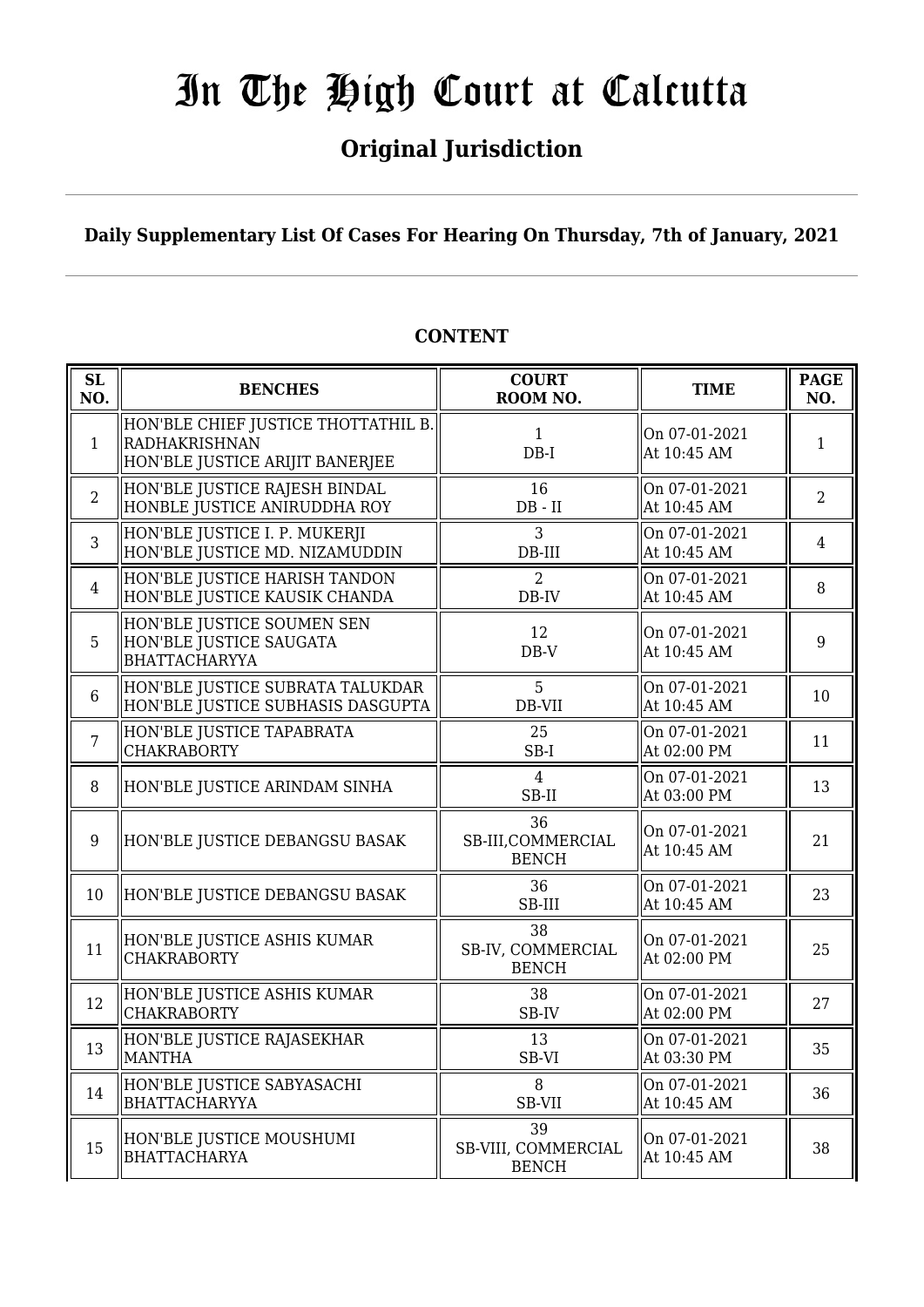| <b>SL</b><br>NO. | <b>BENCHES</b>                                  | <b>COURT</b><br>ROOM NO. | <b>TIME</b>                    | <b>PAGE</b><br>NO. |
|------------------|-------------------------------------------------|--------------------------|--------------------------------|--------------------|
| 16               | HON'BLE JUSTICE MOUSHUMI<br><b>BHATTACHARYA</b> | 39<br>SB-VIII            | On 07-01-2021<br>At 10:45 AM   | 39                 |
| 17               | HON'BLE JUSTICE SHEKHAR B. SARAF                | 26<br>SB-IX              | On 07-01-2021<br>  At 03:00 PM | 41                 |
| 18               | HON'BLE JUSTICE RAJARSHI<br>BHARADWAJ           | 15<br>$SB-X$             | On 07-01-2021<br>At 10:45 AM   | 43                 |
| 19               | HON'BLE JUSTICE RAVI KRISHAN KAPUR              | 10<br>SB-XII             | On 07-01-2021<br>At 10:45 AM   | 44                 |
| 20               | HON'BLE JUSTICE ARINDAM<br>MUKHERJEE            | 23<br><b>SB-XIII</b>     | On 07-01-2021<br>  At 02:00 PM | 46                 |
| 21               | HON'BLE JUSTICE AMRITA SINHA                    | 24<br>SB-XV              | On 07-01-2021<br>At 10:45 AM   | 47                 |
| 22               | HON'BLE JUSTICE ABHIJIT<br><b>GANGOPADHYAY</b>  | 22<br>SB-XVI             | On 07-01-2021<br>  At 03:30 PM | 48                 |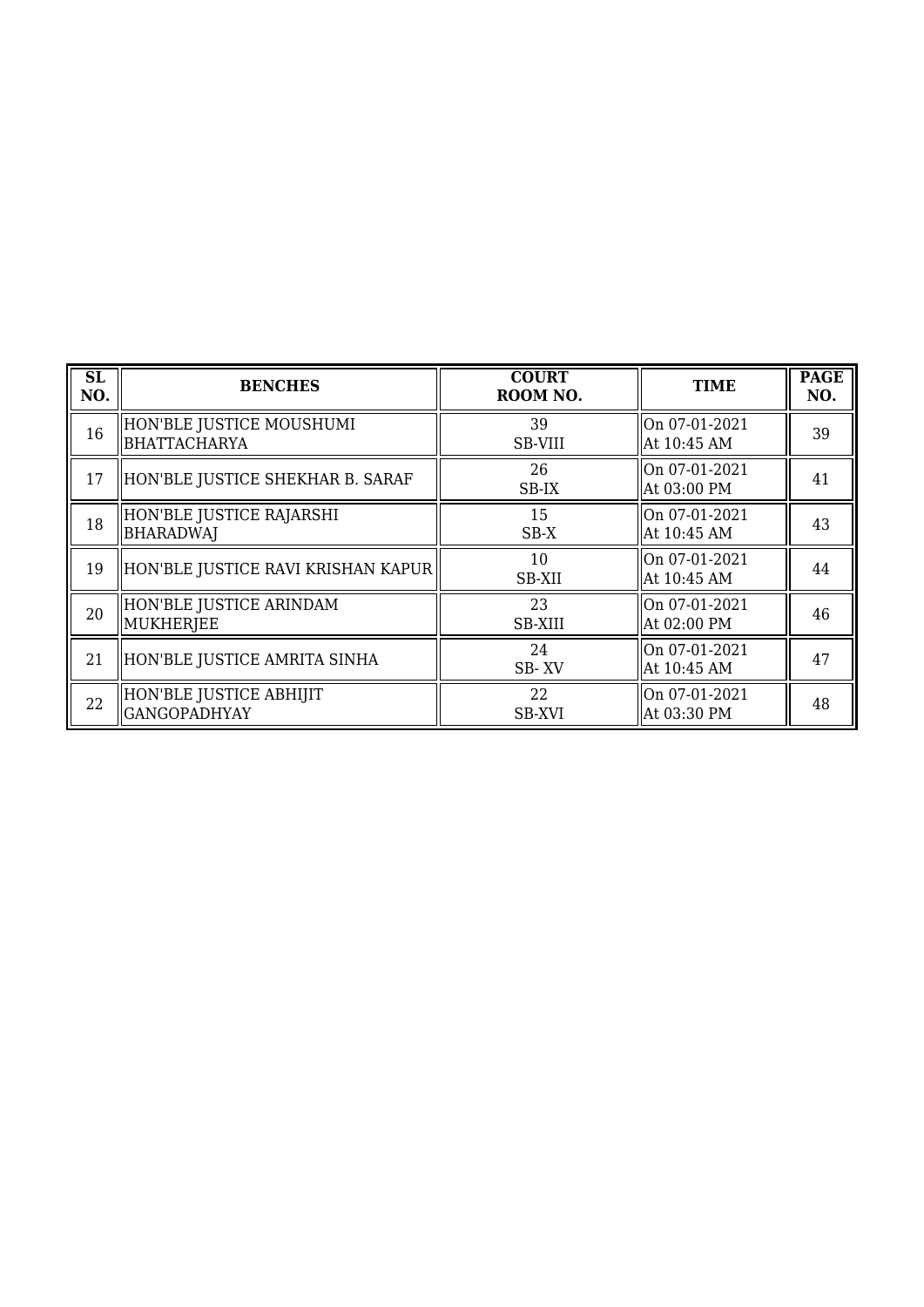

# **Original Side**

**DAILY CAUSELIST For Thursday The 7th January 2021**

**COURT NO. 1**

## **DIVISION BENCH (DB-I)**

## **AT 10:45 AM**

# **HON'BLE CHIEF JUSTICE THOTTATHIL B. RADHAKRISHNAN HON'BLE JUSTICE ARIJIT BANERJEE (VIA VIDEO CONFERENCE)**

**ON AND FROM WEDNESDAY, THE 6TH JANUARY, 2021 -**

### **APPEALS FROM ORDERS RELATING TO RESIDUARY UNDER GROUP - IX INCLUDING APPLICATIONS CONNECTED THERETO; PUBLIC INTEREST LITIGATION;**

### **CRIMINAL CONTEMPT MATTERS;**

### **APPEALS UNDER SECTION 19(1)(a) OF THE CONTEMPT OF COURT'S ACT; APPLICATIONS UNDER SECTION 27 OF THE ELECTRICITY REGULATORY COMMISSION ACT, 1998, INCLUDING APPLICATIONS CONNECTED THERETO;**

**HABEAS CORPUS;**

**ANY OTHER MATTER, IRRESPECTIVE OF CLASSIFICATION, AS DIRECTED BY THE HON'BLE CHIEF JUSTICE.**

**NOTE:MATTERS WILL BE TAKEN UP THROUGH PHYSICALHEARING ONLY WHEN BOTH THE PARTIES ARE AGREED.**

**NOTE: NO MENTIONING IN COURT**

### **NEW APPLICATIONS**

DILIP KUMAR KUNDU

1 APOT/2/2020 HINDUSTAN PETROLEUM CORPORATION LIMITED VS THE BOARD OF DIRECTORS FOR THE PORT OF KOLKATA AND ORS.

IA NO: GA/1/2020(Old No:GA/110/2020)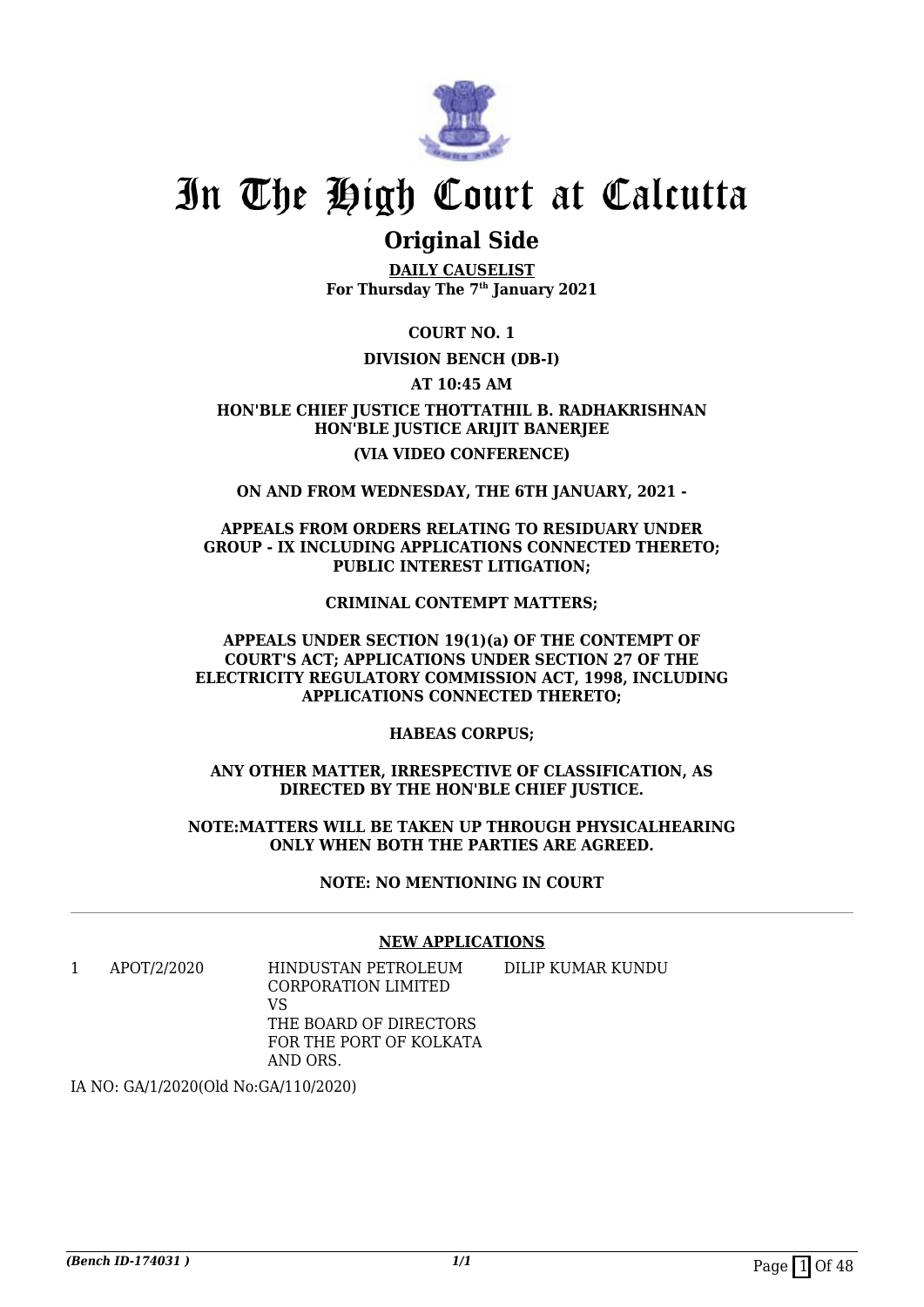

# **Original Side**

**DAILY CAUSELIST For Thursday The 7th January 2021**

**COURT NO. 16**

## **DIVISION BENCH (DB - II)**

**AT 10:45 AM**

**HON'BLE JUSTICE RAJESH BINDAL HONBLE JUSTICE ANIRUDDHA ROY**

**ON AND FROM WEDNESDAY, THE 6 TH JANUARY, 2021TO FRIDAY, 8TH JANUARY,2021 - APPEALS FROM ORDERS RELATING TO REVENUE UNDER GROUP-IV & OTHER STATUTORY REVENUE APPEALS EXCEPT LAND REVENUE TO BE HEARD BY DIVISION BENCH;**

**APPEALS RELATING TO CHARTERED ACCOUNTANTS ACT, COMPANY SECRETARIES ACT AND TAX TRIBUNAL MATTERS; INCOME TAX REFERENCE UNDER SECTION 256 OF THE INCOME TAX ACT;**

**MATTERS RELATING TO TRIBUNALS UNDER ARTICLE 323A & 323B OF THE CONSTITUTION OF INDIA (OTHER THAN TAX TRIBUNAL) INCLUDING APPLICATION CONNECTED THERETO.**

### **(VIA VIDEO CONFERENCE)**

**NOTE:MATTERS WILL BE TAKEN UP THROUGH PHYSICAL HEARING ONLY WHEN BOTH PARTIES ARE AGREED.**

#### **NEW APPLICATIONS**

KAUSIK KANTI MAITI

1 CUSTA/29/2019 COMMISSIONER OF

CUSTOMS (PREVENTIVE), KOLKATA VS M/S. BALAJI MULTIPLEX PVT. LTD.

IA NO: GA/2/2019(Old No:GA/2488/2019)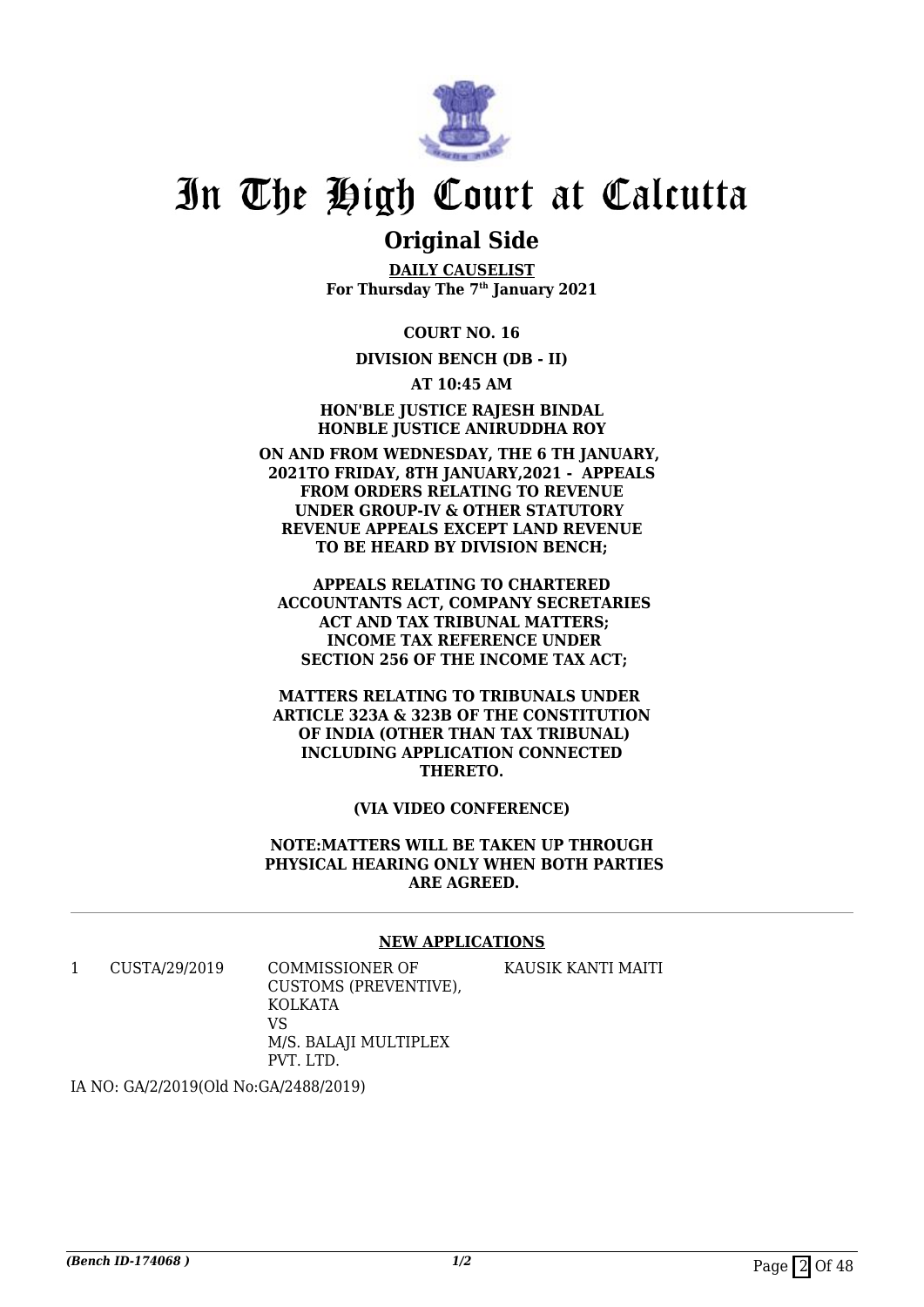KAUSIK KANTI MAITI

2 CUSTA/30/2019 COMMISSIONER OF CUSTOMS (PREVENTIVE), KOLKATA VS M/S. BALAJI MULTIPLEX PVT. LTD.

IA NO: GA/2/2019(Old No:GA/2490/2019)

3 CEXA/2/2020 COMMISSIONER OF CENTRAL EXCISE, HALDIA COMMISSIONERATE VS MCC PTA INDIA CORPORATION PVT LTD AND ANR BHASKAR PROSAD **BASNERIEE** 

IA NO: GA/2/2020(Old No:GA/31/2020)

4 CEXA/3/2020 COMMISSIONER OF CENTRAL EXCISE, KOLKATA-IV VS M/S. SKILL DYE CHEM PRIVATE LIMITED KAUSIK KANTI MAITI

IA NO: GA/2/2020(Old No:GA/38/2020)

5 ITA/51/2020 PRINCIPAL COMMISSIONER OF INCOME TAX 3 KOLKATA VS M/S. ITC LIMITED Y VATS

IA NO: GA/2/2020(Old No:GA/507/2020)

#### **FOR HEARING**

| 6 | CEXA/29/2001 | COMM.OF CENTRAL<br>EXCISE, BOLPUR COMM.<br>VS<br>M/S. HINDUSTHAN CABLES<br>LTD.  | S.N. ROY          | SANDIP KR. DATTA                        |
|---|--------------|----------------------------------------------------------------------------------|-------------------|-----------------------------------------|
| 7 | CUSTA/7/2016 | COMET OVERSEAS PVT.<br>LTD.<br>VS<br>UNION OF INDIA & ANR.                       | SANJAY KUMAR BAID |                                         |
| 8 | ITA/125/2018 | PRINCIPAL COMMISSIONER<br>OF INCOME TAX -3,<br>KOLKATA<br>VS<br>M/S. ITC LIMITED | Y VATS            | <b>NILANJANA</b><br><b>BANERJEE PAL</b> |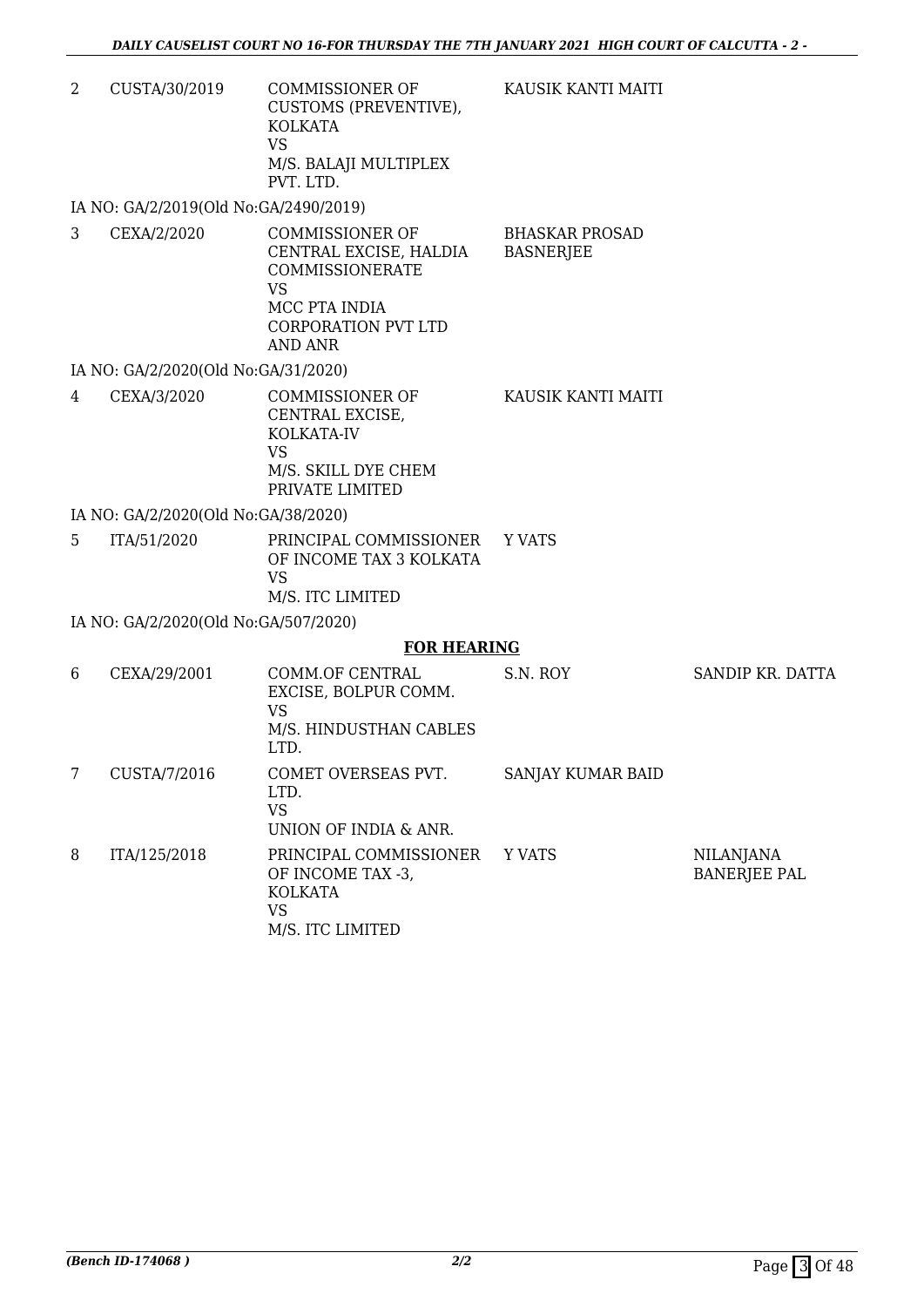

# **Original Side**

**DAILY CAUSELIST For Thursday The 7th January 2021**

**COURT NO. 3**

**DIVISION BENCH (DB-III)**

**AT 10:45 AM**

**HON'BLE JUSTICE I. P. MUKERJI HON'BLE JUSTICE MD. NIZAMUDDIN (VIA VIDEO CONFERENCE)**

#### **NOTE:MATTERS WILL BE TAKEN UP THROUGH PHYSICAL HEARING ONLY WHEN BOTH THE PARTIES ARE AGREED.**

**NOTE: (1) ORIGINAL SIDE MATTERS SHALL BE TAKEN UP IN THE FIRST HALF ON WEDNESDAYS & THURSDAYS AND IN THE SECOND HALF ON MONDAYS AND TUESDAYS OR ON EXHAUSTION OF THE APPELLATE SIDE LIST WHICHEVER IS EARLIER. (2) THIS FRIDAY (08/01/2021) MATTERS OF REGULAR DETERMINATION WILL BE TAKEN UP . (3) LIST WILL BE CALLED ON SERIALLY. (4) MENTIONING WILL BE ALLOWED FOR URGENT MATTERS ONLY. ON AND FROM WEDNESDAY, THE 6 TH JANUARY, 2021 TO FRIDAY, 8TH JANUARY,2021 – APPEALS RELATING TO LABOUR UNDER GROUP III AND APPLICATION CONNECTED THERETO; APPEALS UNDER ARBITRATION ACT, 1940 AND ARBITRATION &CONCILIATION ACT,1996 INCLUDING APPLICATIONS CONNECTED THERETO; APPEALS FROM DECREE AND ALL APPLICATIONS CONNECTED THERETO; CIVIL APPEALS FROM ORDERS ARISING OUT OF INTERLOCUTORY MATTERS RELATING TO TRADE MARK, PATENT & DESIGN ACT, COMPANY, ARBITRATION, SUITS, ADMIRALTY AND ALSO APPEALS FROM ORDERS ARISING OUT OF ORIGINATING SUMMONS, OTHER SUITS AND ALSO CIVIL APPEALS FROM ORDERS WHICH HAVE NOT BEEN ASSIGNED TO ANY OTHER BENCH INCLUDING APPLICATIONS CONNECTED THERETO; SANCHAITA MATTERS; APPEALS FROM ORDERS RELATING TO MUNICIPALITIES, CO-OPERATIVES & PANCHAYATS UNDER GROUP-V INCLUDING APPLICATIONS CONNECTED THERETO;**

> **HEARING OF WRIT APPEALS IRRESPECTIVE OF CLASSIFICATION INCLUDING APPLICATIONS CONNECTED THERETO.**

> > **TO BE MENTIONED**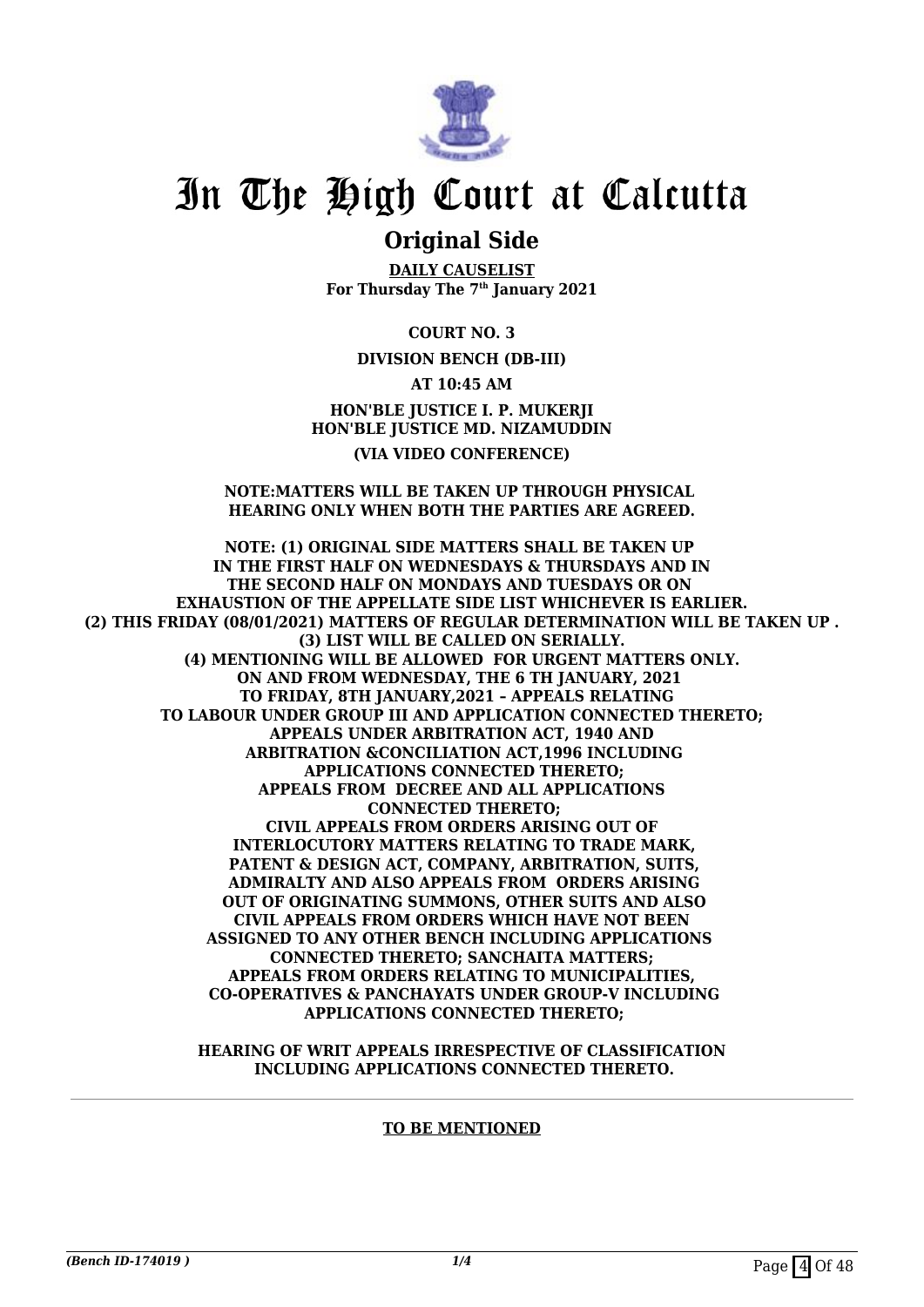| $\mathbf{1}$ | IA NO. GA/2/2021                                                 | JAIDEEP HALWASIYA                                                                                             |                                                |                                |
|--------------|------------------------------------------------------------------|---------------------------------------------------------------------------------------------------------------|------------------------------------------------|--------------------------------|
|              | WITH CS/127/2019<br>In APD/5/2020                                | <b>Vs</b><br>RISHABH BENGANI                                                                                  | C. K. JAIN AND CO.                             |                                |
|              |                                                                  | <b>APPEALS FROM ORDERS</b>                                                                                    |                                                |                                |
| 2            | APO/157/2020<br>WITH CS/121/2020                                 | M. A. LEASING AND<br>CONSTRUCTION PVT. LTD.<br><b>VS</b>                                                      | SWETA GANDHI<br>(MURGAI)                       |                                |
|              |                                                                  | PADMAVATI TRADELINK<br>LTD. AND ANR.                                                                          |                                                |                                |
|              | IA NO: GA/1/2020                                                 |                                                                                                               |                                                |                                |
|              |                                                                  | <b>APPEALS FROM DECREE</b>                                                                                    |                                                |                                |
| 3            | APD/84/2018                                                      | SANJAY PODDAR AND ANR<br><b>VS</b>                                                                            | DEBAMITRA<br><b>ADHIKARI</b>                   | ARINDAM PAUL<br>(FOR RES.NO.3) |
|              |                                                                  | JASPAL SINGH CHANDHOK<br>AND ORS                                                                              |                                                |                                |
|              |                                                                  | IA NO: GA/1/2014(Old No:GA/2199/2014), GA/3/2019, GA/4/2019, GA/5/2019(Old No:GA/2579/2019)                   |                                                |                                |
| 4            | IA NO. GA/6/2020                                                 | STATE OF RAJASTHAN &<br>ANR.                                                                                  | <b>ATISH GHOSH</b><br><b>ATISH GHOSH</b>       |                                |
|              | In APD/63/2013                                                   | <b>Vs</b><br>I.K.MERCHANTS LIMITED.<br>& ORS.                                                                 |                                                |                                |
| 5            | IA NO. GA/3/2020<br>(Old No:<br>GA/791/2020)                     | MAHENDRA INVESTMENT<br>ADVISORS PVT. LTD<br>Vs<br><b>SIMPLEX</b>                                              | <b>ABHIJIT SARKAR</b><br><b>ABHIJIT SARKAR</b> |                                |
|              | In APD/474/2017                                                  | INFRASTRUCTURES LTD.                                                                                          |                                                |                                |
| 6            | IA NO. GA/1/2017<br>(Old No:<br>GA/3258/2017)<br>In APD/474/2017 | MAHENDRA INVESTMENT<br>ADVISORS PVT. LTD<br><b>Vs</b><br><b>SIMPLEX</b><br>INFRASTRUCTURES LTD.               | <b>ABHIJIT SARKAR</b><br><b>ABHIJIT SARKAR</b> |                                |
| 7            | APD/46/2019                                                      | MAHUA MOITRA                                                                                                  | FOX & MANDAL                                   |                                |
|              | WITH CS/361/2012                                                 | <b>VS</b><br>DIPAK KUMAR GHOSH &<br>ORS.                                                                      |                                                |                                |
|              | IA NO: GA/1/2018(Old No:GA/1169/2018)                            |                                                                                                               |                                                |                                |
| 8            | APD/1/2020<br>CS 99/2008                                         | NATIONAL INSURANCE<br><b>COMPANY LIMITED</b><br><b>VS</b><br>SETHIA OILS LIMITED AND                          | <b>DOLON DASGUPTA</b>                          |                                |
|              | IA NO: GA/2/2020(Old No:GA/262/2020)                             | ANR.                                                                                                          |                                                |                                |
|              |                                                                  | <b>FOR HEARING</b>                                                                                            |                                                |                                |
| 9            | APO/440/2017<br>WITH WPO<br>1398/2008                            | STATE OF WEST BENGAL &<br><b>ANR</b><br><b>VS</b><br><b>BHUWALKA TRADING &amp; TEA</b><br>CO. (P) LTD. & ORS. | PARITOSH SINHA                                 |                                |

## **WRIT APPEALS**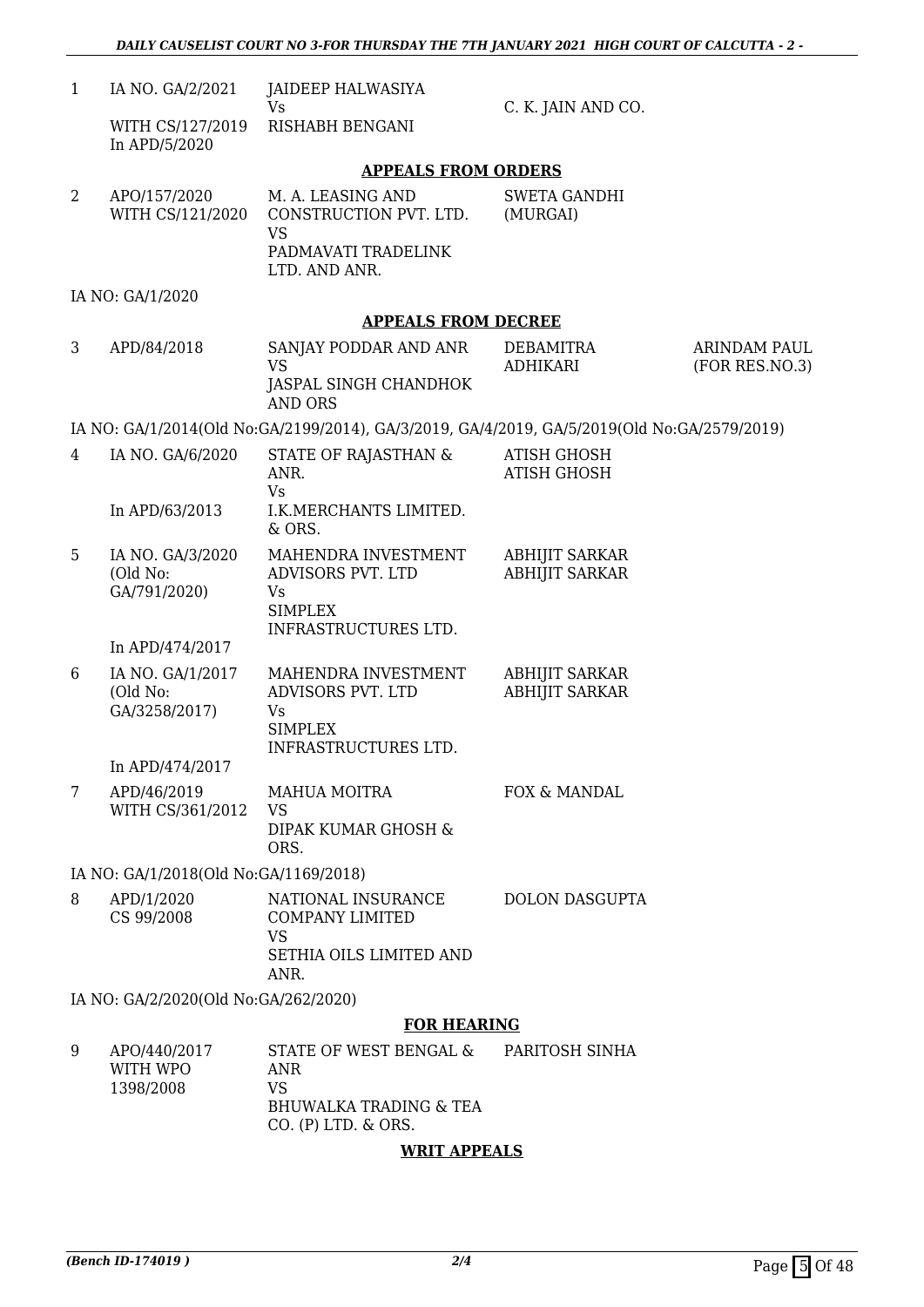| 10 | IA NO. GA/2/2020<br>In APO/332/2011                                                    | SRI BHAIRUNDAN BANTHIA<br>Vs<br>WOODBURN PARK CO-<br>OPERATIVE HOUSING<br>SOCIETY LIMITED & ANR.                                           | <b>RL MITRA</b>                               |                                     |
|----|----------------------------------------------------------------------------------------|--------------------------------------------------------------------------------------------------------------------------------------------|-----------------------------------------------|-------------------------------------|
| 11 | APO/463/2014<br>WITH WPO<br>420/2013                                                   | CHENNAI NETWORK<br>INFRASTRUCTURE LIMITED<br>&ANR.<br><b>VS</b><br>KOLKATA MUNICIPAL<br><b>CORPORATION &amp; ORS.</b>                      | H.N. DATTA & CO.                              |                                     |
|    | IA NO: GA/2/2019                                                                       |                                                                                                                                            |                                               |                                     |
| 12 | APO/467/2014<br>WITH WPO<br>388/2014                                                   | DISHNET WIRELESS<br>LIMITED & ORS.<br><b>VS</b><br>THE KOLKATA MUNICIPAL<br><b>CORPORATION &amp; ORS.</b>                                  | <b>ATISH GHOSH &amp;</b><br><b>ASSOCIATES</b> |                                     |
| 13 | APO/471/2014<br>WITH WPO 11/2013 VS<br>FMA 807/2015 CAN<br>11536/2014 (A/S<br>MATTERS) | INDUS TOWERS LTD & ORS.<br>THE KOLKATA MUNICIPAL<br><b>CORPORATION &amp; ORS.</b>                                                          | KHAITAN & CO                                  |                                     |
| 14 | APO/475/2014<br>WITH WPO<br>339/2014                                                   | VIOM NET WORKS LIMITED H.N. DATTA & CO.<br><b>AND ANOTHER</b><br><b>VS</b><br>KOLKATA MUNICIPAL<br><b>CORPORATION AND</b><br><b>OTHERS</b> |                                               |                                     |
|    | IA NO: GA/3/2019                                                                       |                                                                                                                                            |                                               |                                     |
| 15 | APO/248/2016<br>WITH WPO<br>2662/1996                                                  | THE CALCUTTA MUNICIPAL<br><b>CORPORATION &amp; ORS</b><br><b>VS</b><br>THE CRICKET ASSOCIATION<br>OF BENGAL & ORS                          | H.S. MONDAL                                   | <b>KAUSHIK</b><br>MANDAL(FOR RES.1) |
| 16 | APO/554/2017<br>WITH WPO 49/2017                                                       | <b>DEBRAJ DHUR &amp;ORS</b><br><b>VS</b><br>KOLKATA MUNICIPAL<br><b>CORPORATION &amp; ORS</b>                                              | PINGAL<br><b>BHATTACHARYYA</b>                |                                     |
|    | IA NO: GA/2/2017(Old No:GA/3496/2017)                                                  |                                                                                                                                            |                                               |                                     |
| 17 | APO/555/2017                                                                           | KOLKATA MUNICIPAL<br><b>CORPORATION &amp; ANR.</b><br><b>VS</b><br>DEBRAJ DHUR & ORS.                                                      | H. S. MONDAL                                  |                                     |
| 18 | APO/141/2018<br>WITH WPO<br>1714/2006                                                  | <b>VERSATILE WIRES LTD. &amp;</b><br>ANR.<br><b>VS</b><br>DIRECTOR GENERAL OF<br>FOREIGN TRADE & ORS.                                      | SHARMA KAJARIA &<br>CO.                       |                                     |

IA NO: GA/1/2016(Old No:GA/1648/2016)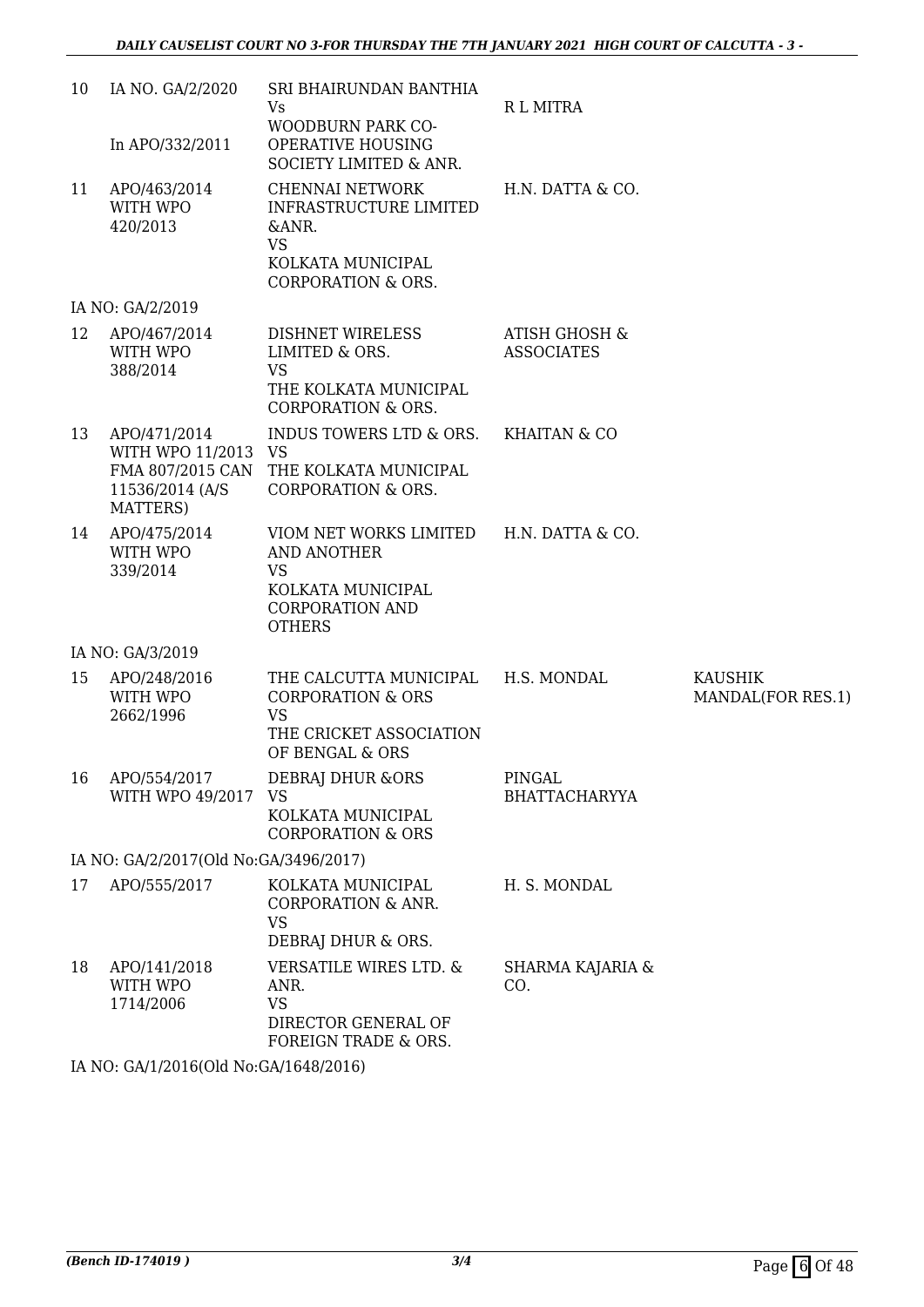| 19 | APO/163/2019<br>WITH | THE KOLKATA MUNICIPAL | H. S. MONDAL |
|----|----------------------|-----------------------|--------------|
|    |                      | CORPORATION AND ORS.  |              |
|    | WPO/337/2018         | VS                    |              |
|    |                      | M/S. JAGANNATH        |              |
|    |                      | ENTERPRISE AND ORS.   |              |

IA NO: GA/1/2020(Old No:GA/406/2020), GA/2/2020

20 APO/164/2019 WITH WPO/338/2019 THE KOLKATA MUNICIPAL CORPORATION AND ORS. VS M/S. INPULSE HEALTH CARE AND ORS. H. S. MONDAL

IA NO: GA/1/2020(Old No:GA/407/2020), GA/2/2020

| 21 | APO/208/2019 | SALMA BEGUM & ANR.    | MR BRATIN KUMAR |
|----|--------------|-----------------------|-----------------|
|    | WITH WPO     | VS.                   | <b>DEY</b>      |
|    | 1811/2003    | ANANJAN MITTER & ORS. |                 |

IA NO: GA/4/2019(Old No:GA/392/2019), GA/5/2019(Old No:GA/393/2019)

| 22 | APO/34/2020 | COMMISSIONER OF         | BHASKAR PROSAD |
|----|-------------|-------------------------|----------------|
|    | WITH WPO    | CENTRAL EXCISE.         | BANERJEE       |
|    | 1442/2008   | KOLKATA-IV.             |                |
|    |             | COMMISSIONERATE.        |                |
|    |             | VS                      |                |
|    |             | ASSAM TUBES LTD. & ORS. |                |

IA NO: GA/1/2017(Old No:GA/1892/2017), GA/2/2017(Old No:GA/1893/2017)

| 23 | APO/127/2020  | M/S. GANAPATI           | ARINDAM PAUL |
|----|---------------|-------------------------|--------------|
|    | WITH          | TECHNOLOGY SERVICES     |              |
|    | WPO/1552/2010 | PRIVATE LIMITED AND ANR |              |
|    |               | VS                      |              |
|    |               | THE STATE OF WEST       |              |
|    |               | BENGAL AND ORS          |              |

IA NO: GA/1/2020

| 24 | APO/136/2020<br>WITH<br>WPO/340/2018 | M/S JAGANNATH<br>ENTERPRISE AND ANR<br>VS<br>THE KOLKATA MUNICIPAL<br>CORPORATION AND ORS | MAYUKH MAITRA |
|----|--------------------------------------|-------------------------------------------------------------------------------------------|---------------|
|    |                                      |                                                                                           |               |

IA NO: GA/2/2020

| 25 | APO/138/2020<br>WITH<br>WPO/339/2018 | M/S IMPULSE HEALTH<br>CARE AND ORS<br>VS<br>THE KOLKATA MUNICIPAL | <b>MAYUKH MAITRA</b>         |
|----|--------------------------------------|-------------------------------------------------------------------|------------------------------|
|    | IA NO: GA/2/2020                     | CORPORATION AND ORS                                               |                              |
| 26 | APO/162/2020<br>WITH                 | MODEL CONSTRUCTION<br>COMPANY AND ORS                             | ANJAN<br><b>BHATTACHARYA</b> |

| WITH<br>WPO/436/2020 | COMPANY AND ORS<br>VS.              | <b>BHATTACHARYA</b> |
|----------------------|-------------------------------------|---------------------|
|                      | THE STATE OF WEST<br>BENGAL AND ORS |                     |

IA NO: GA/1/2021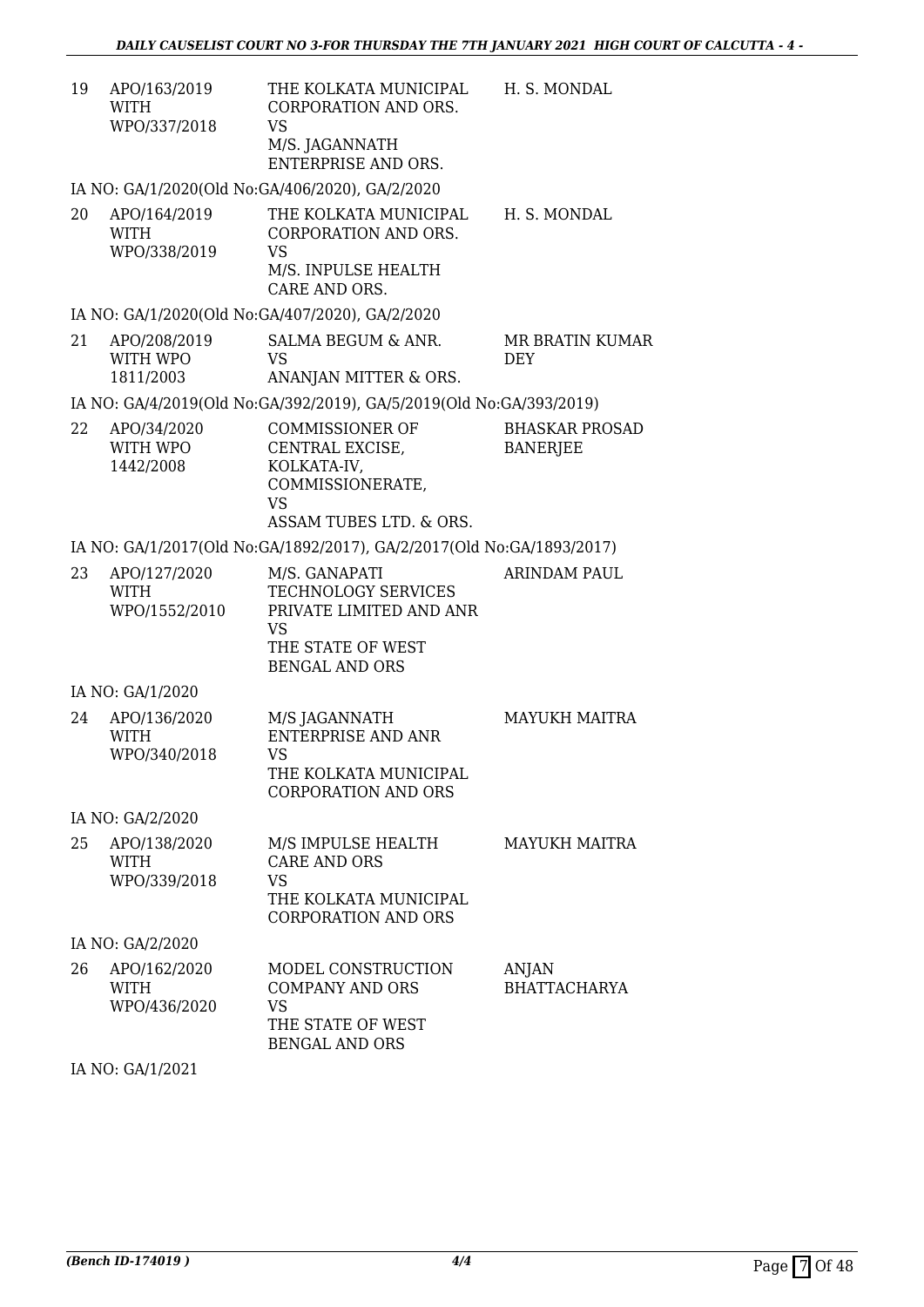

# **Original Side**

**DAILY CAUSELIST For Thursday The 7th January 2021**

**COURT NO. 2 DIVISION BENCH (DB-IV) AT 10:45 AM HON'BLE JUSTICE HARISH TANDON HON'BLE JUSTICE KAUSIK CHANDA (VIA VIDEO CONFERENCE)**

**NOTE:MATTERS WILL BE TAKEN UP THROUGH PHYSICAL HEARING ONLY WHEN BOTH THE PARTIES ARE AGREED.**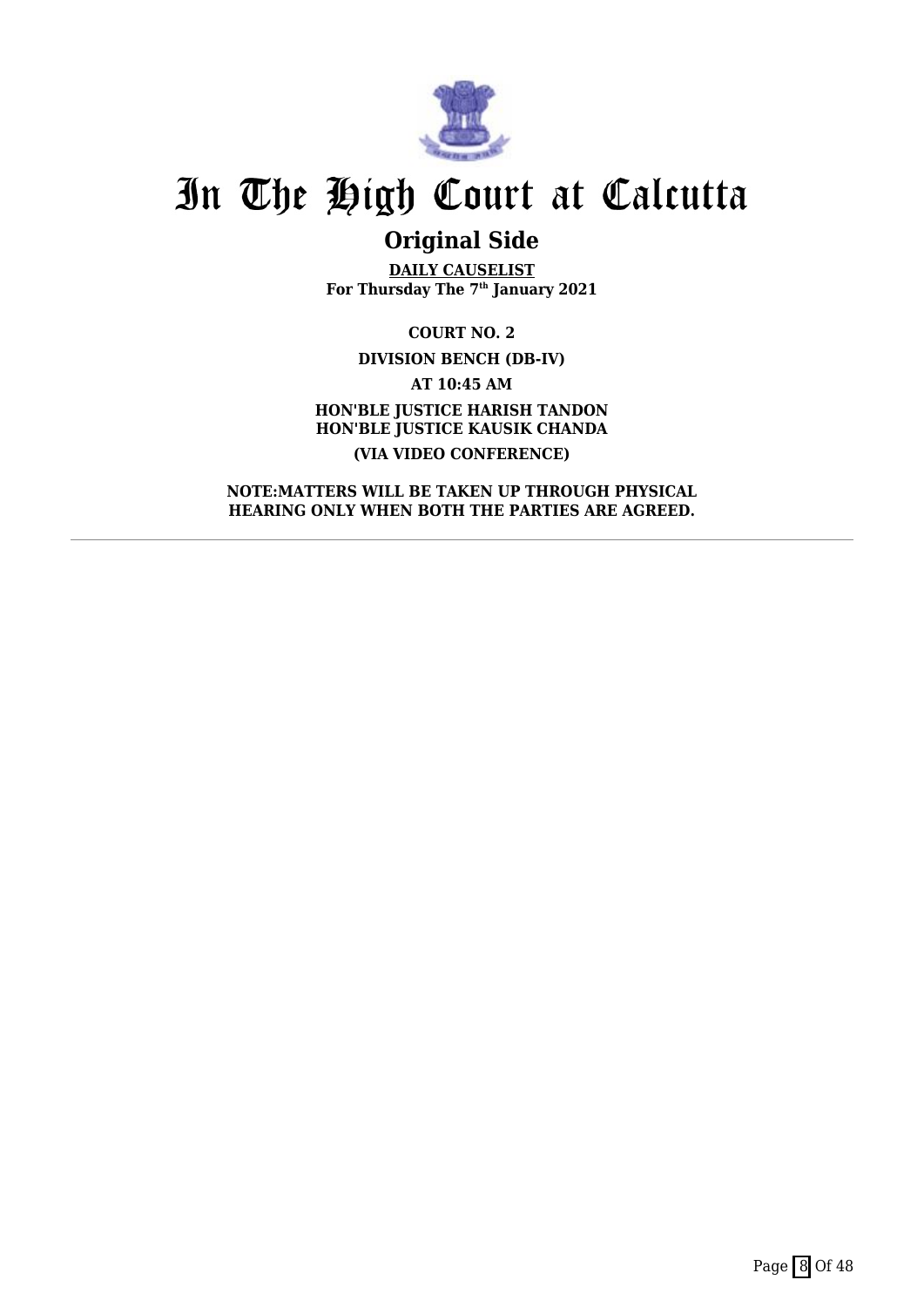

# **Original Side**

**DAILY CAUSELIST For Thursday The 7th January 2021**

**COURT NO. 12**

**DIVISION BENCH (DB-V)**

**AT 10:45 AM**

**HON'BLE JUSTICE SOUMEN SEN HON'BLE JUSTICE SAUGATA BHATTACHARYYA (VIA VIDEO CONFERENCE)**

**NOTE:MATTERS WILL BE TAKEN UP THROUGH PHYSICAL HEARING ONLY WHEN BOTH THE PARTIES ARE AGREED.**

**NOTE: ORIGINAL SIDE MATTERS SHALL BE TAKEN UP ON TUESDAY AT THE FIRST SITTING OF THE COURT**

**NOTE: MENTIONING WILL BE ALLOWED STRICTLY UPON NOTICE TO THE OTHER SIDE.**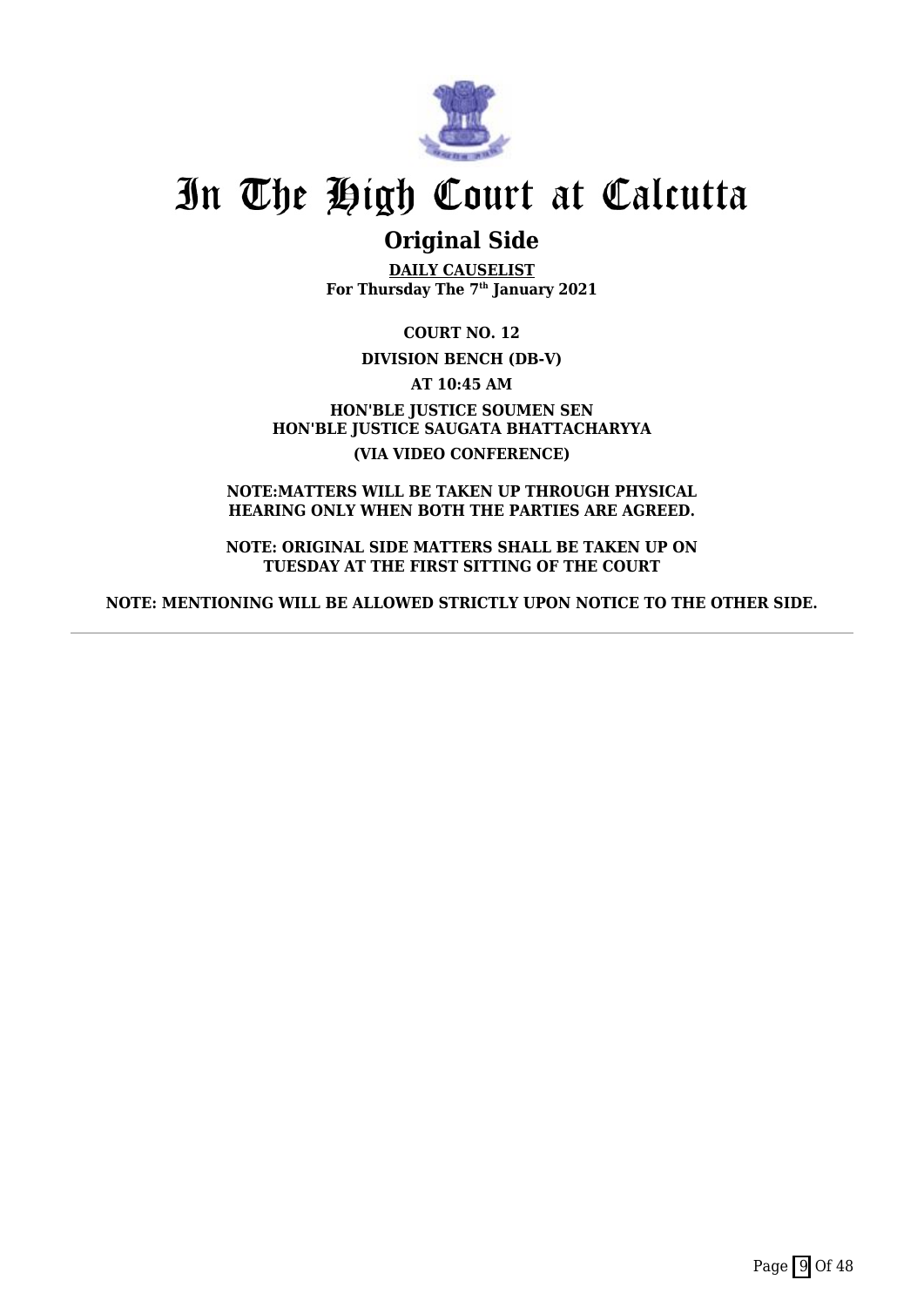

# **Original Side**

**DAILY CAUSELIST For Thursday The 7th January 2021**

**COURT NO. 5 DIVISION BENCH (DB-VII)**

**AT 10:45 AM**

**HON'BLE JUSTICE SUBRATA TALUKDAR HON'BLE JUSTICE SUBHASIS DASGUPTA (VIA VIDEO CONFERENCE)**

**NOTE:MATTERS WILL BE TAKEN UP THROUGH PHYSICAL HEARING ONLY WHEN BOTH THE PARTIES ARE AGREED.**

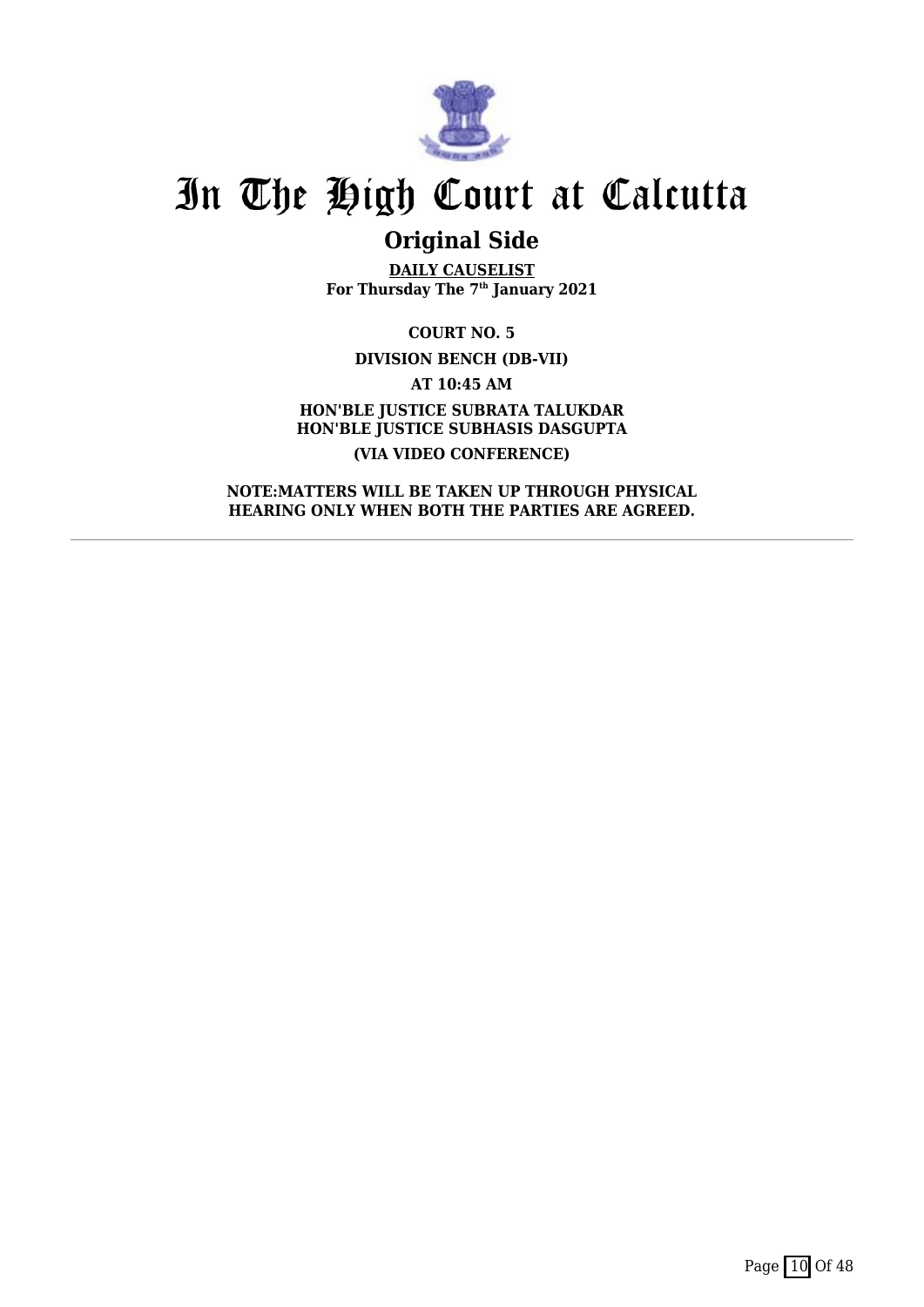

# **Original Side**

**DAILY CAUSELIST For Thursday The 7th January 2021**

**COURT NO. 25 SINGLE BENCH (SB-I) AT 2:00 PM HON'BLE JUSTICE TAPABRATA CHAKRABORTY (VIA VIDEO CONFERENCE)**

**NOTE:MATTERS WILL BE TAKEN UP THROUGH PHYSICAL HEARING ONLY WHEN BOTH PARTIES ARE AGREED**

### **NOTE : ON EVERY THURSDAY ORIGINAL SIDE MATTERS WILL BE TAKEN UP AT 2:00 P.M.**

## **COURT APPLICATIONS UNDER ART.226**

| $\mathbf{1}$ | WPO/65/2020  | PRANATI MAHANTI<br>VS<br>THE STATE OF WEST<br><b>BENGAL AND 5 OTHERS</b>     | <b>SYED SHAMSUL</b><br>AREFIN       |
|--------------|--------------|------------------------------------------------------------------------------|-------------------------------------|
| 2            | WPO/72/2020  | MANJU ROY MAHAPATRA<br>VS<br>THE STATE OF WEST<br><b>BENGAL AND 5 OTHERS</b> | <b>SYED SHAMSUL</b><br>AREFIN       |
| 3            | WPO/82/2020  | USHA DAS (MAHAPATRA)<br>VS<br>THE STATE OF WEST<br><b>BENGAL AND 5 ORS</b>   | <b>SYED SHAMSUL</b><br>AREFIN       |
| 4            | WPO/119/2020 | <b>SUSMITA GAYEN</b><br>VS.<br>THE STATE OF WEST<br><b>BENGAL AND ORS</b>    | <b>ANJAN</b><br><b>BHATTACHARYA</b> |
| 5            | WPO/135/2020 | KAMALA PRADHAN<br>VS.<br>THE STATE OF WEST<br><b>BENGAL AND 5 OTHERS</b>     | <b>SYED SHAMSUL</b><br>AREFIN       |
| 6            | WPO/136/2020 | HARIPRIYA GIRI<br>VS<br>THE STATE OF WEST<br>BENGAL AND 5 OTHERS             | <b>SYED SHAMSUL</b><br>AREFIN       |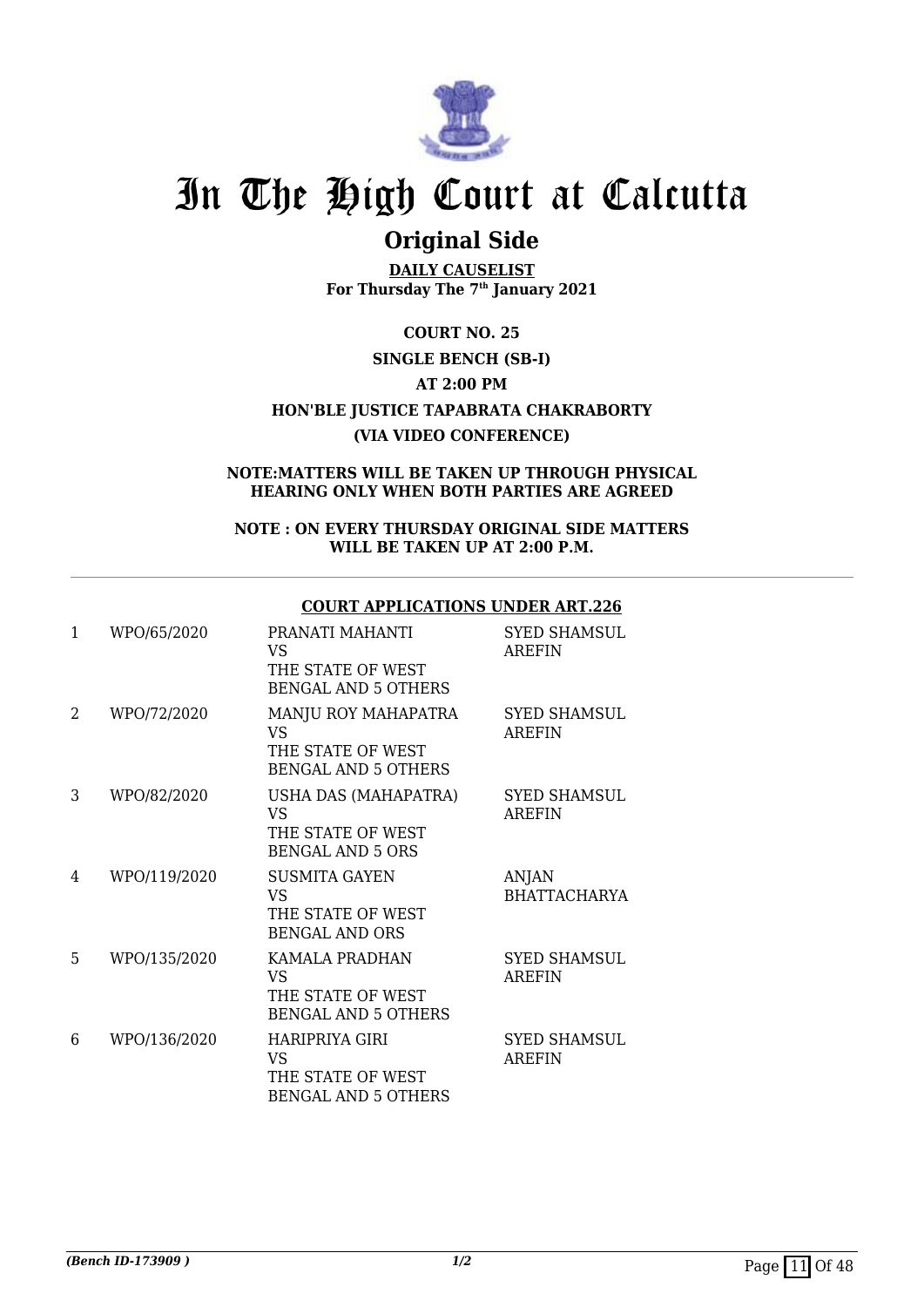| 7  | WPO/411/2020                                 | <b>MALOY KUMAR DUTTA AND</b><br><b>ANR</b><br><b>VS</b><br>THE STATE OF WEST<br><b>BENGAL AND ORS</b> | ANJAN<br><b>BHATTACHARYA</b>         |
|----|----------------------------------------------|-------------------------------------------------------------------------------------------------------|--------------------------------------|
| 8  | WPO/433/2020                                 | <b>MINATI KOLEY</b><br><b>VS</b><br>THE STATE OF WEST<br><b>BENGAL AND ORS</b>                        | <b>SYED SHAMSUL</b><br><b>AREFIN</b> |
|    |                                              | <b>FOR HEARING</b>                                                                                    |                                      |
| 9  | WPO/152/2020                                 | CHAITALI DE SARKAR<br><b>VS</b><br>THE STATE OF WEST<br><b>BENGAL AND ORS</b>                         | ANJAN<br><b>BHATTACHARYA</b>         |
|    | IA NO: GA/1/2020                             |                                                                                                       |                                      |
|    |                                              | <b>RESTORATION APPLICATION</b>                                                                        |                                      |
| 10 | IA NO. GA/1/2020<br>(Old No:<br>GA/642/2020) | KAMAL MAHESHWARI<br>Vs.<br><b>STATE OF WEST BENGAL &amp;</b><br><b>ORS</b>                            | <b>SANTI DAS</b>                     |
|    | In WPO/553/2018                              |                                                                                                       |                                      |
| 11 | IA NO. GA/2/2020<br>(Old No:<br>GA/643/2020) | KAMAL MAHESHWARI<br>Vs<br>STATE OF WEST BENGAL &<br><b>ORS</b>                                        | <b>SANTI DAS</b>                     |

In WPO/553/2018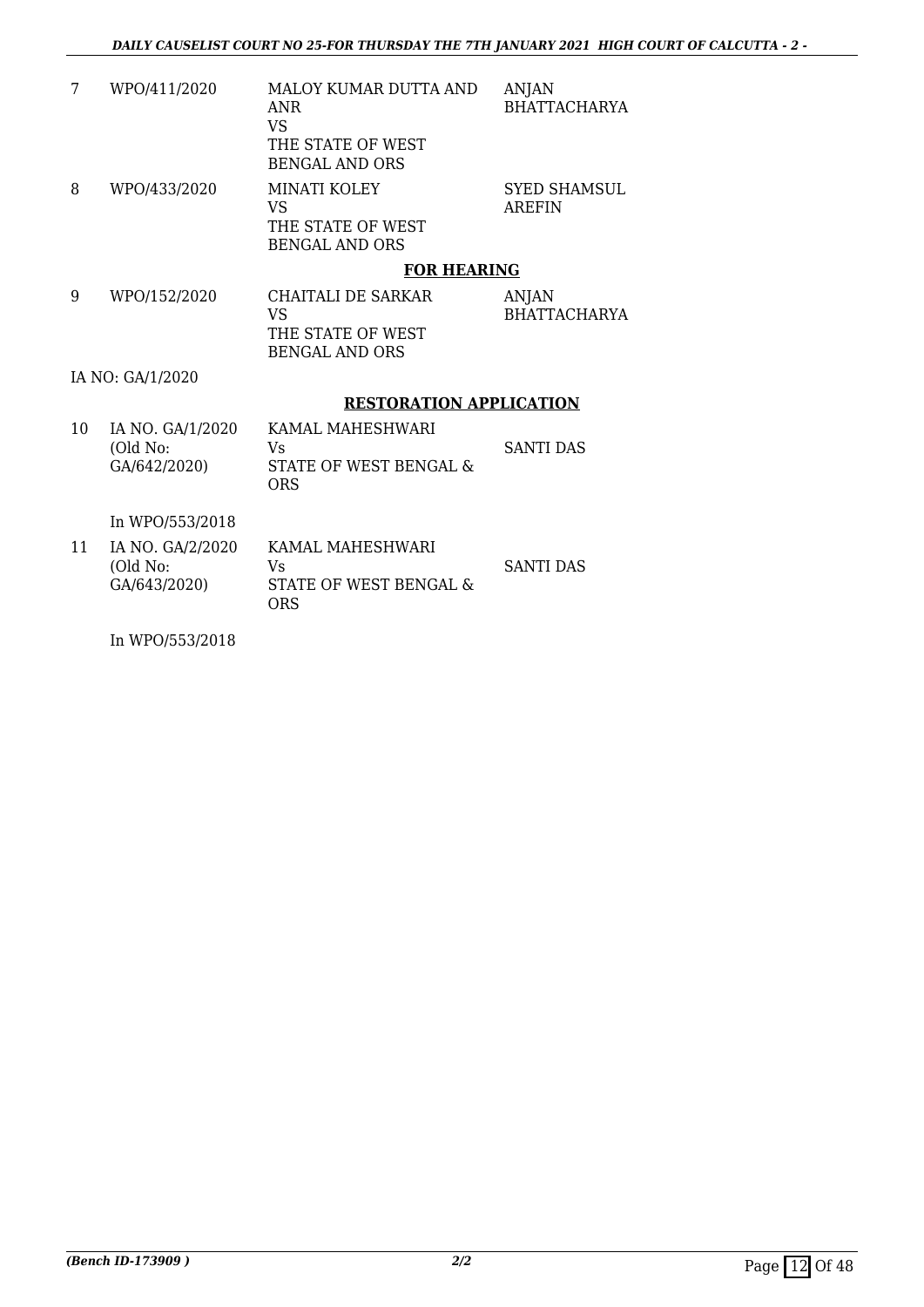

# **Original Side**

**DAILY CAUSELIST For Thursday The 7th January 2021**

## **COURT NO. 4**

# **SINGLE BENCH (SB-II)**

## **AT 3:00 PM**

# **HON'BLE JUSTICE ARINDAM SINHA**

### **(VIA VIDEO CONFERENCE)**

### **NOTE:MATTERS WILL BE TAKEN UP THROUGH PHYSICAL HEARING ONLY WHEN BOTH THE PARTIES ARE AGREED.**

## **NOTE : 1) ON MONDAY, TUESDAY AND THURSDAY ORIGINAL SIDE MATTERS WILL BE TAKEN UP FROM 3:00 P.M.**

## **2) ON WEDNESDAY ORIGINAL SIDE MATTERS WILL BE TAKEN UP FROM 10:45 A.M.**

### **COURT APPLICATIONS UNDER ART.226**

| 1   | WPO/456/2020                                  | SUPERNOVA PRIVATE<br>LIMITED AND ANR.<br><b>VS</b><br>KOLKATA MUNICIPAL<br>CORPORATION AND ORS. | PARAG CHATURVEDI                                                   |                                                                |
|-----|-----------------------------------------------|-------------------------------------------------------------------------------------------------|--------------------------------------------------------------------|----------------------------------------------------------------|
| 2   | IA NO. GA/1/2019<br>(Old No:<br>GA/1114/2019) | MD SABIR<br>Vs.<br>THE KOLKATA MUNICIPAL<br><b>CORPORATION &amp; ORS</b>                        | <b>ANINDITA</b><br>BHATTACHARYA<br><b>ANINDITA</b><br>BHATTACHARYA | JAVED K.<br>SANWASWALA(RES.6)<br>JAVED K.<br>SANWASWALA(RES.6) |
|     | In WPO/190/2018                               |                                                                                                 |                                                                    |                                                                |
| 3   | WPO/643/2018                                  | SMT. SWAPNA<br>CHAKRABORTY & ORS.<br>VS<br>KOLKATA MUNICIPAL &<br>ORS,                          | ASIS KUMAR DAS                                                     |                                                                |
| wt4 | WPO/397/2019                                  | SWAPNA CHAKRABORTY<br>AND ORS.<br><b>VS</b><br>KOLKATA MUNICIPAL<br>CORPORATION AND ORS.        | <b>ASIS KUMAR DAS</b>                                              |                                                                |
| 5   | WPO/12/2019                                   | SEFALI SINGH AND ORS.<br><b>VS</b><br>KOLKATA MUNICIPAL<br>CORPORATION AND ORS.                 | CHANCHAL KUMAR<br>DUTT                                             |                                                                |
|     | 0.11000000001117                              |                                                                                                 |                                                                    |                                                                |

IA NO: GA/1/2020(Old No:GA/129/2020), GA/2/2020(Old No:GA/599/2020)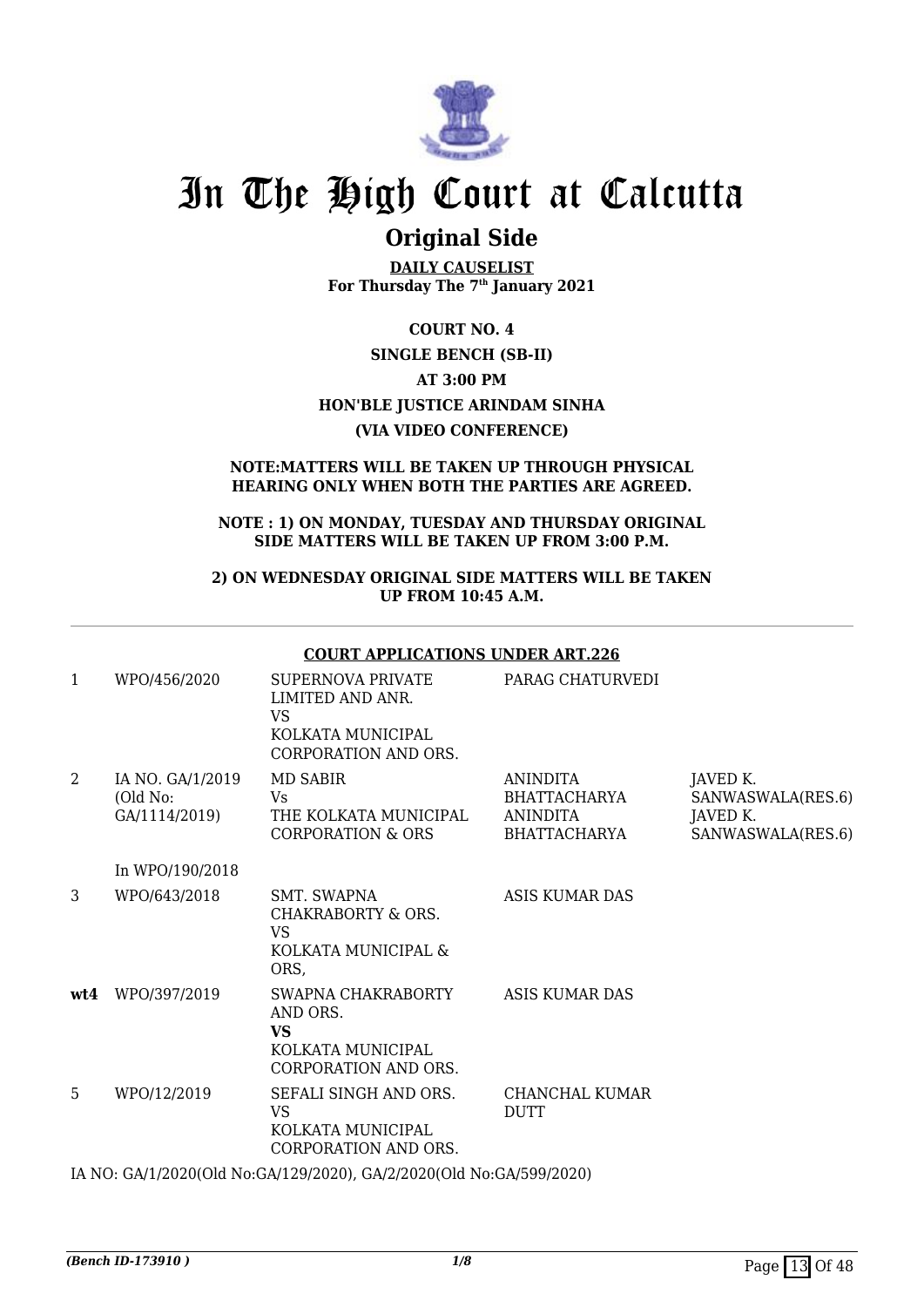| 6  | IA NO. GA/1/2019<br>(Old No:<br>GA/1479/2019)                   | JAYASHREE TAGORE AND 2<br><b>OTHERS</b><br>Vs<br>THE KOLKATA MUNICIPAL<br><b>CORPORATION AND 6</b>                               | NILAY SENGUPTA<br>NILAY SENGUPTA              |                                                            |
|----|-----------------------------------------------------------------|----------------------------------------------------------------------------------------------------------------------------------|-----------------------------------------------|------------------------------------------------------------|
|    | In WPO/136/2019                                                 | <b>OTHERS</b>                                                                                                                    |                                               |                                                            |
| 7  | WPO/367/2019                                                    | KHAIRUNNESSA ALIAS<br><b>KHAIRUNNISA</b><br><b>VS</b><br>THE STATE OF WEST<br><b>BENGAL AND 11 OTHERS</b>                        | <b>ATAUR RAHMAN</b>                           | <b>SIBANGI</b><br><b>CHATTAPADHYAY</b><br>(FOR RES.9 TO12) |
|    | IA NO: GA/1/2019(Old No:GA/2836/2019)                           |                                                                                                                                  |                                               |                                                            |
| 8  | WPO/416/2019                                                    | AMAR NATH SINGH AND<br>ANR<br><b>VS</b><br>THE KOLKATA MUNICIPAL<br><b>CORPORATION AND ORS</b>                                   | H.N. DATTA AND CO.                            | LAL RATAN MONDAL<br>(FOR RES.7)                            |
|    |                                                                 | IA NO: GA/1/2019(Old No:GA/2189/2019), GA/2/2019(Old No:GA/2193/2019)                                                            |                                               |                                                            |
| 9  | WPO/418/2019                                                    | MAHBOOB ALAM<br><b>VS</b><br>THE KOLKATA MUNICIPAL<br>CORPORATION AND ORS.                                                       | SWARVANU SAHA                                 |                                                            |
| 10 | WPO/433/2019                                                    | <b>SUKHAMOY MALLICK</b><br><b>VS</b><br>THE KOLKATA MUNICIPAL<br><b>CORPORATION AND ORS</b>                                      | MAHABOOB AHMED                                |                                                            |
| 11 | WPO/435/2019                                                    | <b>JIBAN KUMAR SEN</b><br><b>VS</b><br>THE KOLKATA MUNICIPAL<br><b>CORPORATION AND 3</b><br><b>OTHERS</b>                        | M/S. N.C. BOSE AND<br>CO.                     |                                                            |
| 12 | IA NO. GA/1/2020<br>(Old No:<br>GA/362/2020)<br>In WPO/439/2019 | <b>JUSTIN CONRAD NAGLE</b><br><b>AND ORS</b><br>Vs<br>THE DY. CHIEF ENGINEER<br>(N) BOROUGH VI CALCUTTA<br>MUNICIPAL CORPORATION | <b>J BANERJEE AND CO</b><br>J BANERJEE AND CO |                                                            |
| 13 | WPO/443/2019                                                    | <b>AND ORS</b><br>SANJOY DUTTA<br><b>VS</b><br>THE KOLKATA MUNICIPAL<br><b>CORPORATION AND ORS</b>                               | <b>DEB KUMAR</b><br><b>CHANDRA</b>            |                                                            |
| 14 | WPO/444/2019                                                    | RAJKUMAR SINGH AND ANR<br><b>VS</b><br>THE KOLKATA MUNICIPAL<br><b>CORPORATION AND ORS</b>                                       | <b>ANJAN</b><br><b>BHATTACHARYA</b>           | <b>SOUNAK</b><br><b>BHATTACHARYA</b><br>(FOR RES.5, 6)     |
| 15 | WPO/446/2019                                                    | RAMPURIA INDUSTRIES<br>AND INVESTMENTS<br>LIMITED AND ANR.<br><b>VS</b><br>KOLKATA MUNICIPAL<br>CORPORATION AND ORS.             | MANNA AND CO.                                 |                                                            |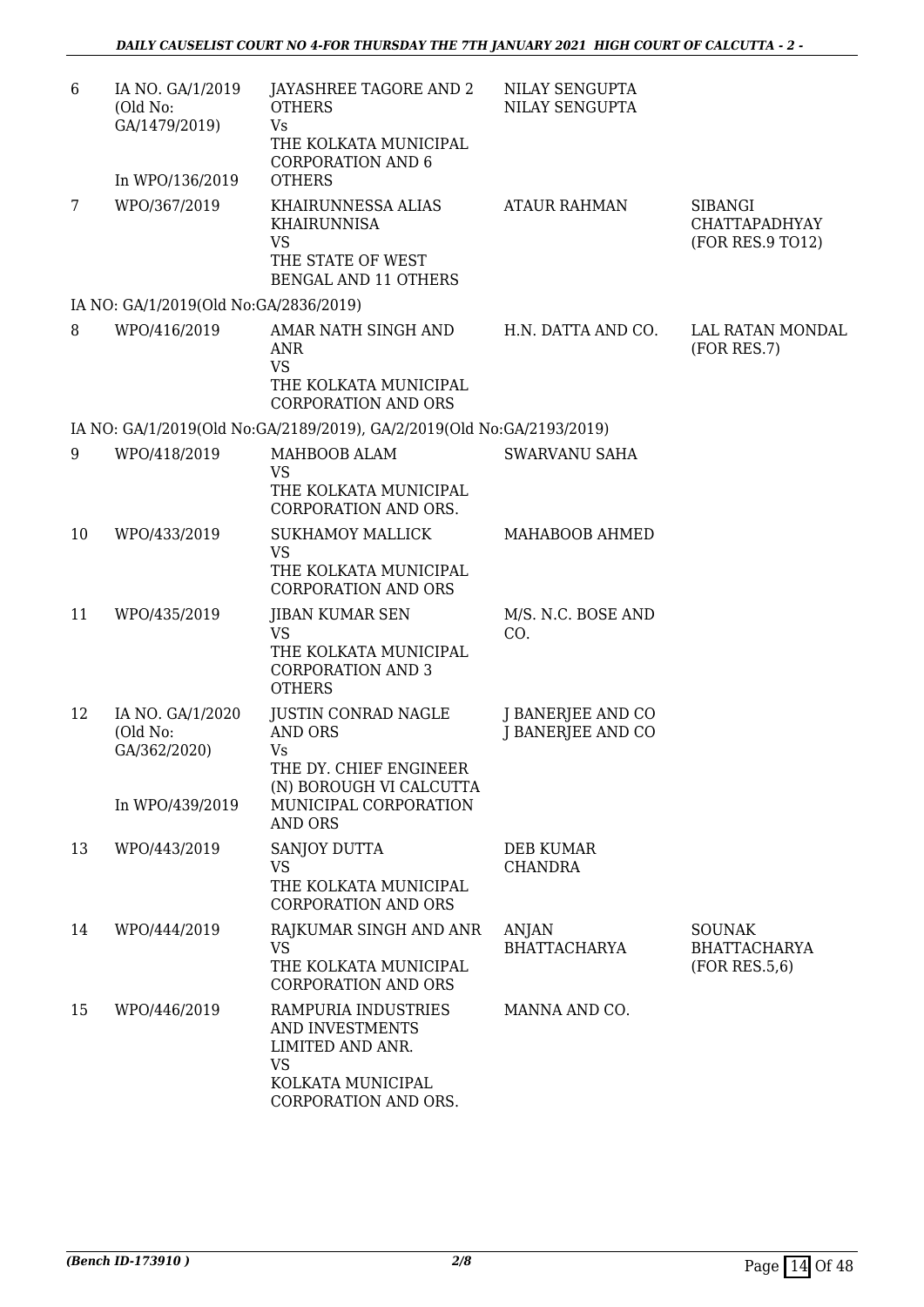| 16 | WPO/452/2019 | PRABIR PALADHI AND 3<br><b>OTHERS</b><br><b>VS</b><br>THE KOLKATA MUNICIPAL<br><b>CORPORATION AND 8</b><br><b>OTHERS</b> | <b>SUTIRTHA DAS</b>                    | NITIN KR. DAS (FOR<br>RES.9                                             |
|----|--------------|--------------------------------------------------------------------------------------------------------------------------|----------------------------------------|-------------------------------------------------------------------------|
| 17 | WPO/469/2019 | <b>BIPIN MEHTA AND ORS</b><br><b>VS</b><br>KOLKATA MUNICIPAL<br><b>CORPORATION AND ORS</b>                               | PRADEEP PANDEY                         |                                                                         |
| 18 | WPO/470/2019 | SMT. SUHASINI LOHIA<br><b>VS</b><br>KOLKATA MUNICIPAL<br>CORPORATION AND ORS.                                            | S. KAKRANIA AND CO.                    | MUKHERJEE PRASAD<br>& ASSO.(FOR PRO.<br>RES.<br>16, 17, 18, 22, 24, 28) |
| 19 | WPO/473/2019 | KALLU BABU LALCHAND<br><b>HUF</b><br><b>VS</b><br>KOLKATA MUNICIPAL<br><b>CORPORATION AND 6</b><br><b>OTHERS</b>         | <b>VINAY KUMAR</b><br><b>PUROHIT</b>   |                                                                         |
| 20 | WPO/475/2019 | MOHANLAL KHEMKA AND<br><b>ANR</b><br><b>VS</b><br>KOLKATA MUNICIPAL<br><b>CORPORATION AND 7</b><br><b>OTHERS</b>         | PRADEEP KUMAR<br><b>JEWRAJKA</b>       |                                                                         |
| 21 | WPO/494/2019 | MD. MEHTAB<br><b>VS</b><br><b>KOLKATA</b><br>MUNICIPALCORPORATION<br>AND ORS.                                            | RAMPRAVESH SINGH                       | <b>IMTIYAZ ASLAM</b><br>LODHI (FOR RES.6)                               |
| 22 | WPO/504/2019 | ADIBANSTALA MOHALLA<br>SEVA SAMITY AND ANR.<br><b>VS</b><br>KOLKATA MUNICIPAL<br>CORPORATION AND ORS.                    | PRIYANKAR BASU<br><b>MALLICK</b>       |                                                                         |
| 23 | WPO/505/2019 | HARIS CHANDRA DALEI<br><b>VS</b><br>THE KOLKATA MUNICIPAL<br>CORPORATION AND ORS.                                        | <b>ALOTRIYA</b><br>MUKHERJEE           |                                                                         |
| 24 | WPO/519/2019 | PRASANTA SEN<br><b>VS</b><br>THE KOLKATA MUNICIPAL<br><b>CORPORATION AND ORS</b>                                         | SHARMISTHA LAHA                        |                                                                         |
| 25 | WPO/521/2019 | MUSSTT. TASLIMUNESSA<br><b>BIBI</b><br><b>VS</b><br>KOLKATA MUNICIPAL<br><b>CORPORATION AND ORS</b>                      | CHANCHAL KUMAR<br><b>DUTTA</b>         |                                                                         |
| 26 | WPO/557/2019 | SUDIP KUSARYE AND ANR<br><b>VS</b><br>KOLKATA MUNICIPAL<br><b>CORPORATION AND 4</b><br><b>OTHERS</b>                     | <b>KOUSHIK</b><br><b>BHATTACHARYYA</b> |                                                                         |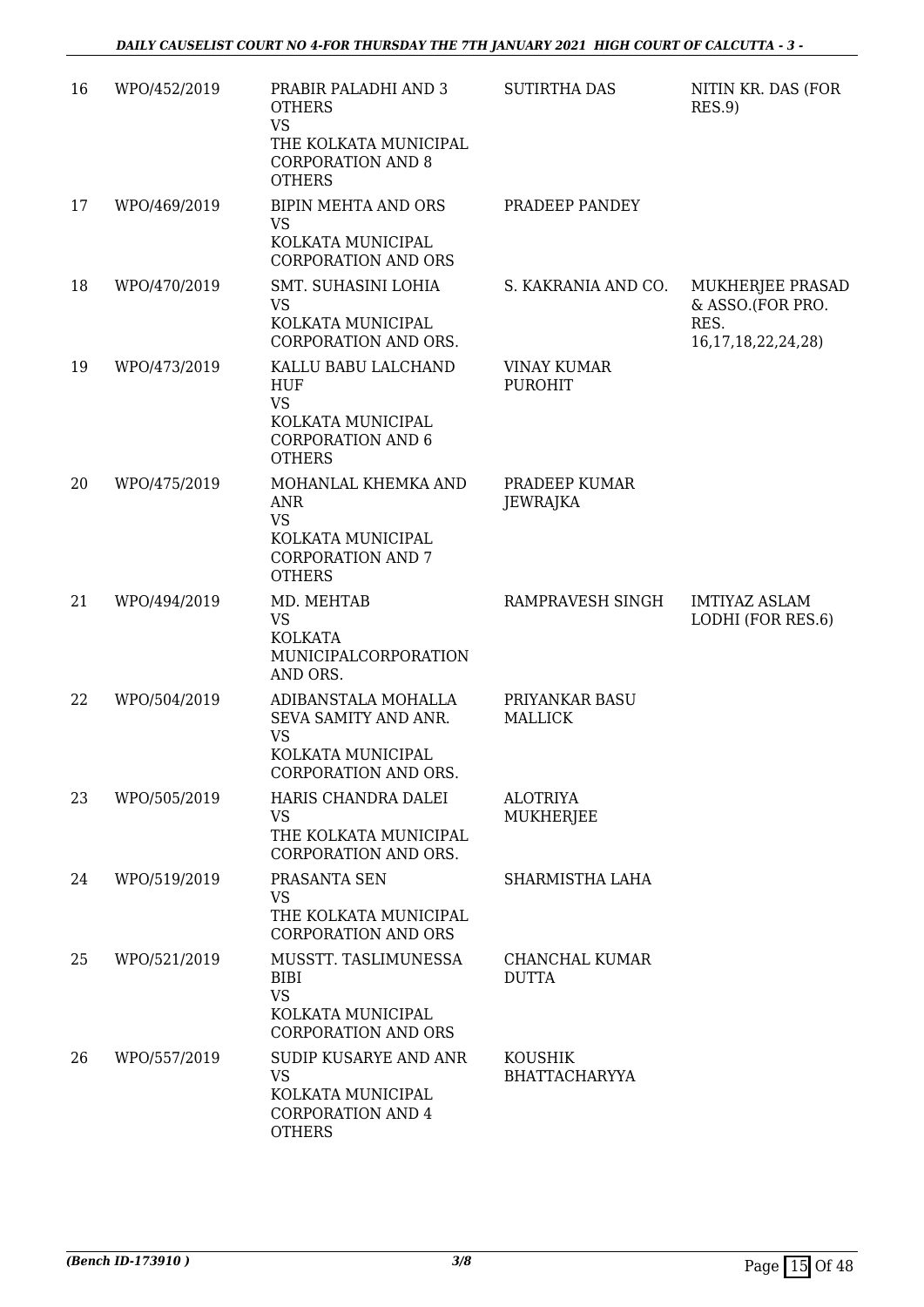| 27 | WPO/577/2019                          | KRISHANA PRASAD SHAW<br><b>VS</b><br>THE KOLKATA MUNICIPAL<br><b>CORPORATION AND ORS</b>                               | <b>SK SAMIM AKHTER</b>              |                                                   |
|----|---------------------------------------|------------------------------------------------------------------------------------------------------------------------|-------------------------------------|---------------------------------------------------|
| 28 | WPO/594/2019                          | <b>LAKHU DUBEY</b><br><b>VS</b><br>THE KOLKATA MUNICIPAL<br><b>CORPORATION AND ORS</b>                                 | MAHABOOB AHMED                      |                                                   |
| 29 | WPO/600/2019                          | MD. ALLAUDDIN AND ORS<br><b>VS</b><br>KOLKATA MUNICIPAL<br><b>CORPORATION AND ORS</b>                                  | <b>SANCHITA</b><br><b>CHAUDHURI</b> |                                                   |
| 30 | WPO/606/2019                          | ABDUL KADER AND ORS.<br><b>VS</b><br>KOLKATA MUNICIPAL<br>CORPORATION AND ORS.                                         | SK. REAZUL ISLAM                    | SABYASACHI<br><b>BHATTACHARJEE</b><br>(PVT. RES.) |
| 31 | WPO/633/2019                          | RENU SHAW AND ANR.<br>VS<br>THE KOLKATA MUNICIPAL<br><b>CORPORATION AND ORS</b>                                        | <b>GAUTAM DAS</b>                   |                                                   |
| 32 | WPO/635/2019                          | BIKASH KAMAL BANERJEE<br><b>VS</b><br>KOLKATA MUNICIPAL<br>CORPORATION AND ORS.                                        | KHAITAN AND CO.                     |                                                   |
| 33 | WPO/643/2019                          | RADHEYSHYAM KESHRI<br><b>VS</b><br>STATE OF WEST BENGAL<br>AND ORS                                                     | NILAY SENGUPTA                      | <b>GARGI GOSWAMI</b><br>(FOR RES.6)               |
| 34 | WPO/646/2019                          | <b>RATAN SINGH</b><br><b>VS</b><br>THE KOLKATA MUNICIPAL<br>CORPORATION AND ORS.                                       | <b>ARPITA BASU</b>                  |                                                   |
| 35 | WPO/648/2019                          | ASHOK KUMAR SHAW AND<br><b>ORS</b><br><b>VS</b>                                                                        | ABHIK CHITTA<br><b>KUNDU</b>        |                                                   |
|    |                                       | KOLKATA MUNICIPAL<br><b>CORPORATION AND ORS</b>                                                                        |                                     |                                                   |
|    | wt36 WPO/974/2011                     | THE BENGAL PROPERTIES<br>PRIVATE LIMITED & ANR.<br><b>VS</b><br>THE KOLKATA MUNICIPAL<br><b>CORPORATION &amp; ORS.</b> | S. K. PODDAR                        |                                                   |
|    | IA NO: GA/1/2013(Old No:GA/3689/2013) |                                                                                                                        |                                     |                                                   |
| 37 | WPO/6/2020                            | AFSHA NADIM<br>VS<br>THE KOLKATA MUNICIPAL<br><b>CORPORATION AND 6</b><br><b>OTHERS</b>                                | <b>RAMIJ MUNSI</b>                  |                                                   |
| 38 | WPO/7/2020                            | OM PRAKASH BHARTIA<br><b>VS</b><br>THE KOLKATA MUNICIPAL<br>CORPORATION AND ORS.                                       | TARUNJYOTI TEWARI                   |                                                   |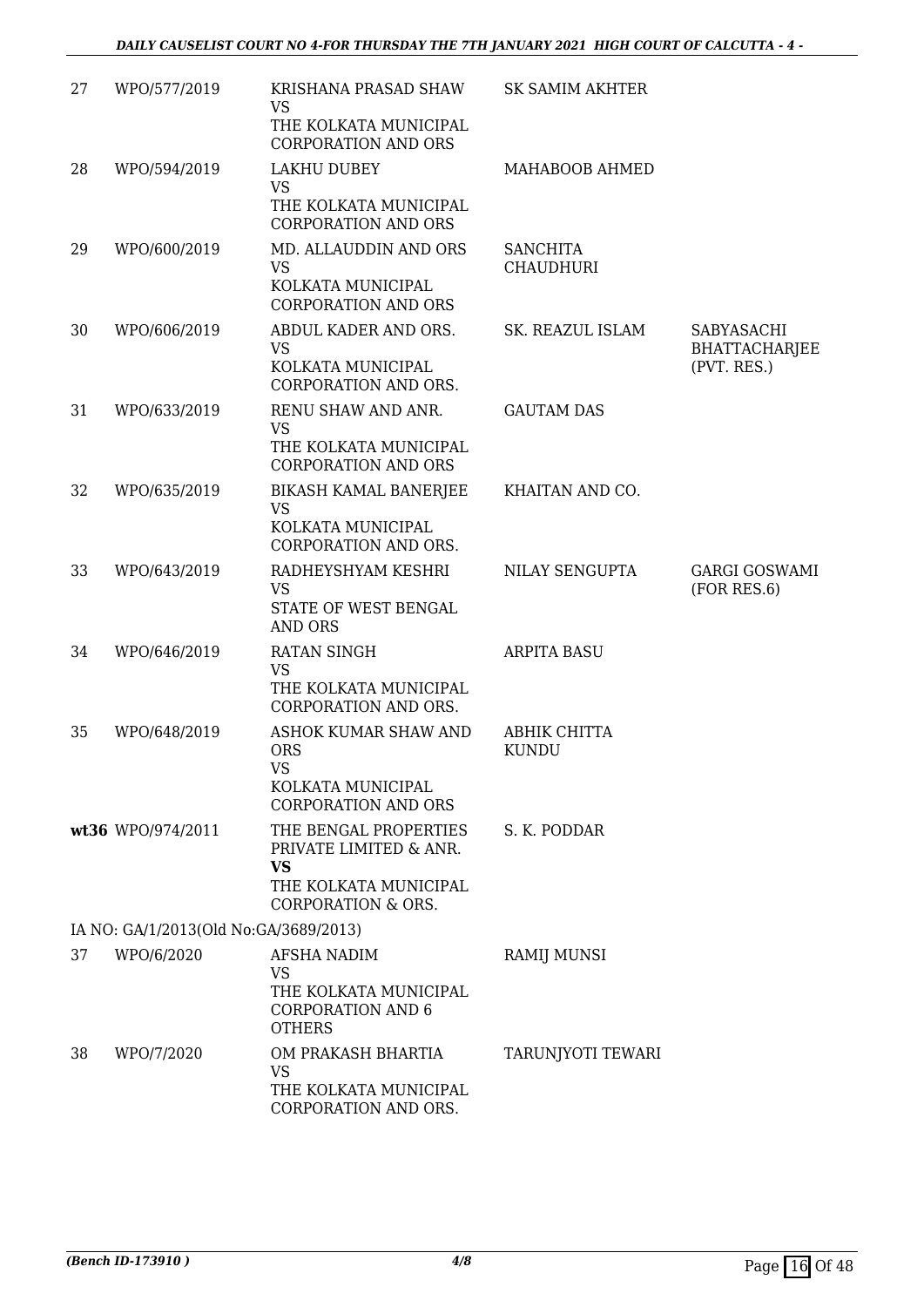| 39 | WPO/17/2020 | SHAHID AHMED AND ORS<br><b>VS</b><br>KOLKATA MUNICIPAL                                                    | NITIN KUMAR DAS                    |
|----|-------------|-----------------------------------------------------------------------------------------------------------|------------------------------------|
|    |             | <b>CORPORATION AND ORS</b>                                                                                |                                    |
| 40 | WPO/26/2020 | SHARDA DEVI BUBNA AND<br>ORS.<br><b>VS</b><br>THE KOLKATA MUNICIPAL<br>CORPORATION AND ORS.               | TEESHAM DAS                        |
| 41 | WPO/30/2020 | M/S. BRIJNATH<br>KHANDELWAL AND CO.<br><b>VS</b><br>KOLKATA MUNICIPAL<br>CORPORATION AND ORS.             | DIPENDRA NATH<br><b>CHUNDER</b>    |
| 42 | WPO/40/2020 | RARVEZ AHMED<br>VS<br>KOLKATA MUNICIPAL<br>CORPORATION AND ORS.                                           | RAMPRAVESH SINGH                   |
| 43 | WPO/62/2020 | <b>SMT USHA JAISWAL</b><br><b>VS</b><br>THE KOLKATA MUNICIPAL<br><b>CORPORATION AND ORS</b>               | PRODYOT KR. ROY                    |
| 44 | WPO/64/2020 | MD. MEHTAB<br><b>VS</b><br>KOLKATA MUNICIPAL<br>CORPORATION AND ORS.                                      | RAMPRAVESH SINGH                   |
| 45 | WPO/73/2020 | MIR MOHASIN ALI<br><b>VS</b><br>THE KOLKATA MUNICIPAL<br><b>CORPORATION AND 20</b><br><b>OTHERS</b>       | <b>RAMIJ MUNSI</b>                 |
| 46 | WPO/74/2020 | HILLMAN DEVELOPERS (P)<br>LTD AND ANR<br><b>VS</b><br>THE KOLKATA MUNICIPAL<br><b>CORPORATION AND ORS</b> | SIMA CHAKRABORTY                   |
| 47 | WPO/76/2020 | <b>MANISH KOCHAR</b><br>VS<br>THE KOLKATA MUNICIPAL<br>CORPORATION AND ORS.                               | <b>EMON</b><br><b>BHATTACHARYA</b> |
| 48 | WPO/91/2020 | SRI SANTOSH KUMAR<br>DALMIA<br><b>VS</b><br>THE KOLKATA MUNICIPAL<br><b>CORPORATION AND ORS</b>           | SAPTARSHI MAL                      |
| 49 | WPO/95/2020 | SANJAY DAS AND ORS<br>VS.<br>THE WEST BENGAL STATE<br>ELECTION COMMISSION<br><b>AND ORS</b>               | ANITA SHAW                         |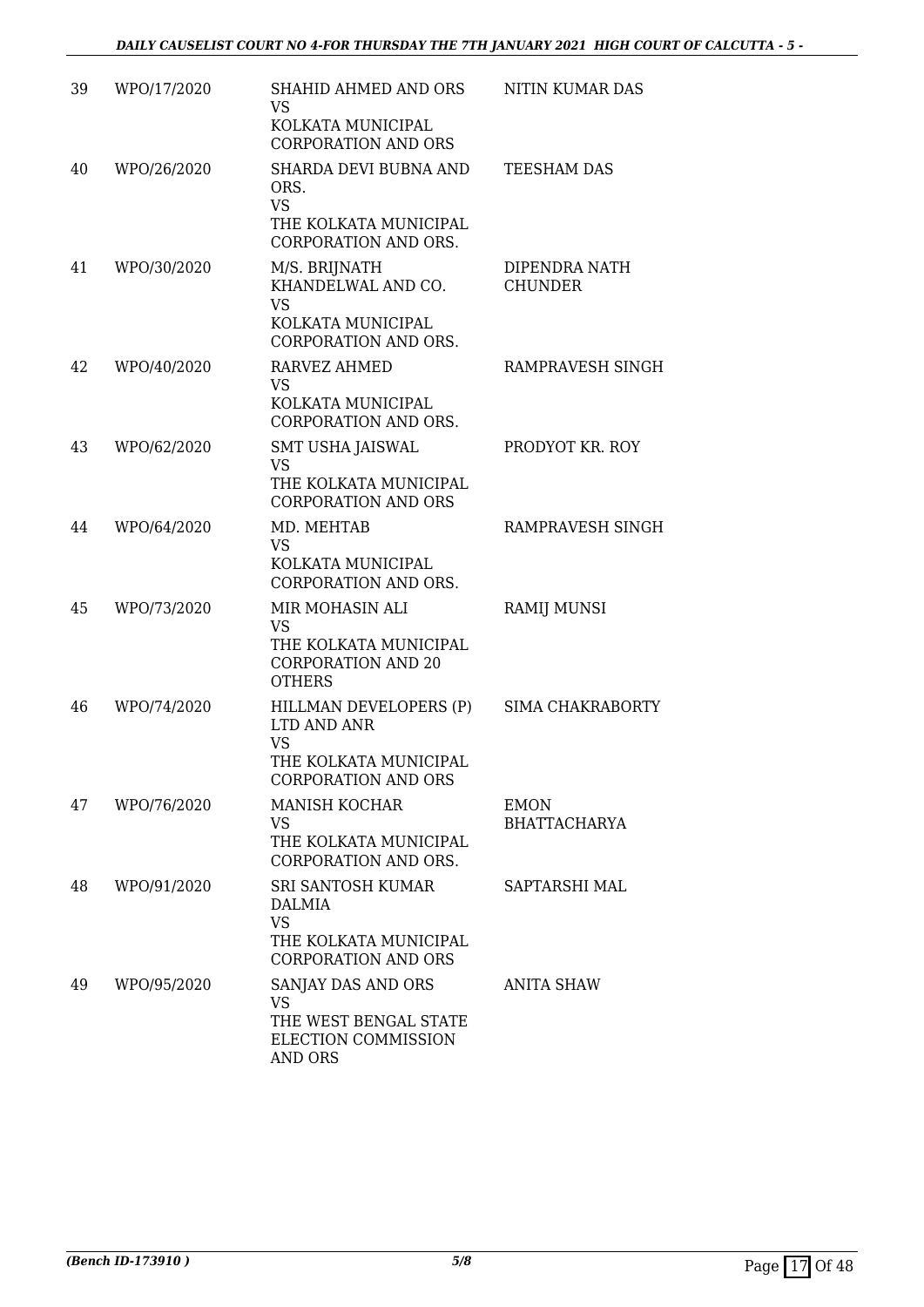| 50 | WPO/96/2020      | AJAY MADHOGARIA AND<br>ORS.<br><b>VS</b><br>KOLKATA MUNICIPAL<br>CORPORATION AND ORS.                             | NILAY SENGUPTA                        |
|----|------------------|-------------------------------------------------------------------------------------------------------------------|---------------------------------------|
|    | IA NO: GA/1/2020 |                                                                                                                   |                                       |
| 51 | WPO/97/2020      | SAMPA DUTTA AND ANR<br><b>VS</b><br>THE STATE OF WEST<br><b>BENGAL AND ORS</b>                                    | ANIRUDHA SARKAR                       |
| 52 | WPO/127/2020     | MR. HARSH VARDHAN RUIA<br><b>VS</b><br>KOLKATA MUNICIPAL<br>CORPORATION AND ORS.                                  | <b>SANCHARI</b><br><b>CHAKRABORTY</b> |
| 53 | WPO/134/2020     | MD. QASIM<br>VS<br>THE KOLKATA MUNICIPAL<br><b>CORPORATION AND ORS</b>                                            | SUNITI CHATTERJEE                     |
| 54 | WPO/137/2020     | <b>GAYATRI GUPTA</b><br><b>VS</b><br>KOLKATA MUNICIPAL<br>CORPORATION AND ORS.                                    | MAHESH KUMAR<br><b>JOSHI</b>          |
| 55 | WPO/138/2020     | TAPAS KUMAR MAJUMDAR<br>VS<br>STATE OF WEST BENGAL<br>AND ORS.                                                    | CHIRANJIB SINHA                       |
| 56 | WPO/140/2020     | PODDAR DEWKI LTD AND<br><b>ANR</b><br><b>VS</b><br>THE KOLKATA MUNICIPAL<br><b>CORPORATION AND ORS</b>            | <b>MOTI SAGAR TIWARI</b>              |
| 57 | WPO/151/2020     | SILICAL HOUSING SYSTEMS<br><b>LIMITED AND ORS</b><br><b>VS</b><br>KOLKATA MUNICIPAL<br><b>CORPORATION AND ORS</b> | <b>VICTOR MOSES AND</b><br>CO         |
| 58 | WPO/156/2020     | PUNJAB NATIONAL BANK<br><b>VS</b><br>THE KOLKATA MUNICIPAL<br><b>CORPORATION AND ORS</b>                          | PARNA ROY<br><b>CHOUDHURY</b>         |
| 59 | WPO/157/2020     | ROUND UP PROPERTIES<br>PVT LTD AND ANR<br><b>VS</b><br>THE WEST BENGAL<br>HERITAGE COMMISSION<br><b>AND ORS</b>   | J BANERJEE AND CO                     |
| 60 | WPO/164/2020     | <b>SULTAN KHICHI</b><br><b>VS</b><br>KOLKATA MUNICIPAL<br>CORPORATION AND ORS.                                    | PRIYANKAR BASU<br>MALLICK             |
| 61 | WPO/182/2020     | MR. ARTAK SARGSYAN<br>VS<br>STATE OF WEST BENGAL<br>AND ORS.                                                      | CHIRANJIB SINHA                       |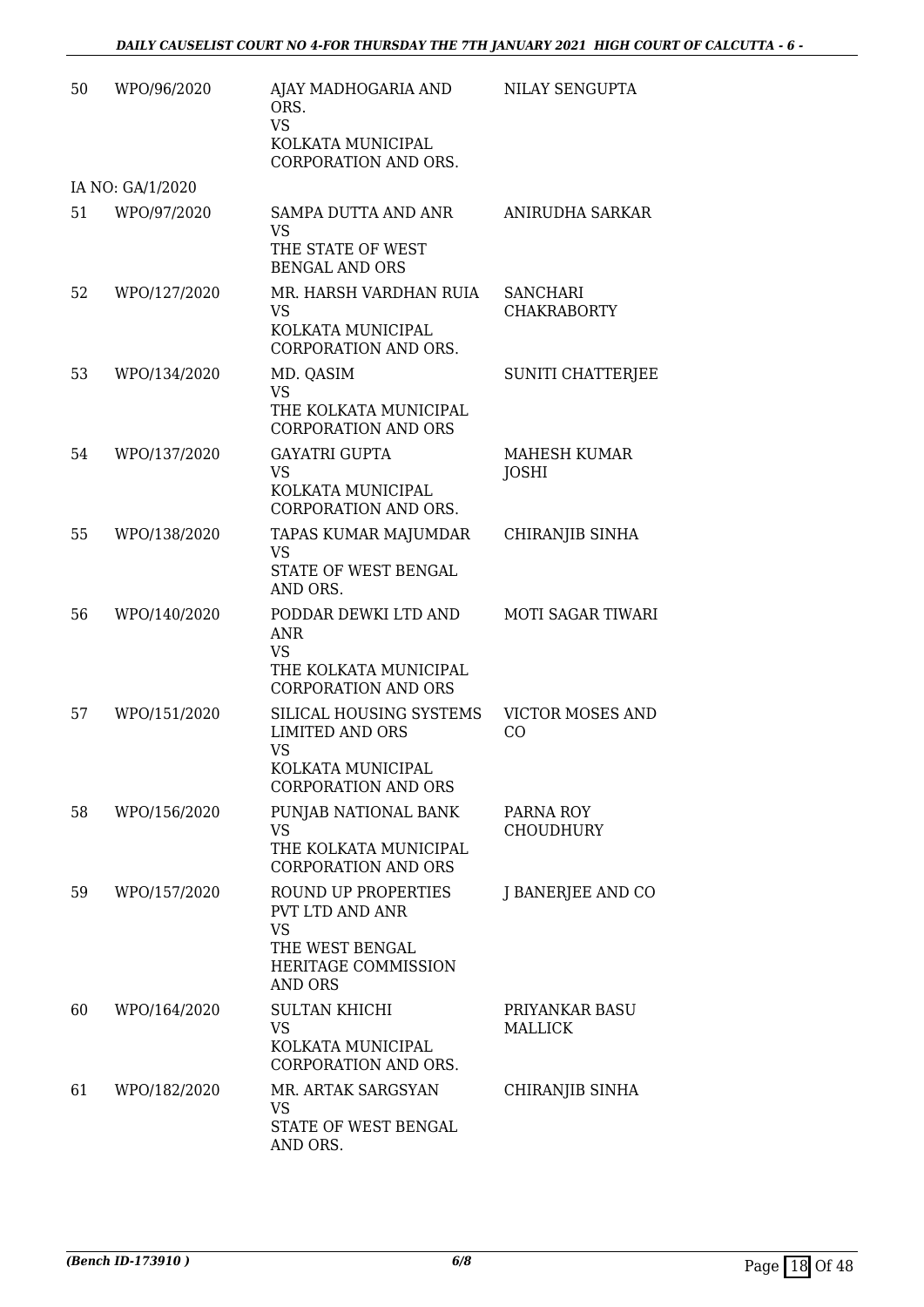| 62 | WPO/191/2020     | SANTOSH SINGH<br>VS                                                                                                                                        | ARINDAM BANERJEE                     |
|----|------------------|------------------------------------------------------------------------------------------------------------------------------------------------------------|--------------------------------------|
|    |                  | KOLKATA MUNICIPAL<br><b>CORPORATION AND ORS</b>                                                                                                            |                                      |
| 63 | WPO/240/2020     | SURESH CHAND JAIN<br><b>VS</b><br>THE KOLKATA MUNICIPAL<br>CORPORATION AND ORS.                                                                            | TEESHAM DAS                          |
| 64 | WPO/270/2020     | MD. ISSA HUSSAIN<br><b>VS</b><br>THE KOLKATA MUNUCIPAL<br><b>CORPORATION OTHERS</b>                                                                        | TANUSREE DAS                         |
|    | IA NO: GA/1/2020 |                                                                                                                                                            |                                      |
| 65 | WPO/275/2020     | ADITYA RESIDENCY PVT<br>LTD AND M/S. RAJVEER<br><b>INFRASTRUCTURE REALITY</b><br><b>PVT LTD</b><br><b>VS</b><br>THE STATE OF WEST<br><b>BENGAL AND ORS</b> | <b>TANUSREE DAS</b>                  |
|    | IA NO: GA/1/2020 |                                                                                                                                                            |                                      |
| 66 | WPO/384/2020     | MAHERJAN BIBI<br><b>VS</b><br>THE KOLKATA MUNICIPAL<br>CORPORATION AND ORS.                                                                                | <b>JAVED MAJID</b>                   |
| 67 | WPO/400/2020     | <b>ANIL GHOSH</b><br><b>VS</b><br>THE KOLKATA MUNICIPAL<br>CORPORATION AND ORS.                                                                            | MR. SUNNY NANDY                      |
| 68 | WPO/407/2020     | <b>SMT NIHAR LAW AND ANR</b><br>VS<br>THE KOLKATA MUNICIPAL<br><b>CORPORATION AND ORS</b>                                                                  | <b>SYANTAN BOSE</b>                  |
| 69 | WPO/408/2020     | MD. NASIM<br>VS<br>THE KOLKATA MUNICIPAL<br>CORPORATION AND ORS.                                                                                           | <b>JAVED MAJID</b>                   |
| 70 | WPO/434/2020     | TRANSPARENCY BUILDERS<br>PVT LTD AND ANR<br><b>VS</b><br>KOLKATA MUNICIPAL                                                                                 | <b>AMIT GUPTA</b>                    |
|    |                  | <b>CORPORATION AND ORS</b>                                                                                                                                 |                                      |
| 71 | WPO/438/2020     | JUSTIN CONRAD NAGLE<br>AND ORS.<br><b>VS</b><br>THE KOLKATA MUNICIPAL<br>CORPORATION AND ORS.                                                              | <b>ABHIJIT SARKAR</b>                |
| 72 | WPO/445/2020     | TAPAN KUMAR BHUNIA<br>AND ANR<br><b>VS</b><br>KOLKATA MUNICIPAL<br><b>CORPORATION AND ORS</b>                                                              | <b>SYED SHAMSUL</b><br><b>AREFIN</b> |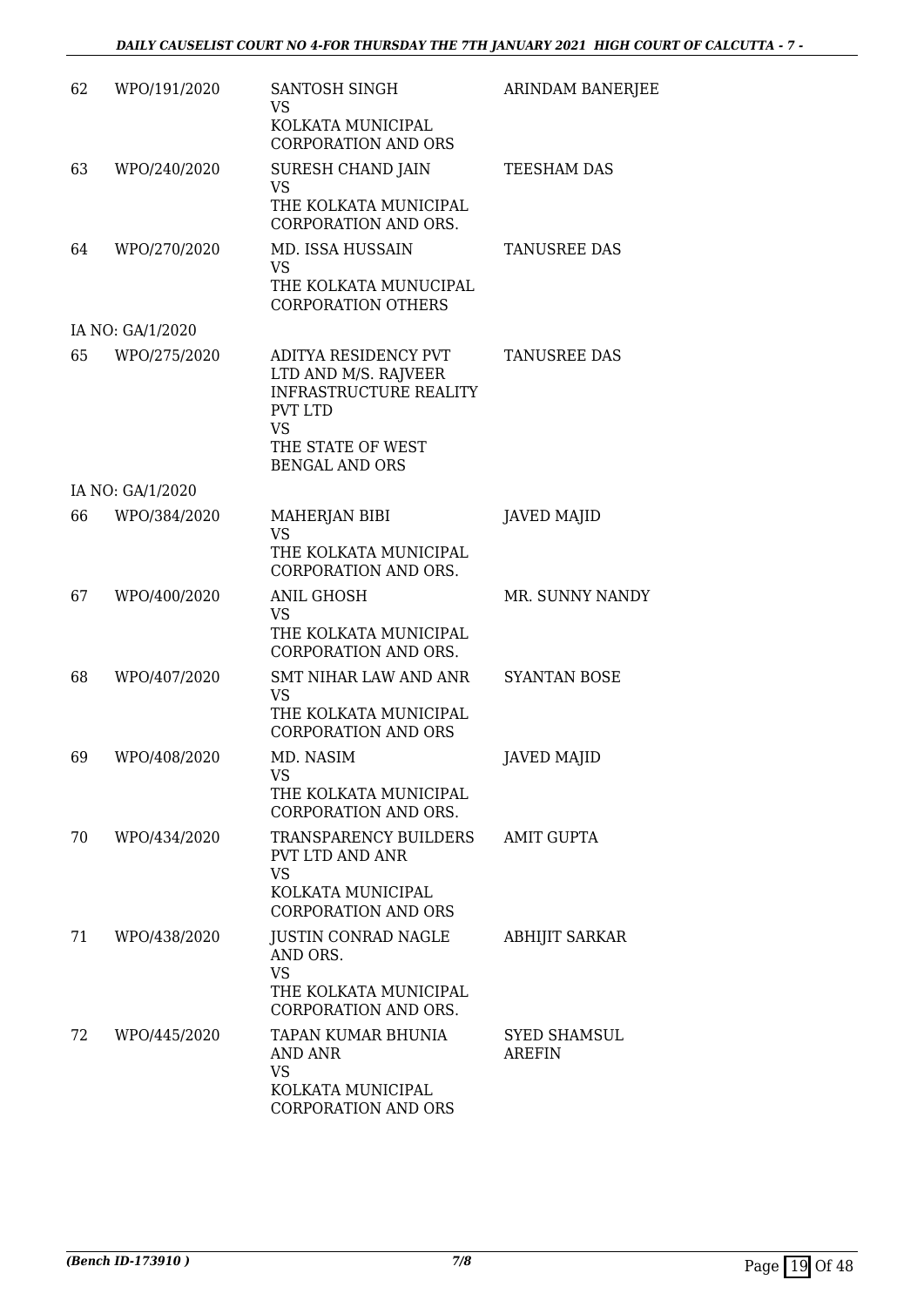| 73 | WPO/449/2020                          | M/S. SUMANTA SUSANTA<br><b>OVERSEAS PRIVATE</b><br>LIMITED AND ANR.<br><b>VS</b><br>THE KOLKATA MUNICIPAL   | REKHA GHOSH                                                                    |                |
|----|---------------------------------------|-------------------------------------------------------------------------------------------------------------|--------------------------------------------------------------------------------|----------------|
|    |                                       | CORPORATION AND ORS.                                                                                        |                                                                                |                |
|    |                                       | <b>FOR HEARING</b>                                                                                          |                                                                                |                |
| 74 | WPO/2635/1998                         | MRS.VAISHALI MANEK<br><b>VS</b>                                                                             | P.KR.JEWRAJKA                                                                  | H.ROYCHOWDHURY |
|    |                                       | CALCUTTA MUNICIPAL<br>CORPORATION                                                                           |                                                                                |                |
|    |                                       | IA NO: GA/2/2003(Old No:GA/263/2003), GA/5/2016(Old No:GA/1244/2016)                                        |                                                                                |                |
| 75 | WPO/1767/1999                         | NIRODH CHANDRA<br>MAJUMDAR<br><b>VS</b><br>C.M.C.                                                           | <b>S.K.ROY KARMAKAR</b>                                                        | K.BHATTACHARYA |
|    | IA NO: GA/6/2019(Old No:GA/2569/2019) |                                                                                                             |                                                                                |                |
| 76 | WPO/441/2012<br>[S.A.]                | MCLEOD RUSSEL INDIA<br>LTD.& ANR.<br><b>VS</b><br>THE ASSISTANT DIRECTOR<br>OF INCOME TAX-2(1),<br>KOLKATA, | KHAITAN & CO.                                                                  |                |
| 77 | WPO/12/2013                           | HINDALCO INDUSTRIES<br>LIMITED & ANR.<br><b>VS</b><br>UNION OF INDIA & ORS.                                 | <b>ATISH GHOSH &amp;</b><br><b>ASSOCIATES</b>                                  |                |
|    |                                       | IA NO: GA/1/2020(Old No:GA/679/2020), GA/2/2020(Old No:GA/678/2020)                                         |                                                                                |                |
| 78 | WPO/1082/2013                         | <b>RITA MITRA</b><br><b>VS</b><br>KOLKATA MUNICIPAL<br><b>CORPORATION AND ORS</b>                           | <b>SUMITA SHAW</b>                                                             |                |
| 79 | WPO/649/2017                          | RAJVAR PROPERTIES<br>PRIVATE LIMITED & ANR<br><b>VS</b><br>KOLKATA MUNUCIPAL<br><b>CORPORATION AND ORS</b>  | <b>SHROFF &amp;</b><br><b>ASSOCIATES</b>                                       |                |
|    |                                       | <b>RESTORATION APPLICATION</b>                                                                              |                                                                                |                |
| 80 | IA NO. GA/1/2020<br>In WPO/405/2017   | ECGC LTD<br>Vs<br>THE KOLKATA MUNICIPAL<br>CORPORATION & ANR.                                               | <b>SHIHINI</b><br><b>BHATTACHARYA</b><br><b>SHIHINI</b><br><b>BHATTACHARYA</b> |                |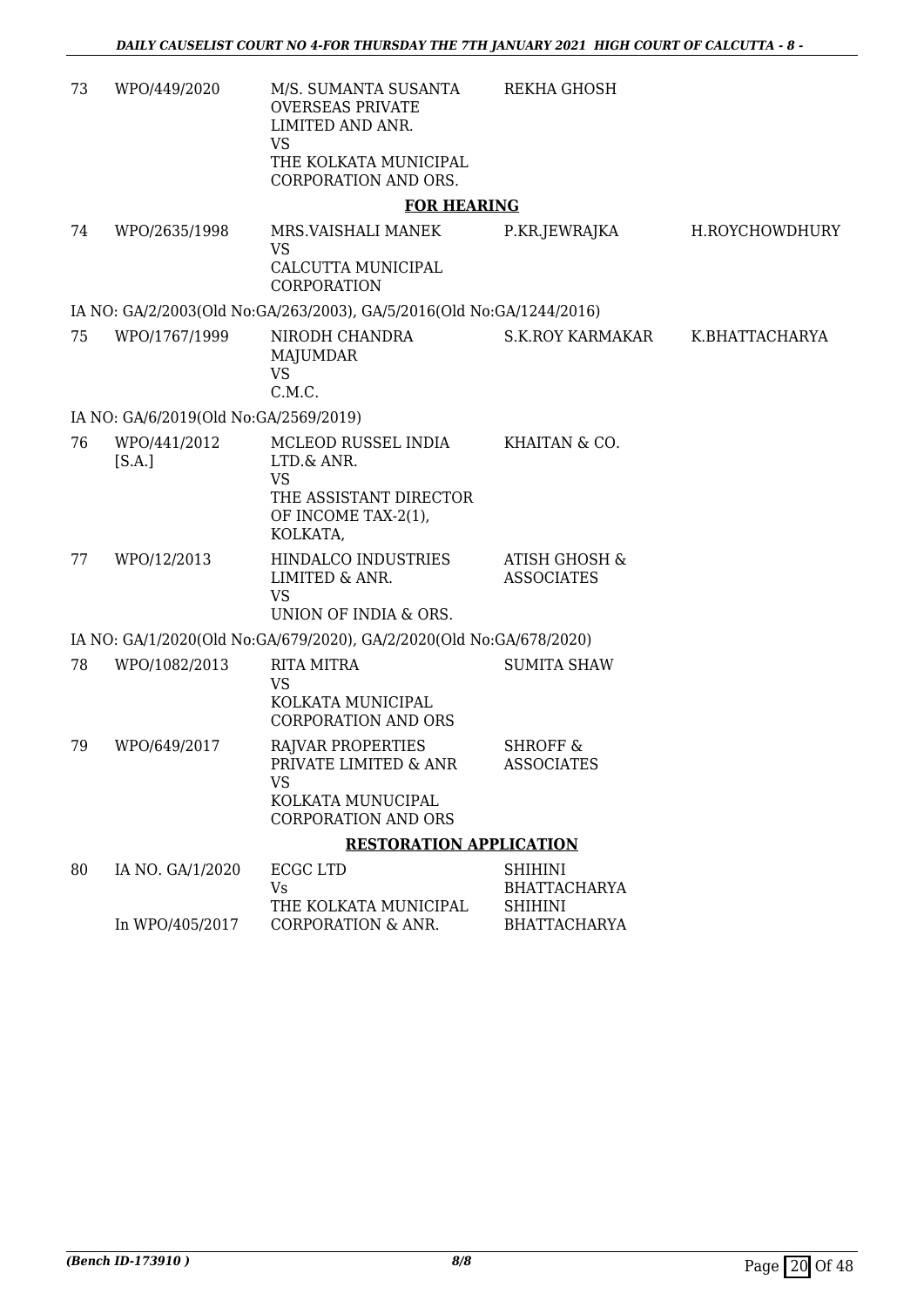

# **Original Side**

**DAILY CAUSELIST For Thursday The 7th January 2021**

**COURT NO. 36 SINGLE BENCH (SB-III,COMMERCIAL BENCH) AT 10:45 AM HON'BLE JUSTICE DEBANGSU BASAK (VIA VIDEO CONFERENCE)**

## **NOTE:MATTERS WILL BE TAKEN UP THROUGH PHYSICAL HEARING ONLY WHEN BOTH THE PARTIES ARE AGREED.**

|              |                  | <u> 1 RESERVITITOR SI TEMRIT</u>                                    |                                           |
|--------------|------------------|---------------------------------------------------------------------|-------------------------------------------|
| $\mathbf{1}$ | CS/67/2020       | SHENTRACON TREXIM<br>PRIVATE LIMITED<br><b>VS</b><br>MRS RITA KEDIA | ASHOK KUMAR<br><b>SINGH</b>               |
| 2            | CS/68/2020       | SHENTRACON TREXIM<br>PRIVATE LIMITED<br>VS<br><b>ADITYA KEDIA</b>   | <b>ASHOK KUMAR</b><br><b>SINGH</b>        |
|              |                  | <b>NEW MOTION (UNDER COMMERCIAL DIVISION)</b>                       |                                           |
| 3            | IA NO. GA/2/2020 | BALAJI MULTIPLEX PRIVATE<br><b>LIMITED</b><br>Vs                    | RAHUL AUDDY AND<br>CO.<br>RAHUL AUDDY AND |
|              | In CS/47/2019    | <b>GARUDA INVESTMENT</b><br>(PVT.) LIMITED                          | CO.                                       |
| 4            | IA NO. GA/1/2020 | ASTREX ENTERPRISE PVT.<br>LTD.<br><b>V<sub>S</sub></b>              | RANJIT KUMAR BASU<br>RANJIT KUMAR BASU    |
|              | In CS/156/2020   | <b>SURENDRA SINGH</b><br><b>BENGANI</b>                             |                                           |
| 5.           | IA NO. GA/1/2020 | KRISHNA KUMAR BHATTER<br>(HUF)<br><b>Vs</b>                         | RANJIT KUMAR BASU<br>RANJIT KUMAR BASU    |
|              | In CS/157/2020   | <b>SURENDRA SINGH</b><br><b>BENGANI</b>                             |                                           |
| 6            | IA NO. GA/1/2020 | <b>SUNDERLAL BHATTER</b><br><b>Vs</b><br><b>SURENDRA SINGH</b>      | RANJIT KUMAR BASU<br>RANJIT KUMAR BASU    |
|              | In CS/158/2020   | <b>BENGANI</b>                                                      |                                           |

## **PRESENTATION OF PLAINT**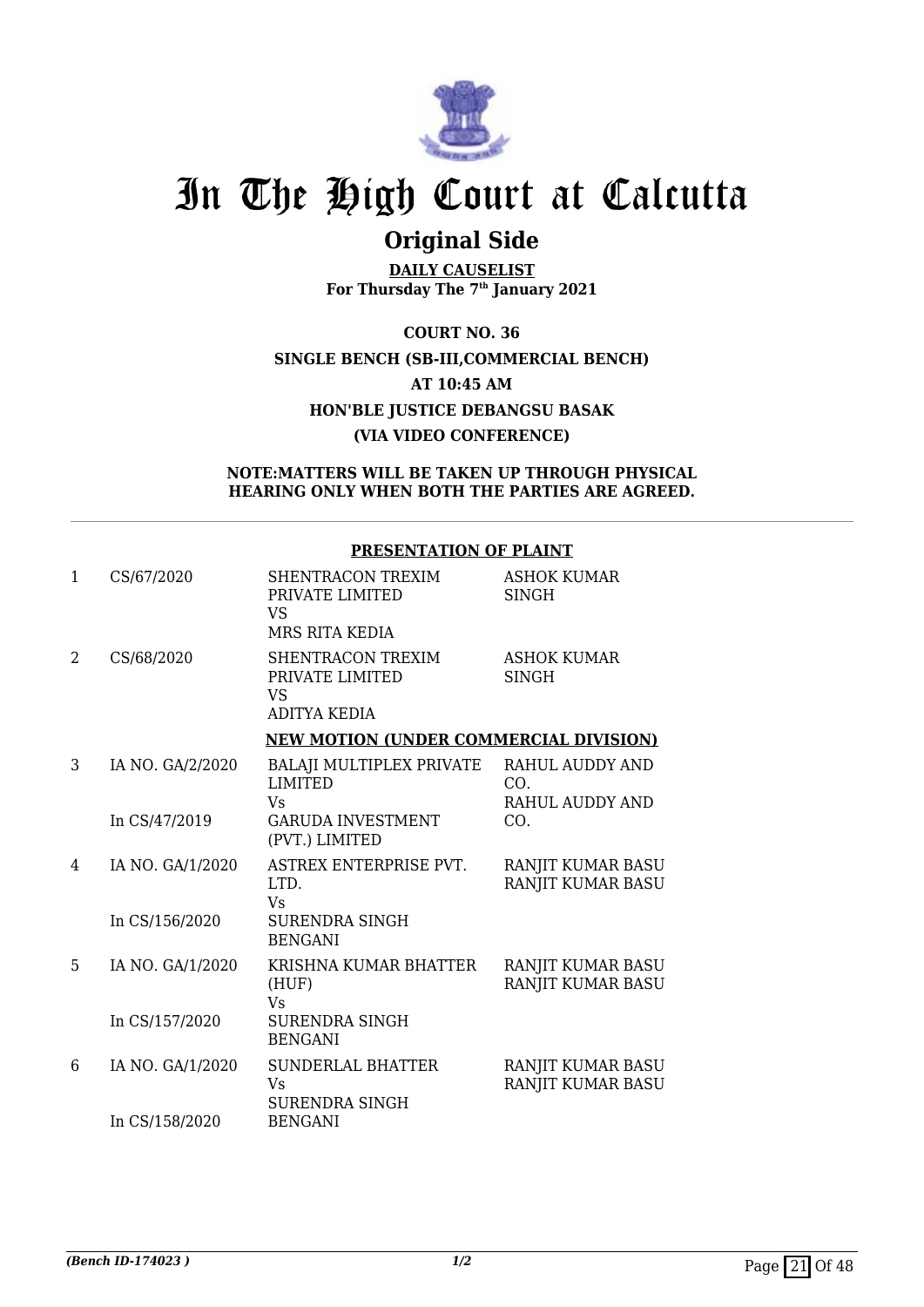| 7  | IA NO. GA/1/2020<br>In CS/159/2020 | KRISHNA KUMAR BHATTER<br>Vs<br>SURENDRA SINGH<br><b>BENGANI</b>                                           | RANJIT KUMAR BASU<br>RANJIT KUMAR BASU |
|----|------------------------------------|-----------------------------------------------------------------------------------------------------------|----------------------------------------|
| 8  | AP/249/2020                        | SREI EQUIPMENT FINANCE<br><b>LIMITED</b><br>VS<br><b>BALASORE ALLOYS</b><br><b>LIMITED</b>                | SINHA AND CO.                          |
| 9  | AP/399/2020                        | <b>BOWLOPEDIA</b><br>RESTAURANTS INDIA<br><b>LIMITED</b><br>VS<br>DEVYANI INTERNATIONAL<br><b>LIMITED</b> | TIRTHANKAR DAS                         |
| 10 | AP/405/2020                        | SREI EQUIPMENT FINANCE<br><b>LIMITED</b><br>VS<br><b>GANNON DUNKERLY AND</b><br>CO. LTD.                  | AYAN CHAKRABORTY                       |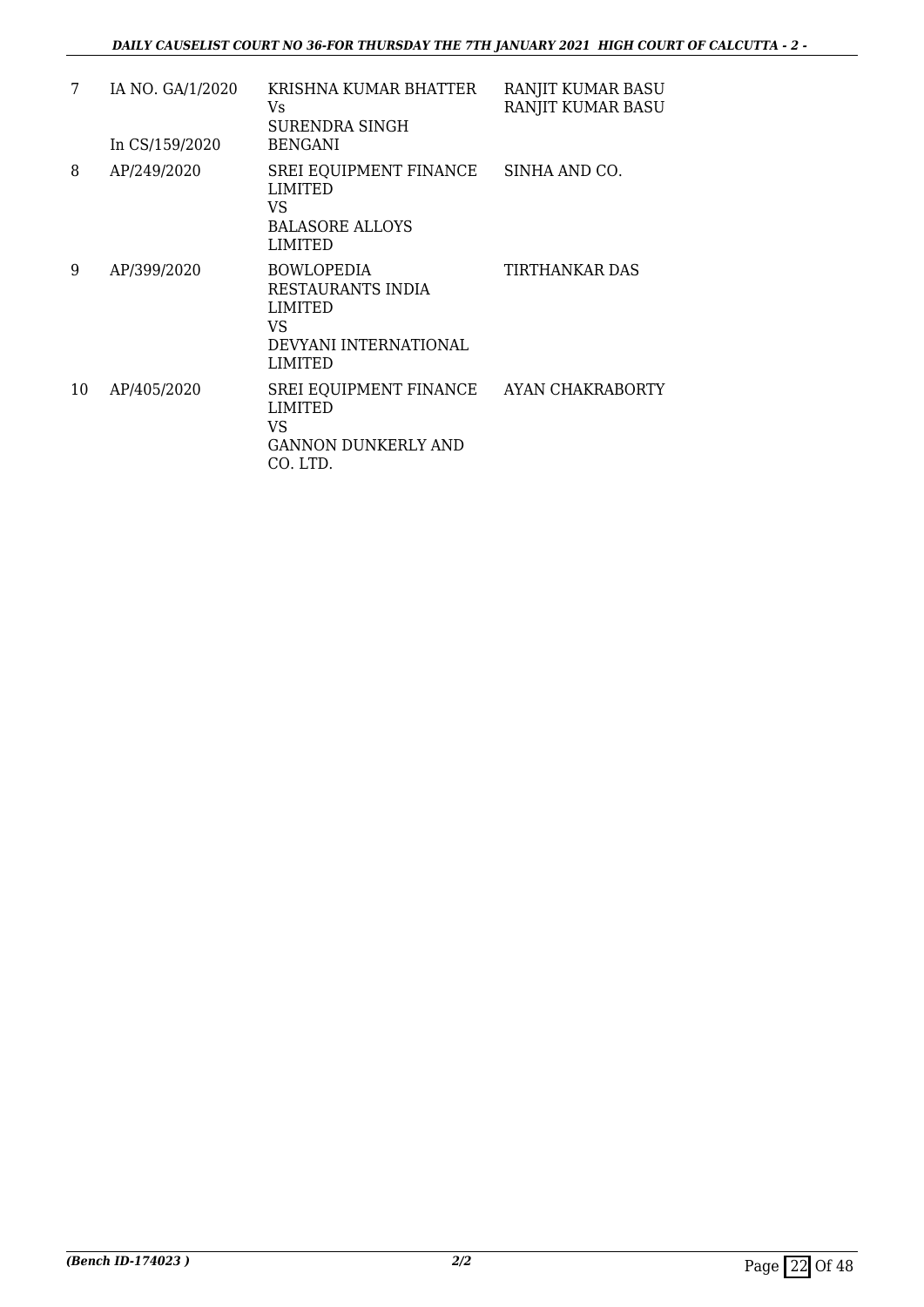

# **Original Side**

**DAILY CAUSELIST For Thursday The 7th January 2021**

**COURT NO. 36 SINGLE BENCH (SB-III) AT 10:45 AM HON'BLE JUSTICE DEBANGSU BASAK (VIA VIDEO CONFERENCE)**

## **NOTE:MATTERS WILL BE TAKEN UP THROUGH PHYSICAL HEARING ONLY WHEN BOTH THE PARTIES ARE AGREED.**

### **TO BE MENTIONED**

| $\mathbf{1}$   | EC/155/2017<br>[FOR]<br>WITHDRAWAL] | AMIYA STEEL PRIVATE<br>LIMITED<br>VS<br>STEEL AUTHORITY OF<br><b>INDIA LIMITED</b>              | <b>SANDERSONS &amp;</b><br><b>MORGANS</b>                                                 |
|----------------|-------------------------------------|-------------------------------------------------------------------------------------------------|-------------------------------------------------------------------------------------------|
| $\overline{2}$ | EC/126/2020<br><b>FOR</b>           | MAGMA FINCORP LIMITED<br><b>VS</b>                                                              | SINHA AND CO.                                                                             |
|                | WITHDRAWAL]                         | ALKHARAM AND ANR.                                                                               |                                                                                           |
| 3              | EC/185/2020<br>[FOR]                | MAGMA FINFORP LIMITED<br>VS                                                                     | K. K. PANDEY                                                                              |
|                | WITHDRAWAL]                         | RAJJAN LAL AND ANR.                                                                             |                                                                                           |
|                |                                     | PRESENTATION OF PLAINT                                                                          |                                                                                           |
| 4              | CS/129/2020                         | SANKAR KUMAR DAS<br><b>VS</b>                                                                   | <b>RITA MALLICK</b>                                                                       |
|                |                                     | <b>EMAMI AGROTECH</b><br>LIMITED AND ORS.                                                       |                                                                                           |
|                |                                     | <b>FOR SETTLEMENT</b>                                                                           |                                                                                           |
| 5              | CS/232/2018                         | M/S. SARAOGI UDYOG PVT.<br>LTD.<br><b>VS</b><br><b>GUJARAT AMBUJA EXPORTS</b><br><b>LIMITED</b> | SHARMA KAJARIA<br>AND CO.                                                                 |
|                |                                     |                                                                                                 | IA NO: GA/1/2019(Old No:GA/184/2019), GA/2/2019, GA/3/2019, GA/4/2020(Old No:GA/461/2020) |
|                |                                     | <b>NEW MOTIONS</b>                                                                              |                                                                                           |
| 6              | IA NO. GA/6/2020                    | SWADHA BUILDERS PVT.<br>LTD & ORS,                                                              | <b>DSP LAW</b><br><b>ASSOCIATES</b>                                                       |
|                | In CS/390/2014                      | Vs<br>NABARUN BHATTACHARJEE<br>& ORS.                                                           | DSP LAW<br><b>ASSOCIATES</b>                                                              |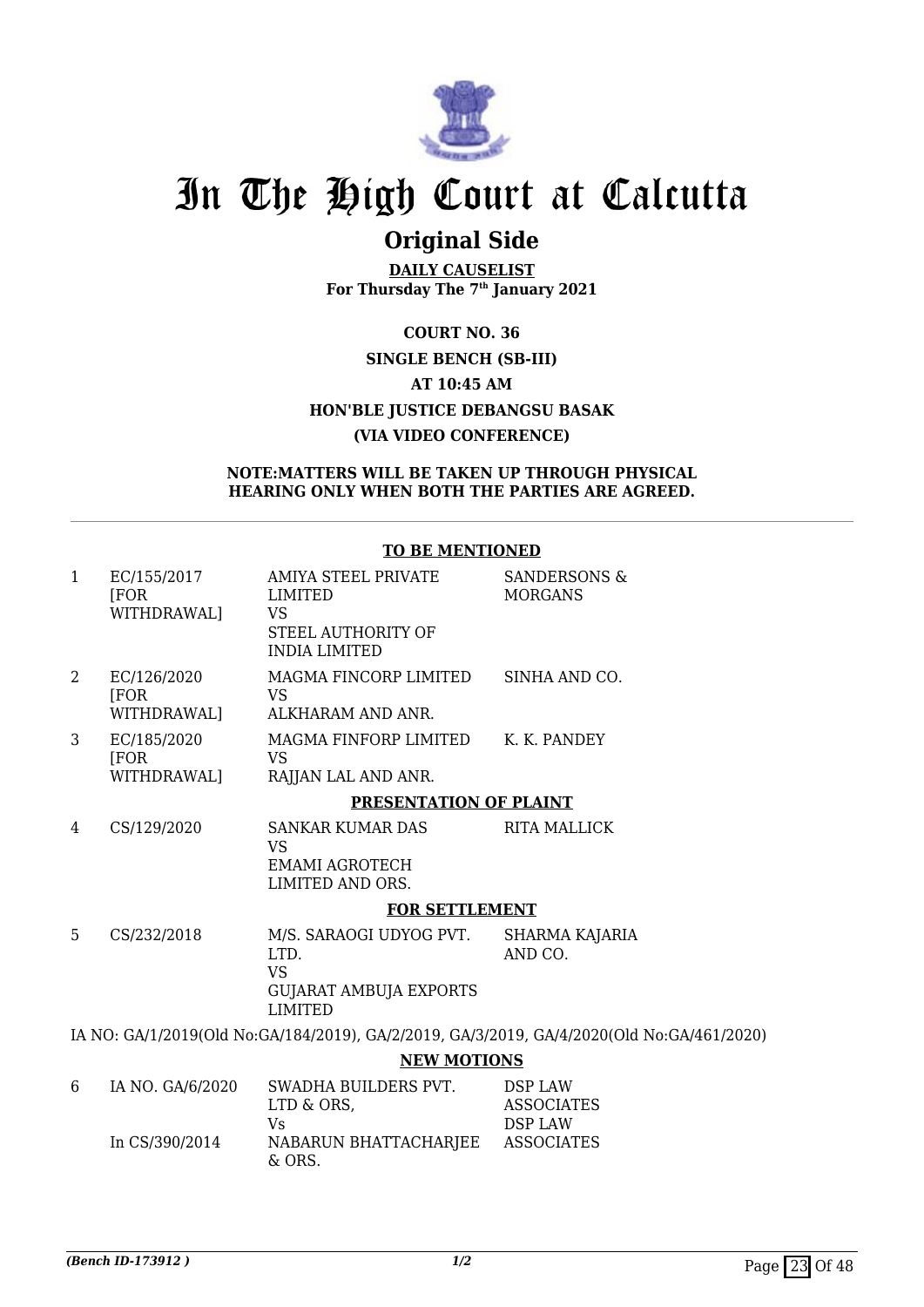| 7  | IA NO. GA/1/2021                              | NUVOCO VISTAS<br><b>CORPORATION LIMITED</b><br><b>Vs</b>                          | SRIVASTAVA AND CO.<br>SRIVASTAVA AND CO.                     |
|----|-----------------------------------------------|-----------------------------------------------------------------------------------|--------------------------------------------------------------|
|    | In AP/278/2019                                | <b>UNION OF INDIA</b>                                                             |                                                              |
| 8  | IA NO. GA/2/2020                              | <b>SUMITRA SHAW</b><br><b>Vs</b><br><b>AMIT KUMAR SHAW</b>                        | CHATTERJEE, SIL<br>AND CO.<br>CHATTERJEE, SIL                |
|    | In CS/37/2020                                 |                                                                                   | AND CO.                                                      |
| 9  | AP/419/2020                                   | <b>MAHADEB PAN</b><br><b>VS</b><br>SASANKA SEKHAR PAN AND<br><b>OTHERS</b>        | PRABIR BERA                                                  |
| 10 | AP/421/2020                                   | LIEBHERR INDIA PRIVATE<br><b>LIMITED</b><br><b>VS</b><br><b>EMTA COAL LIMITED</b> | <b>ANINDYA HALDER</b>                                        |
|    |                                               | <b>NEW CHAMBER APPLICATIONS</b>                                                   |                                                              |
| 11 | IA NO. GA/1/2020                              | IN THE GOODS OF<br>AMARENDRA NATH DUTTA<br>(DEC)                                  | NIRUPAM SARKAR                                               |
|    | In PLA/39/2010                                | <b>Vs</b>                                                                         |                                                              |
| 12 | IA NO. GA/2/2021                              | IN THR GOODS OF: BIDYUT<br>PROVA DASGUPTA (DEC)<br>Vs                             | CHHANDAK DUTTA<br>CHHANDAK DUTTA                             |
|    | In PLA/376/2017                               |                                                                                   |                                                              |
| 13 | IA NO. GA/2/2020                              | IN THE GOODS OF:<br><b>SASANKA SHEKHAR ROY @</b><br><b>SASANKA SEKHAR ROY @</b>   | <b>INDRA PROSAD</b><br><b>MULLICK</b><br><b>INDRA PROSAD</b> |
|    | In PLA/198/2018                               | Vs                                                                                | <b>MULLICK</b>                                               |
| 14 | IA NO. GA/1/2019<br>(Old No:<br>GA/1354/2019) | TATA CAPITAL FINANCIAL<br>SERVICES LTD.<br>Vs<br>SIARAM CHOUDHURY AND<br>ANR.     | <b>AVISHEK GUHA</b><br><b>AVISHEK GUHA</b>                   |
|    | In EC/130/2019                                |                                                                                   |                                                              |
| 15 | IA NO. GA/1/2020                              | MAGMA FINCORP LIMITED<br>Vs<br>MUKESH KUMAR AND ORS.                              | SINHA AND CO.                                                |
|    | TQHQHQQQ                                      |                                                                                   |                                                              |

In EC/76/2020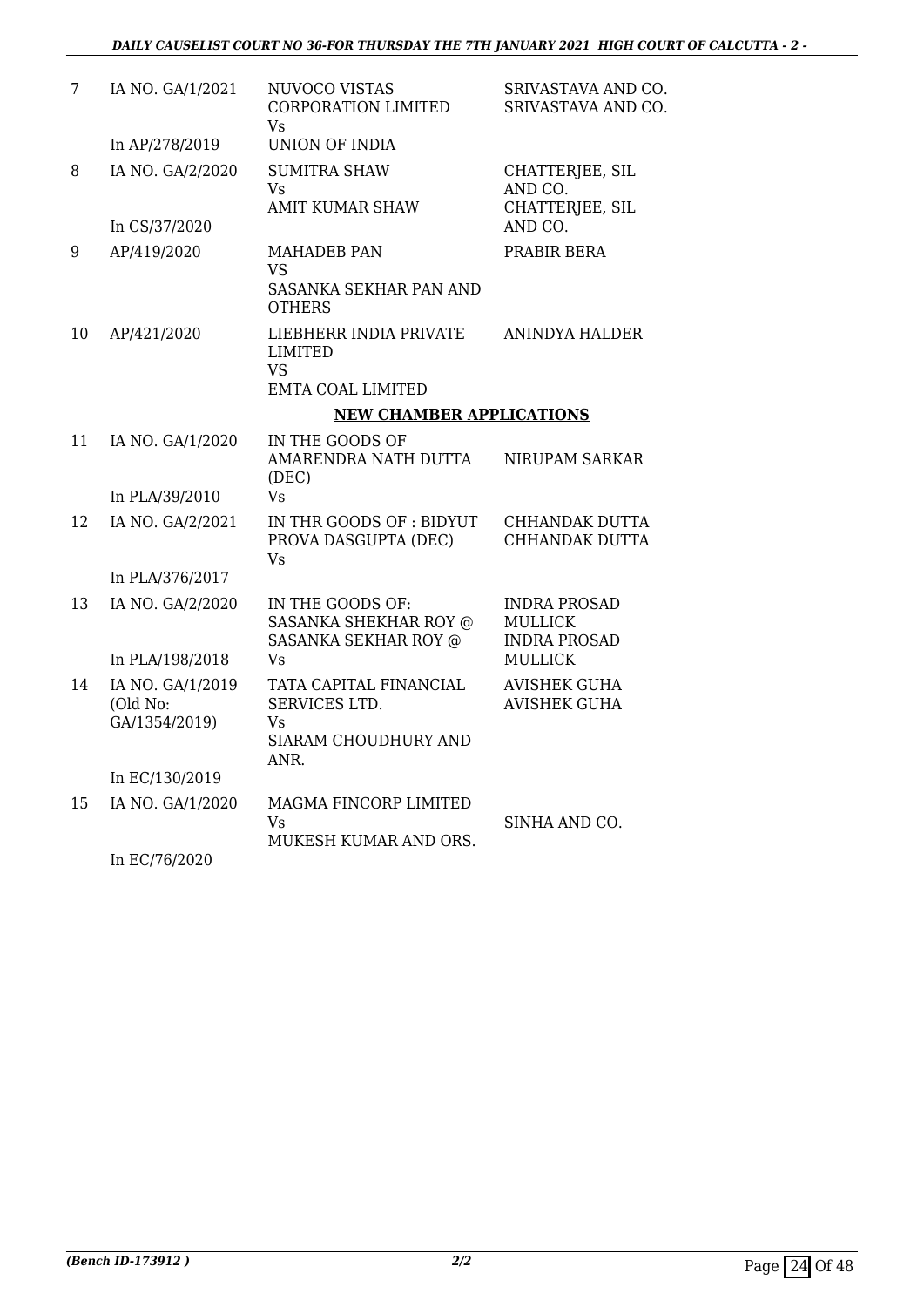

# **Original Side**

**DAILY CAUSELIST For Thursday The 7th January 2021**

**COURT NO. 38 SINGLE BENCH (SB-IV, COMMERCIAL BENCH) AT 2:00 PM HON'BLE JUSTICE ASHIS KUMAR CHAKRABORTY (VIA VIDEO CONFERENCE)**

**NOTE:MATTERS WILL BE TAKEN UP THROUGH PHYSICAL HEARING ONLY WHEN BOTH THE PARTIES ARE AGREED.**

**NOTE: ORIGINAL SIDE MATTERS WILL BE TAKEN UP FROM 2:00 P.M.**

**NOTE: ROSTER FOR COMMERCIAL APPELLATE DIVISION AND COMMERCIAL DIVISION, CALCUTTA HIGH COURT ON AND FROM MONDAY, THE 7TH DECEMBER, 2020 ISSUED ON 1ST DECEMBER, 2020 IS MODIFIED TO THE FOLLOWING EXTENT - MATTERS UNDER SECTION 11 OF THE ARBITRATION AND CONCILIATION ACT, 1996 INCLUDING APPLICATION CONNECTED THERETO.**

**NOTE: MENTIONING WILL BE PERMITTED ONLY ON THE VIRTUAL MODE INDICATING GROUP(S) OR SECTION(S) ALONG WITH GROUND OF URGENCY.**

**NOTE: COMMERCIAL BENCH WILL BE TAKEN UP FIRST.**

|   |             | <b>NEW MOTIONS (SECTION 11)</b>                                                                                             |                                         |
|---|-------------|-----------------------------------------------------------------------------------------------------------------------------|-----------------------------------------|
| 1 | AP/425/2020 | MERINT INDUSTRIAL<br>INFRASTRUCTURE PRIVATE<br><b>LIMITED</b><br>VS<br>NATIONAL INSTITUTE OF<br>TECHNOLOGY, DURGAPUR        | <b>SANDERSINS AND</b><br><b>MORGANS</b> |
| 2 | AP/426/2020 | <b>MERINT INDUSTRIAL</b><br>INFRASTRUCTURE PRIVATE<br><b>LIMITED</b><br>VS<br>NATIONAL INSTITUTE OF<br>TECHNOLOGY, DURGAPUR | <b>SANDERSONS AND</b><br><b>MORGANS</b> |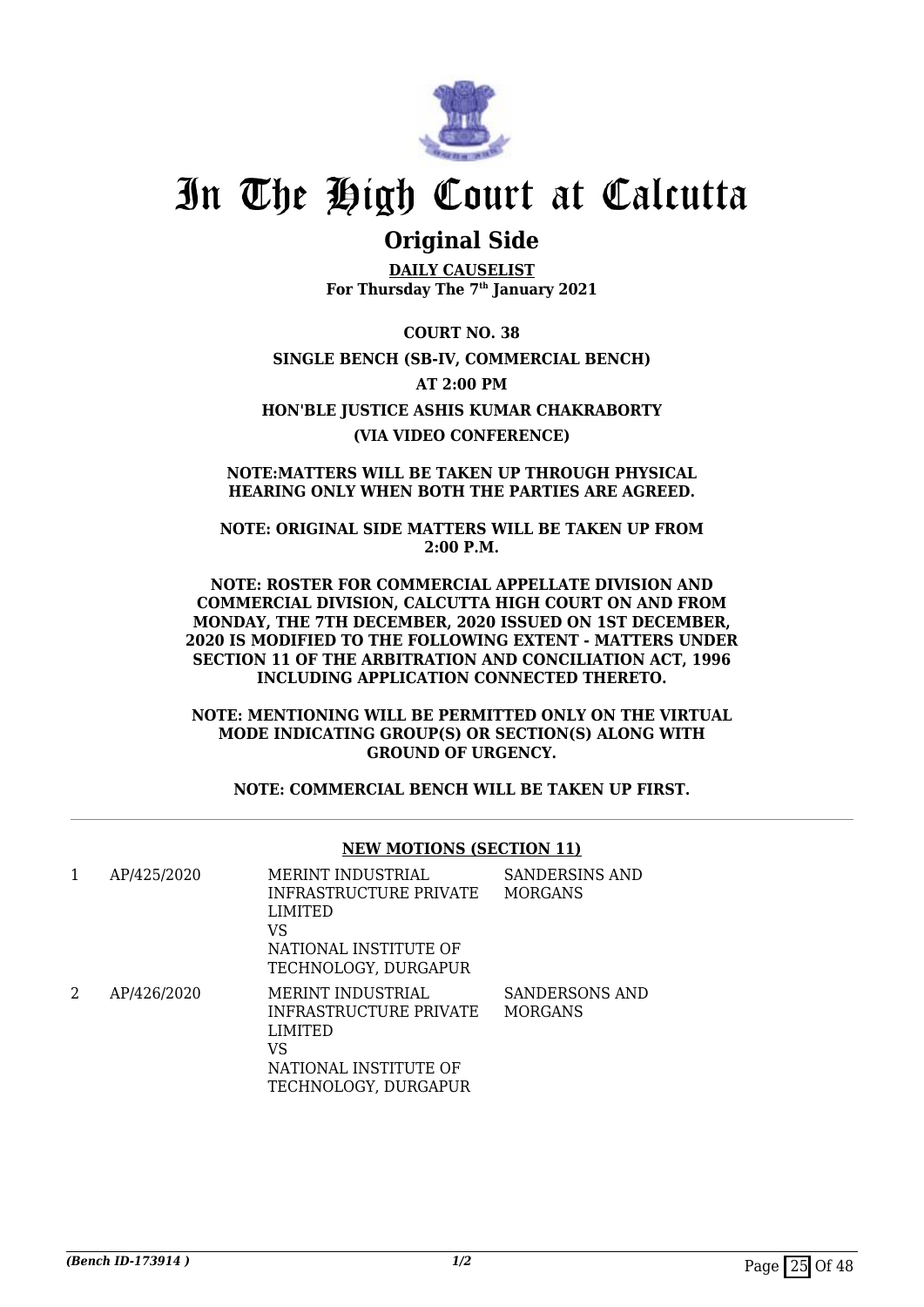3 AP/427/2020 MERINT INDUSTRIAL INFRASTRUCTURE PRIVATE LIMITED VS NATIONAL INSTITUTE OF TECHNOLOGY, DURGAPUR SANDERSONS AND MORGANS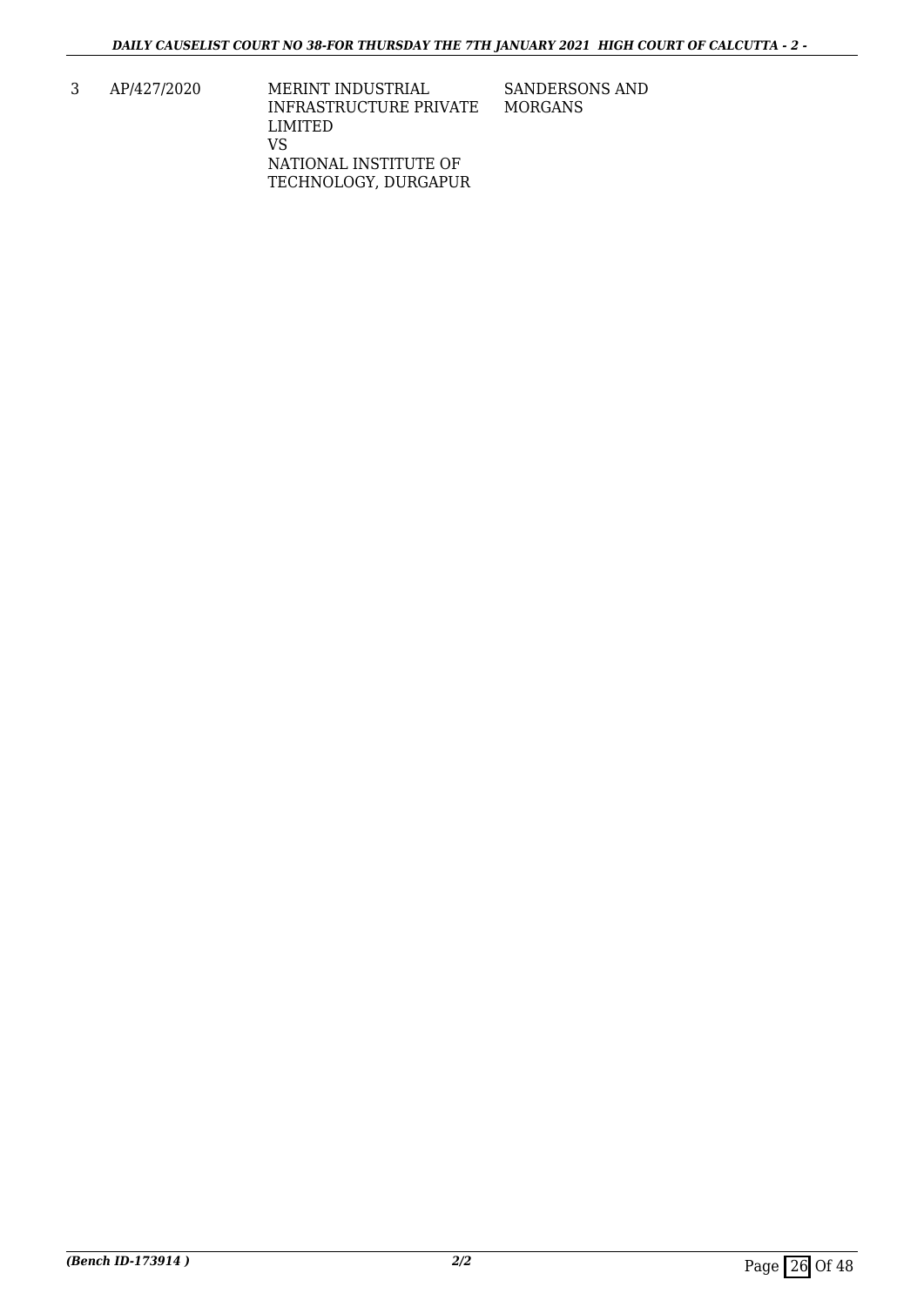

# **Original Side**

**DAILY CAUSELIST For Thursday The 7th January 2021**

**COURT NO. 38**

## **SINGLE BENCH (SB-IV)**

## **AT 2:00 PM**

# **HON'BLE JUSTICE ASHIS KUMAR CHAKRABORTY**

# **(VIA VIDEO CONFERENCE)**

### **NOTE:MATTERS WILL BE TAKEN UP THROUGH PHYSICAL HEARING ONLY WHEN BOTH THE PARTIES ARE AGREED.**

### **NOTE: ORIGINAL SIDE MATTERS WILL BE TAKEN UP FROM 2:00 P.M.**

#### **NOTE: ROSTER FOR COMMERCIAL APPELLATE DIVISION AND COMMERCIAL DIVISION, CALCUTTA HIGH COURT ON AND FROM MONDAY, THE 7TH DECEMBER, 2020 ISSUED ON 1ST DECEMBER, 2020 IS MODIFIED TO THE FOLLOWING EXTENT - MATTERS UNDER SECTION 11 OF THE ARBITRATION AND CONCILIATION ACT, 1996 INCLUDING APPLICATION CONNECTED THERETO.**

**NOTE: MENTIONING WILL BE PERMITTED ONLY ON THE VIRTUAL MODE INDICATING GROUP(S) OR SECTION(S) ALONG WITH GROUND OF URGENCY.**

**NOTE: COMMERCIAL BENCH WILL BE TAKEN UP FIRST.**

## **TO BE MENTIONED**

|                   | <b>COMPANY MATTER (NEW)</b>  |              |
|-------------------|------------------------------|--------------|
|                   | SMT. REBA MANDAL AND<br>ORS. |              |
| In CP/313/2012    | Vs                           |              |
|                   | DEVELOPMENT LTD -AND-        | LALA         |
|                   | <b>ESTATE &amp; HOUSING</b>  | ANANTA KUMAR |
| IA NO. CA/20/2020 | RE: RUBI STAR REAL           |              |

| IA NO. CA/21/2020 | IN THE MATTER OF APARNA |              |
|-------------------|-------------------------|--------------|
|                   | LIGHTNING (INDIA) PVT.  | AMITAVA RAHA |
|                   | LTD. -AND-              |              |
| In CP/40/2009     | Vs.                     |              |
|                   | THE OFFICIAL LIOUIDATOR |              |
|                   | -VS- INDIAN BANK        |              |
|                   |                         |              |

## **COMPANY MATTER ADJOURNED**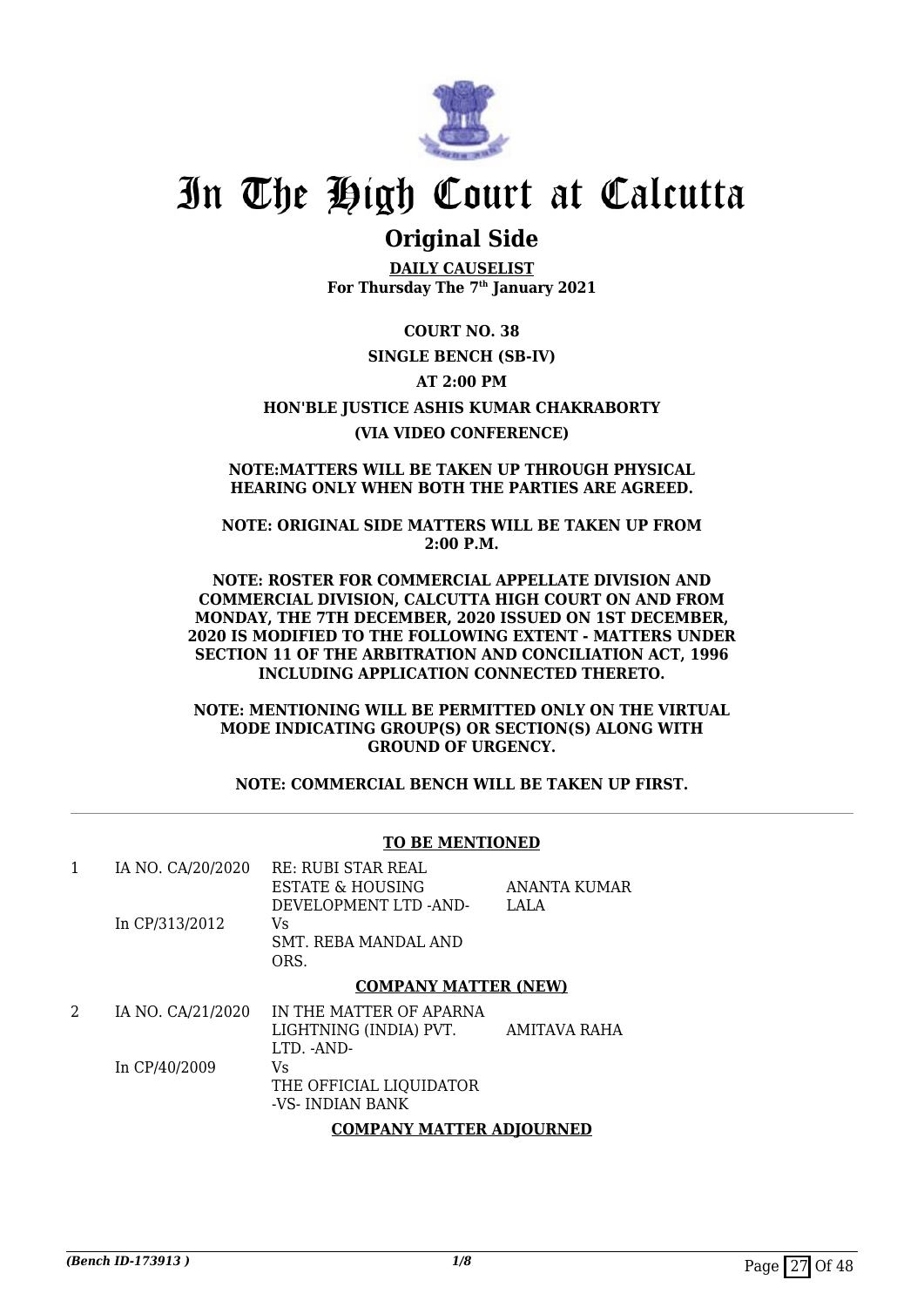| IA NO. CA/23/2020 | IN THE MATTER OF       | NILOY SENGUPTA |
|-------------------|------------------------|----------------|
| (Old No:          | REYROLLE BURN LTD. (IN | NILOY SENGUPTA |
| CA/66/2020)       | LION.)                 |                |
|                   | Vs.                    |                |

In BIFR/506/1994

## **NEW MOTIONS**

| 4  | IA NO. GA/5/2020                     | VISHNU NARAYAN<br>KASHYAP AND ANR.                                                                        | ANIRUDDHA SINHA<br>ANIRUDDHA SINHA          | MUKHERJEE<br><b>ASSOCIATES</b> |
|----|--------------------------------------|-----------------------------------------------------------------------------------------------------------|---------------------------------------------|--------------------------------|
|    | [S.A.]<br>In CS/36/2013              | Vs<br>ANUP KUMAR JAISWAL &<br>ORS.                                                                        |                                             | MUKHERJEE<br><b>ASSOCIATES</b> |
|    |                                      | <b>NEW MOTIONS (SECTION 11)</b>                                                                           |                                             |                                |
| 5  | AP/93/2020                           | AD IDEAS PRIVATE LIMITED<br><b>VS</b><br>HOWRAH MUNICIPAL<br><b>CORPORATION AND ANR.</b>                  | MULLICK AND CO.                             |                                |
| 6  | AP/101/2020                          | SAHA BUILDING CENTRE<br>PVT LTD<br><b>VS</b><br>THE UNION OF INDIA                                        | <b>SANTANU</b><br><b>CHATTERJEE</b>         |                                |
| 7  | AP/139/2020                          | SHIPRA COMMERCIAL PVT<br>LTD.<br><b>VS</b><br>THE NEW INDIA<br><b>ASSURANCE COMPANY</b><br><b>LIMITED</b> | <b>SUPREEM NASKAR</b>                       |                                |
| 8  | AP/143/2020                          | MAHENDRA KUMAR<br>AGARWAL AND SONS, HUF<br><b>VS</b><br>OARSMAN CREDIT PVT LTD.<br><b>AND ANR</b>         | <b>CHAKRABORTY AND</b><br><b>ASSOCIATES</b> |                                |
| 9  | AP/166/2020                          | ASHOK KUMAR BAJORIA<br><b>VS</b><br><b>GAIL (INDIA) LTD</b>                                               | K N JANA                                    |                                |
| 10 | AP/176/2020                          | <b>BASAB DUTTA</b><br><b>VS</b><br>THE GENERAL MANAGER<br><b>AND 2 OTHERS</b>                             | SOMOSHREE SAHA                              |                                |
| 11 | AP/177/2020                          | ACES INFOTECH (P)<br><b>LIMITED</b><br>VS.<br>KOLKATA MUNICIPAL<br>CORPORATION                            | <b>BUDDHADEB GHOSH</b>                      |                                |
| 12 | AP/200/2020                          | M/S. REMCO AND CO.<br>VS<br>UNION OF INDIA AND ORS.                                                       | <b>RAHUL SARKAR</b>                         |                                |
|    | IA NO: GA/1/2020(Old No:GA/878/2020) |                                                                                                           |                                             |                                |
| 13 | AP/220/2020                          | SK. ANWAR HAQUE AND<br>ANR.<br><b>VS</b><br>AMINA BEGUM AND ORS.                                          | <b>SHUVANIL</b><br><b>CHAKRABORTY</b>       |                                |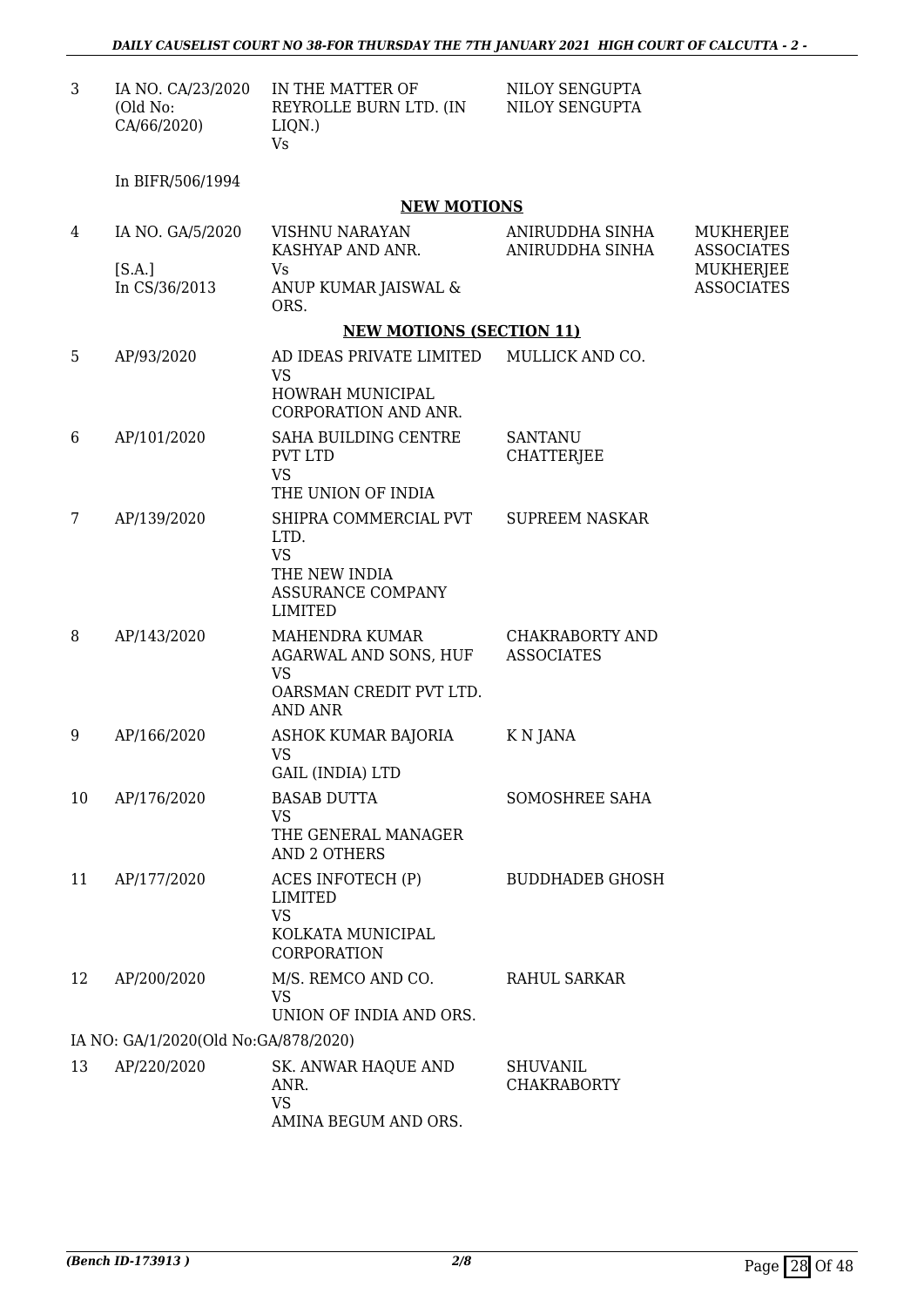| 14 | AP/259/2020 | STERLING AND WILSON<br>PRIVATE LIMITED<br><b>VS</b><br>M/S. BRIDGE AND ROOF CO.<br><b>INDIA LIMITED</b>                                  | PATITA PABAN<br><b>BISHWAL</b>          |
|----|-------------|------------------------------------------------------------------------------------------------------------------------------------------|-----------------------------------------|
| 15 | AP/278/2020 | M/S. MCNALLY BHARAT<br>ENGINEERING CO. LTD.<br><b>VS</b><br>STEEL AUTHORITY OF<br><b>INDIA LIMITED</b>                                   | <b>SOMDUTTA</b><br><b>BHATTACHARYYA</b> |
| 16 | AP/279/2020 | UNIVERSAL CONSORTIUM<br>OF ENGINEERS PVT LTD<br><b>VS</b><br>SRI KANAK MITRA AND ANR                                                     | <b>MAHESWARI</b><br><b>SHARMA</b>       |
| 17 | AP/303/2020 | KAASHVI ESTATE<br><b>VS</b><br>RAMA NARAYANA<br><b>EDUCATION TRUST</b>                                                                   | SANDIP AGARWAL<br>AND CO                |
| 18 | AP/304/2020 | KAUSHIK MUKHERJEE<br><b>VS</b><br>THE STEEL AUTHORITY OF<br><b>INDIA LIMITED AND ANR</b>                                                 | SATRAJIT SINHA ROY                      |
| 19 | AP/312/2020 | RIPLEY AND CO<br>STEVEDORING AND<br><b>HANDLING PRIVATE</b><br><b>LIMITED</b><br><b>VS</b><br>STEEL AUTHORITY OF<br><b>INDIA LIMITED</b> | <b>TIRTHANKAR DAS</b>                   |
| 20 | AP/316/2020 | SHREE LAXMI IRON AND<br><b>STEEL WORKS PRIVATE</b><br>LIMITED<br><b>VS</b><br>THE EASTERN RAILWAY<br>AND ORS.                            | <b>AVIJIT DEY</b>                       |
| 21 | AP/319/2020 | TARUN KANTI DAS<br><b>VS</b><br>UNION OF INDIA AND ANR.                                                                                  | SOURAV CHATTERJEE                       |
| 22 | AP/321/2020 | <b>G. P. TRONICS PRIVATE</b><br>LIMITED AND ANR.<br><b>VS</b><br><b>SOLIEL RESTAURANT</b><br>PRIVATE LIMITED                             | SANDERSONS AND<br><b>MORGANS</b>        |
| 23 | AP/326/2020 | M/S. BALAJEE EDUCATION<br>PRIVATE LIMITED<br><b>VS</b><br><b>BISHWAJIT BARNWAL</b>                                                       | <b>SOUMA SIL</b>                        |
| 24 | AP/329/2020 | GILLANDERS ARBUTHNOT<br>AND CO. LTD.<br><b>VS</b><br>STEEL AUTHORITY OF<br><b>INDIA LIMITED</b>                                          | <b>ABHIJIT RAY</b>                      |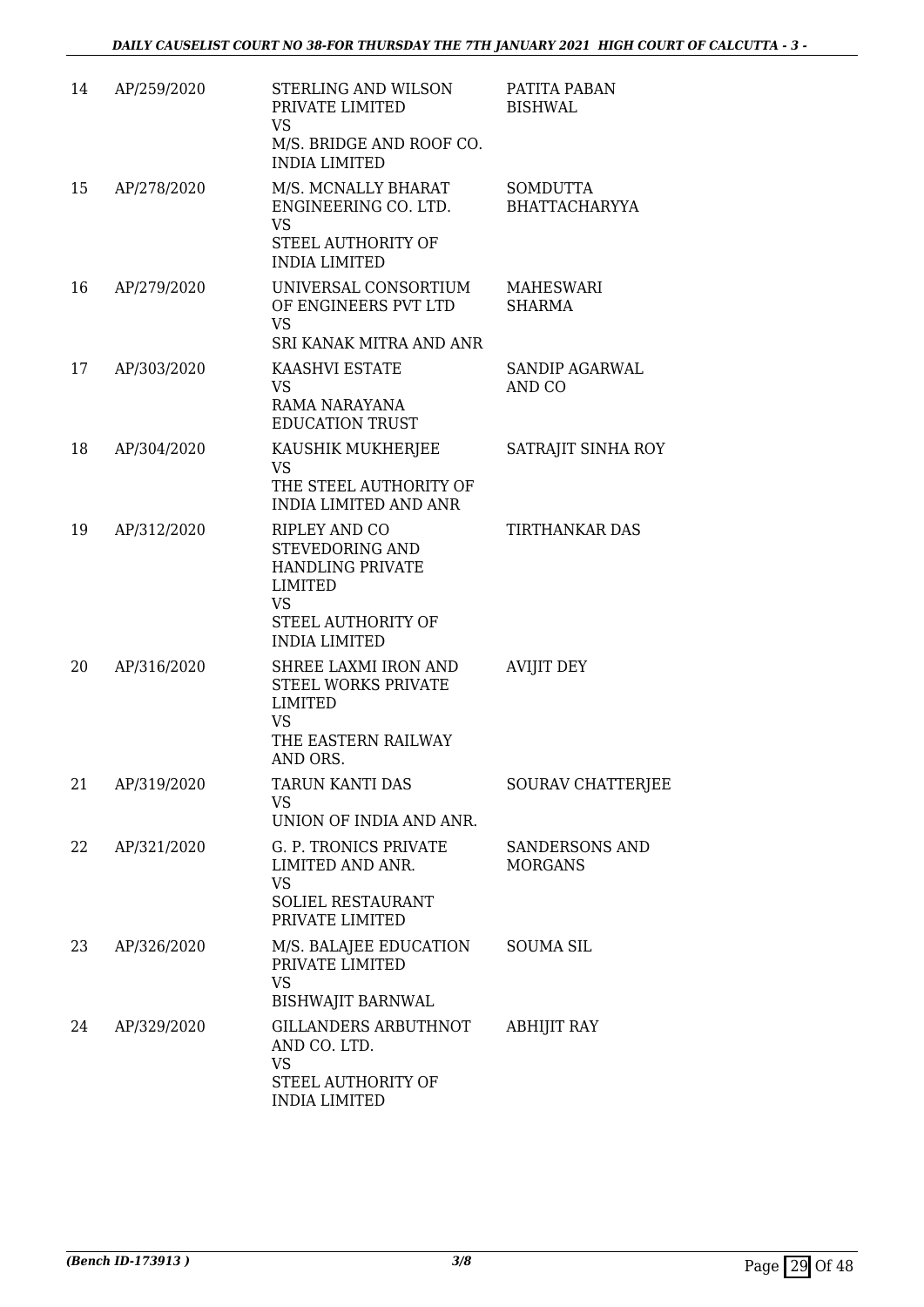| 25 | AP/330/2020 | KRANTI INFRA PROJECTS<br>PRIVATE LIMITED<br><b>VS</b><br>SREI EQUIPMENT FINANCE<br><b>LIMITED</b>                                  | <b>RUNA PALIT</b>                         |
|----|-------------|------------------------------------------------------------------------------------------------------------------------------------|-------------------------------------------|
| 26 | AP/332/2020 | B. B. R. CONSTRUCTION<br><b>COMPANY</b><br><b>VS</b><br><b>UNION OF INDIA</b>                                                      | $A \cdot N$ .<br>BHATTACHARYYA<br>AND CO. |
| 27 | AP/333/2020 | CIVTECH INDIA PRIVATE<br><b>LIMITED</b><br><b>VS</b><br>THE ORIENTAL INSURANCE<br>CO. LTD.                                         | <b>NAYAN RAKSHIT</b>                      |
| 28 | AP/335/2020 | AIRCARE ENTERPRISES<br>AND ORS.<br><b>VS</b><br>LEVER FOUNDATION, WEST<br><b>BENGAL AND ANR.</b>                                   | <b>AVIJIT DEY</b>                         |
| 29 | AP/337/2020 | M/S. EASTMAN CRUSHER<br>CO. (P) LTD.<br><b>VS</b><br><b>LARSEN AND TOUBRO</b><br><b>LIMITED</b>                                    | <b>GOUTAM KUMAR</b><br><b>GOON</b>        |
| 30 | AP/345/2020 | <b>GYANESHWAR PRASAD</b><br><b>AGARWAL</b><br><b>VS</b><br><b>DISHNET WIRELESS</b><br><b>LIMITED</b>                               | <b>FARHAN GHAFFAR</b>                     |
| 31 | AP/348/2020 | DOLLY CHAKRAVORTY<br><b>VS</b><br><b>SHYAMAL RAY</b>                                                                               | <b>SHABANA HASIN</b>                      |
| 32 | AP/349/2020 | <b>BHARAT PETROLEUM</b><br><b>CORPORATION LTD</b><br>VS<br>MAHESH SHAH                                                             | <b>SUMAN DEY</b>                          |
| 33 | AP/363/2020 | MCNROE CONSUMER<br>PRODUCTS PRIVATE<br><b>LIMITED</b><br><b>VS</b><br><b>ALLURE CONSUMER</b><br>PRODUCTS PRIVATE<br><b>LIMITED</b> | <b>SOBHAN KUMAR</b><br><b>PATHAK</b>      |
| 34 | AP/365/2020 | NAUSHAD ALAM<br><b>VS</b><br>PARTHA CHAKRABORTY                                                                                    | <b>MAINAK SWARNOKAR</b>                   |
| 35 | AP/366/2020 | NAUSHAD ALAM<br>VS.<br>PARTHA CHAKRABORTY                                                                                          | MAINAK SWARNOKAR                          |
| 36 | AP/371/2020 | RREPL-KIPL (JV)<br><b>VS</b><br>EASTERN COALFIELDS LTD                                                                             | <b>RIJU GHOSH</b>                         |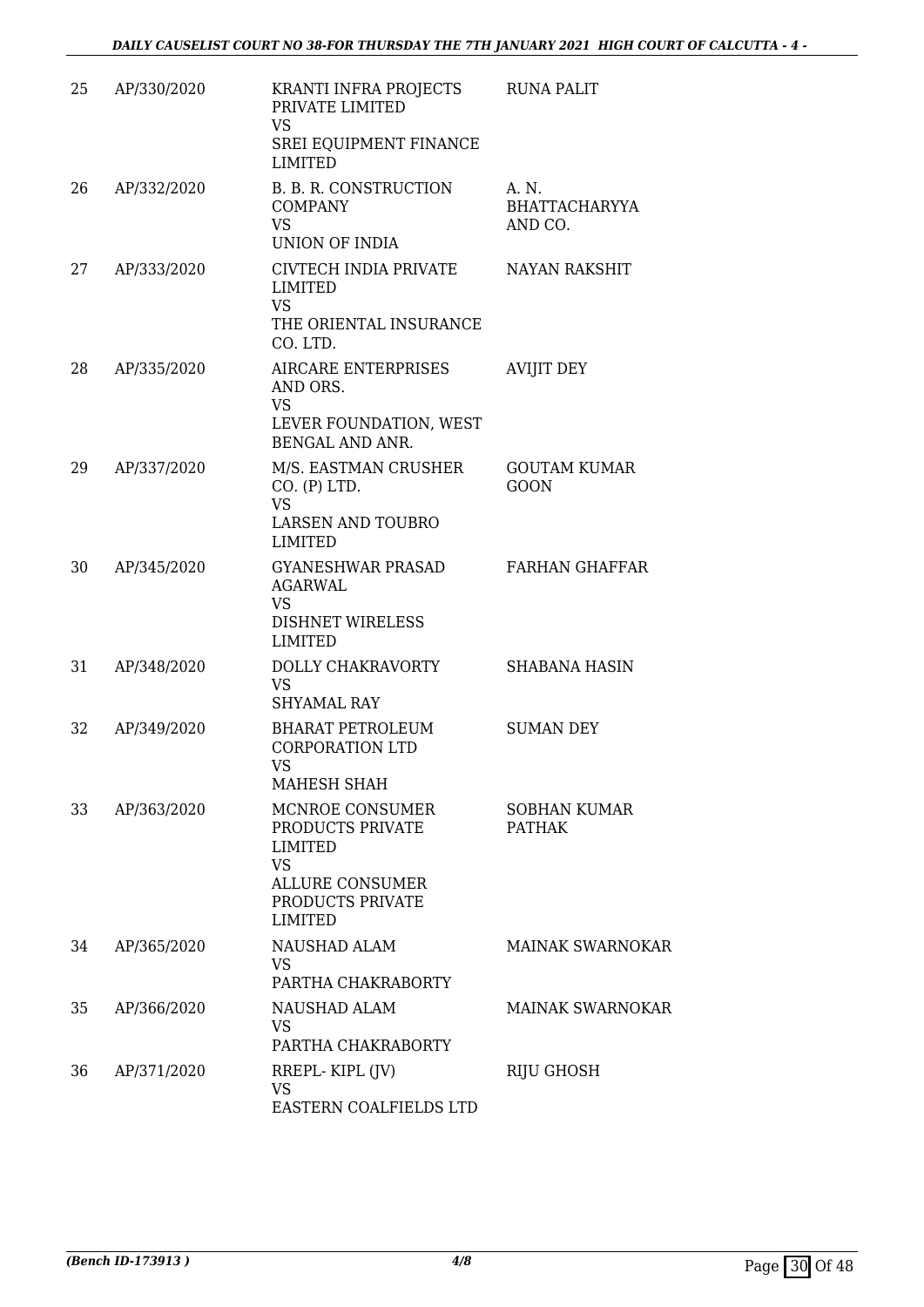| 37 | AP/374/2020 | M/S HINDUSTHAN<br><b>BUILDERS</b><br><b>VS</b><br>IRCON INTERNATIONAL<br><b>LIMITED</b>                                               | SOMNATH SAHA                    |
|----|-------------|---------------------------------------------------------------------------------------------------------------------------------------|---------------------------------|
| 38 | AP/375/2020 | <b>KRISHANU SAHA</b><br><b>VS</b><br>SUDIP SATYAPRIYA<br><b>CHAKRABORTY</b>                                                           | PRASANTA KUMAR<br><b>BAGCHI</b> |
| 39 | AP/376/2020 | M/S. ELGI EQUIPMENTS<br>LTD.<br><b>VS</b><br>M/S. HIRANMAYE ENERGY<br>LTD.                                                            | DIPANJAN DATTA                  |
| 40 | AP/378/2020 | INDWELL CONSTRUCTIONS<br>PVT. LIMITED<br><b>VS</b><br><b>BHARAT HEAVY</b><br>ELECTRICALS LIMITED<br>(BHEL)                            | PAL CHOUDHURI<br>AND CO.        |
| 41 | AP/386/2020 | WELLSIDE<br><b>INFRASTRUCTURE PRIVATE</b><br><b>LIMITED</b><br><b>VS</b><br><b>INOX LEISURE LIMITED</b><br><b>AND ORS</b>             | MAYANK KAKRANIA                 |
| 42 | AP/392/2020 | CIVCON CONSTRUCTION<br>PVT. LTD.<br><b>VS</b><br>THE WEST BENGAL SMALL<br><b>INDUSTRIES</b><br><b>DEVELOPMENT</b><br>CORPORATION LTD. | PIYALI DUTTA                    |
| 43 | AP/398/2020 | RANJIT GHOSH<br><b>VS</b><br>SOMDEEP GHOSH AND ANR                                                                                    | <b>FARHAN GHAFFAR</b>           |
| 44 | AP/403/2020 | <b>SMPL INFRA LIMITED</b><br><b>VS</b><br>EAST INDIA UDYOG<br><b>LIMITED</b>                                                          | S KAKRANIA AND CO               |
| 45 | AP/404/2020 | <b>SPML INFRA LTD</b><br><b>VS</b><br>EAST INDIA UDYOG LTD                                                                            | S KAKRANIA AND CO               |
| 46 | AP/406/2020 | <b>SPML INFRA LTD</b><br>VS<br>EAST INDIA UDYOG LTD                                                                                   | S KAKRANIA AND CO               |
| 47 | AP/407/2020 | <b>SMPL INFRA LIMITED</b><br><b>VS</b><br>EAST INDIA LIMITED                                                                          | S KAKRANIA AND CO               |
| 48 | AP/408/2020 | <b>SPML INFRA LTD</b><br><b>VS</b><br>EAST INDIA UDYOG<br><b>LIMITED</b>                                                              | S KAKRANIA AND CO               |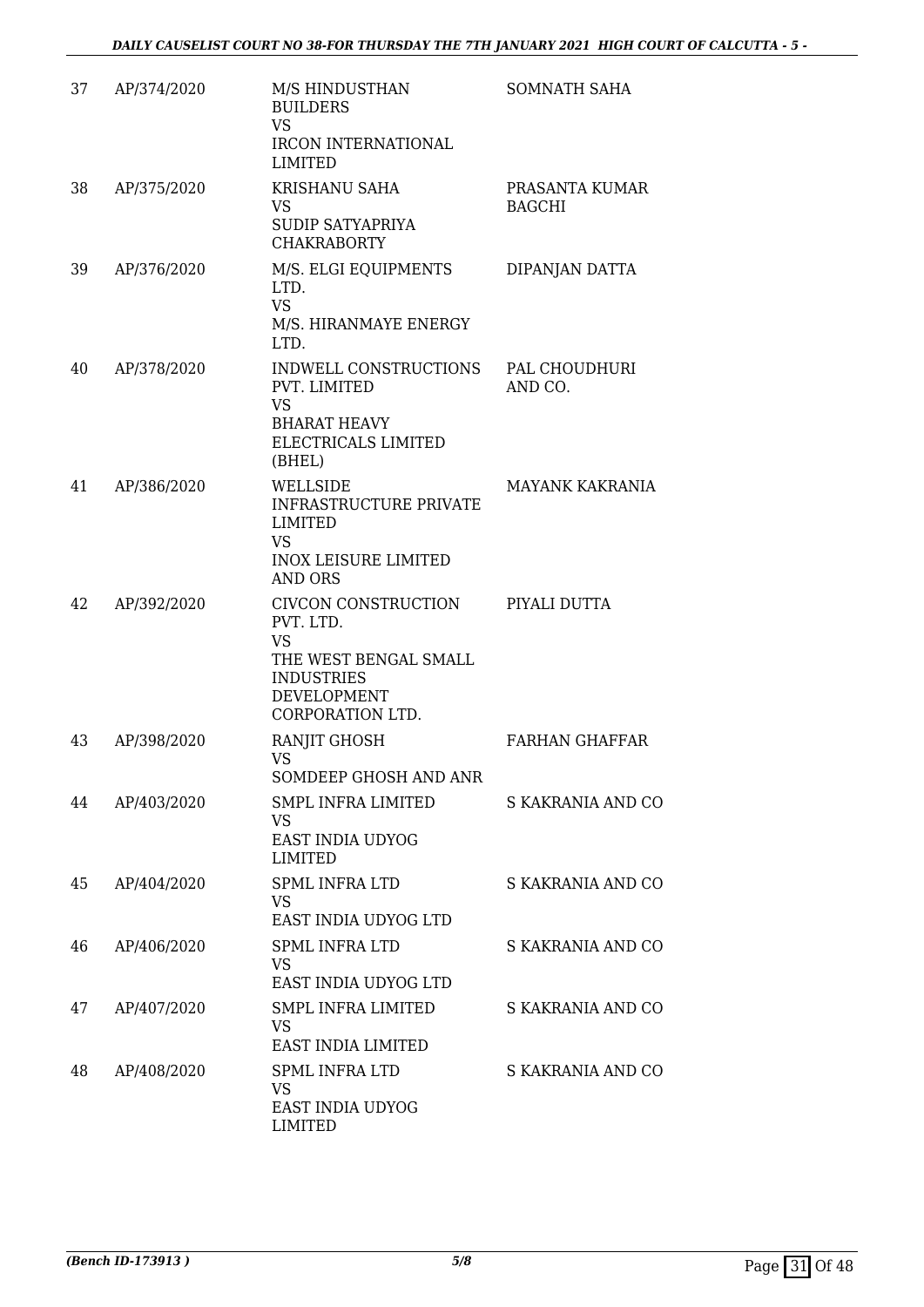| 49 | AP/413/2020                                  | CIVON CONSTRUCTION PVT<br><b>LTD</b><br><b>VS</b><br><b>IRCON INTERNATIONAL</b><br><b>LIMITED</b>                             | <b>TAPAS SINGHA ROY</b>                                        |
|----|----------------------------------------------|-------------------------------------------------------------------------------------------------------------------------------|----------------------------------------------------------------|
| 50 | AP/414/2020                                  | JAYANTI CINEMA PRIVATE<br><b>LIMITED</b><br><b>VS</b><br><b>GSA RETAIL LIMITED</b><br>(FORMERLY RDB REGENT<br>RETAIL LIMITED) | <b>VICTOR MOSES AND</b><br>CO.                                 |
|    |                                              | <b>COMPANY MATTER (NEW)</b>                                                                                                   |                                                                |
| 51 |                                              | IA NO. CA/116/2020 RE: MINING & ALLIED<br>MACHINERY CORPN.LTD.<br>(IN LIQN.)                                                  | O/L<br>O/L                                                     |
|    | In BIFR/510/1992                             | Vs<br>SNIGDHENDU BANERJEE                                                                                                     |                                                                |
| 52 | IA NO. CA/76/2020                            | IN THE MATTER OF M/S.<br>DUNLOP INDIA LIMITED -<br>AND-                                                                       | FOX & MANDAL                                                   |
|    | In CP/233/2008                               | Vs<br>SBI GLOBAL FACTORS LTD.<br>-VS-TNE O/L                                                                                  |                                                                |
| 53 | IA NO. CA/22/2020                            | IN THE MATTER OF :<br>FORTUNE FURNITECH<br>PRIVATE LIMITED -AND-                                                              | <b>SRIVASTAVA</b><br><b>SRIVASTAVA &amp;</b><br><b>COMPANY</b> |
|    | In CP/77/2012                                | Vs<br>IN THE MATTER OF: HDFC<br><b>BANK LIMITED</b>                                                                           |                                                                |
| 54 | IA NO. CA/13/2020                            | IN THE MATTER OF: PLG<br>POWER LTD -AND-<br>Vs                                                                                | <b>SOUVIK BHADRA</b>                                           |
|    | In CP/271/2012                               | OTO AUTOMATION S.R.L                                                                                                          |                                                                |
| 55 | IA NO. CA/2/2015<br>(Old No:<br>CA/324/2015) | RE: CENTOM INDUSTRIES<br>LTD (IN LIQN)-AND-<br>Vs<br><b>DESARAJU</b><br>SATYANARAYANA -VS- O/L &                              | ANKITA LAL<br>FOX & MANDAL                                     |
|    | In CP/384/2012                               | ANR.                                                                                                                          |                                                                |
| 56 | IA NO. CA/18/2020<br>(Old No:<br>CA/68/2020) | M/S. NET 4<br>COMMUNICATION LTD<br>Vs<br>SREI EQUIPMENT FINANCE<br><b>LTD</b>                                                 | ANS ASSOCIATES<br>ANS ASSOCIATES                               |
|    | In CP/760/2013                               |                                                                                                                               |                                                                |
| 57 | IA NO. CA/8/2020                             | RE : AJANTA LEATHER<br><b>FASHIONS PVT LTD(IN</b><br>LIQN) AND PRABHADEEP                                                     | DEBASISH DE                                                    |
|    | In CP/1/2014                                 | CONSTRUCTION PVT LTD<br>Vs<br>AUTHORISED OFFICER,<br>CANARA BANK AND ORS                                                      |                                                                |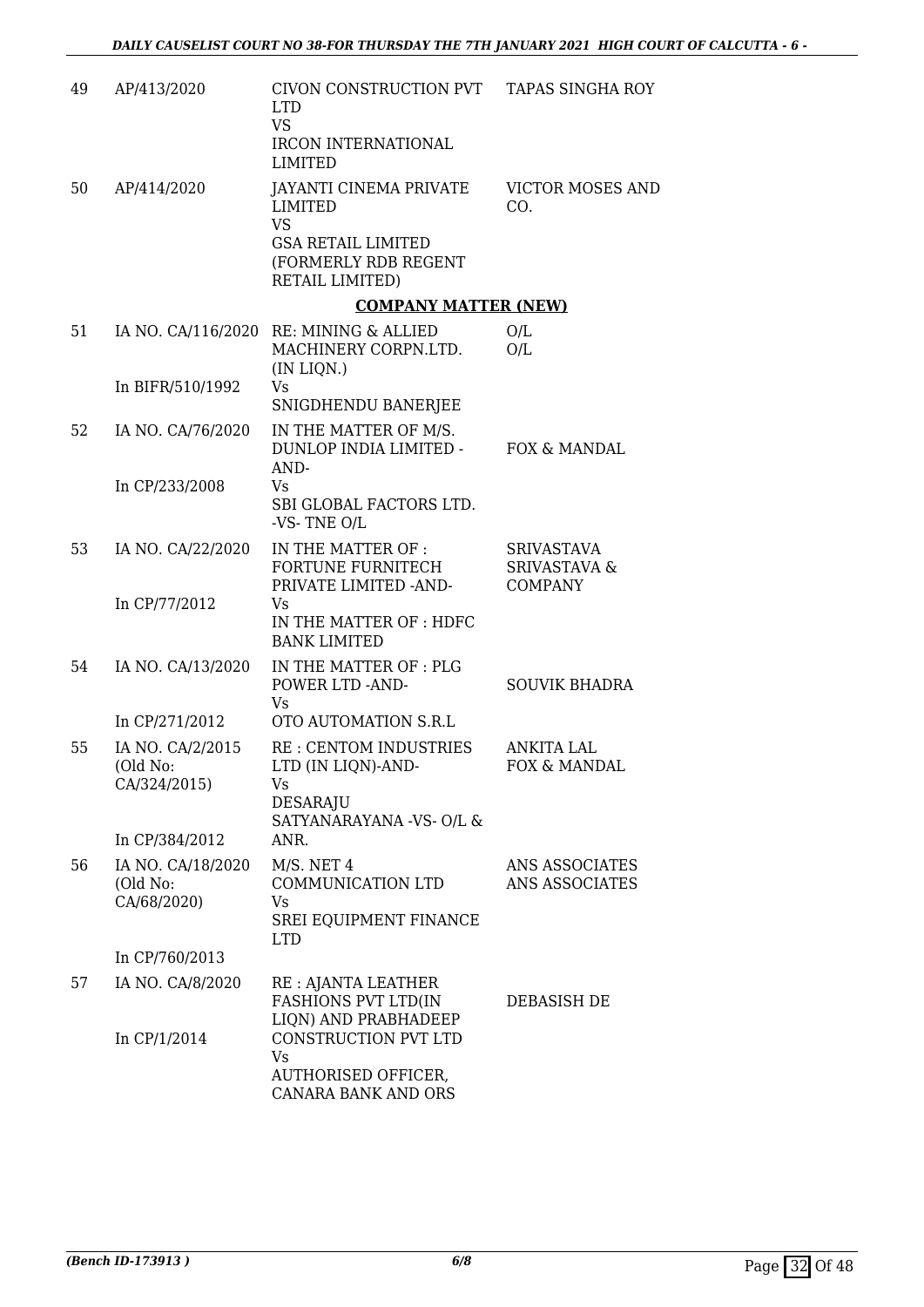| 58 | IA NO. CA/10/2020<br>(Old No:<br>CA/34/2020)  | RE: TIRUPATI FUELS PVT<br>LTD-AND-<br>Vs<br>RE: MSTC LTD                                                   | DIPAK DEY<br><b>DIPAK DEY</b>        |                      |
|----|-----------------------------------------------|------------------------------------------------------------------------------------------------------------|--------------------------------------|----------------------|
|    | In CP/203/2014                                |                                                                                                            |                                      |                      |
| 59 | IA NO. CA/8/2020                              | RE : RESPONSE HOTELS &<br>RESORTS PVT LTD -AND-<br>Vs                                                      | MD. ASHRAFUL HUQ<br>MD. ASHRAFUL HUQ |                      |
|    | In CP/533/2015                                | <b>IDBI BANK LIMITED -VS-</b><br>THE O/L                                                                   |                                      |                      |
| 60 | IA NO. CA/31/2019<br>(Old No:<br>CA/142/2019) | IN THE MATTER OF: AVANI<br>PROJECTS &<br><b>INFRASTRUCTURE LTD. -</b><br>AND-<br><b>Vs</b>                 | DEY<br>DEY & ASSOCIATES              |                      |
|    | In CP/1/2016                                  | ORNATE TRADCOM PVT.<br>LTD.                                                                                |                                      |                      |
| 61 | IA NO. CA/37/2020                             | IN THE MATTER OF: AVANI<br>PROJECTS &<br><b>INFRASTRUCTURE LTD. -</b>                                      | <b>DEY</b><br>DEY & ASSOCIATES       |                      |
|    | In CP/1/2016                                  | AND-<br><b>Vs</b><br>HIKER PROPERTIES PVT.<br>LTD. -VS-O/L                                                 |                                      |                      |
|    |                                               | <b>ADJOURNED MOTION (SECTION-11)</b>                                                                       |                                      |                      |
| 62 | AP/361/2019                                   | RELIANCE COMMERCIAL<br><b>FINANCE LIMITED</b><br><b>VS</b><br>AXIS BANK LIMITED                            | <b>ABM ASSOCIATES</b>                | <b>AMRIN KHATOON</b> |
| 63 | AP/283/2020                                   | INDWELL CONSTRUCTIONS<br>PVT. LIMITED<br><b>VS</b><br><b>BHARAT HEAVY</b><br>ELECTRICALS LIMITED<br>(BHEL) | PAL CHOUDHURI<br>AND CO.             |                      |
|    |                                               | <b>SPECIALLY FIXED MATTERS</b>                                                                             |                                      |                      |
| 64 | AP/829/2019                                   | KOLKATA METRO RAIL<br><b>CORPORATION LTD</b><br><b>VS</b><br>SIMPLEX INFRASTRUCTURE<br><b>LTD</b>          | <b>FOX AND MANDAL</b>                |                      |
|    | IA NO: GA/1/2020(Old No:GA/18/2020)           |                                                                                                            |                                      |                      |
|    | wt65 AP/830/2019                              | KOLKATA METRO RAIL<br><b>CORPORATION LTD</b><br><b>VS</b><br>SIMPLEX INFRASTRUCTURE<br><b>LTD</b>          | <b>FOX AND MANDAL</b>                |                      |
|    | IA NO: GA/1/2020(Old No:GA/19/2020)           |                                                                                                            |                                      |                      |
|    |                                               | <b>CONTEMPT MATTERS</b>                                                                                    |                                      |                      |
| 66 | CC/22/2020                                    | PAN SEEDS PVT LTD<br><b>VS</b><br>M/S KISHAN GREEN FIELD<br><b>AGRITECH AND ORS</b>                        | SOURAV JANA                          |                      |
|    |                                               |                                                                                                            |                                      |                      |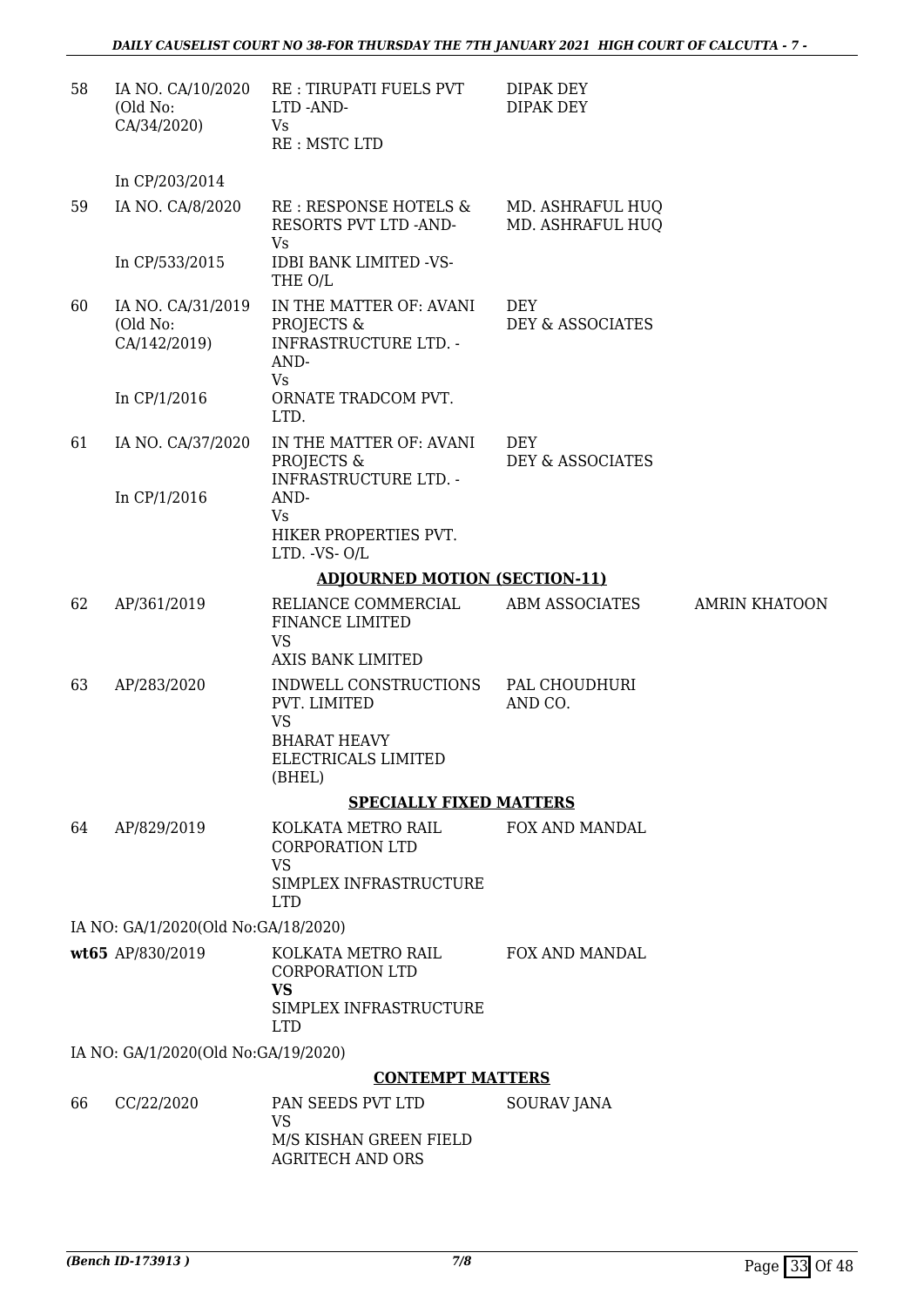67 CC/42/2020 VIDHISHREE FASHION PVT LTD VS VINLINE ENGINEERING PVT LTD AND ANR SWATI KEDIA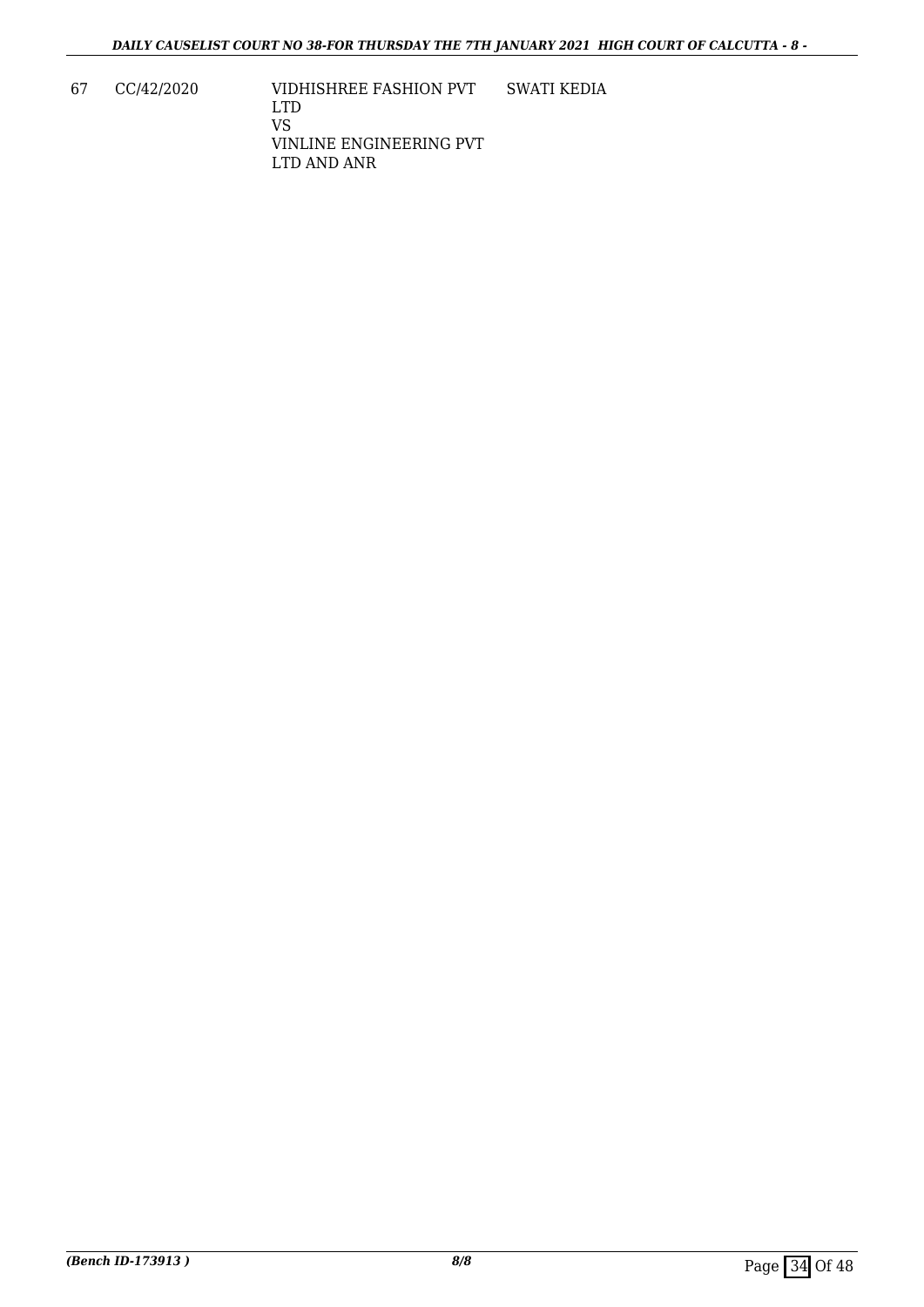

# **Original Side**

**DAILY CAUSELIST For Thursday The 7th January 2021**

**COURT NO. 13 SINGLE BENCH (SB-VI) AT 3:30 PM HON'BLE JUSTICE RAJASEKHAR MANTHA (VIA VIDEO CONFERENCE)**

**NOTE:MATTERS WILL BE TAKEN UP THROUGH PHYSICAL HEARING ONLY WHEN BOTH THE PARTIES ARE AGREED.**

**NOTE : 1. ORIGINAL SIDE MENTIONING WILL BE ALLOWED UPON BEING LISTED AS "TO BE MENTIONED" ON EVERY TUESDAY AT 3:30 P.M. ONLY IN THE VIRTUAL MODE AS PER NOTIFICATION NO. 4286-RG, DATED 27.11.2020 FOLLOWING THE PRESCRIBED PROCEDURE.**

**2. ORIGINAL SIDE MATTERS WILL BE TAKEN UP ON EVERY FRIDAY AT 3.30 P.M.**

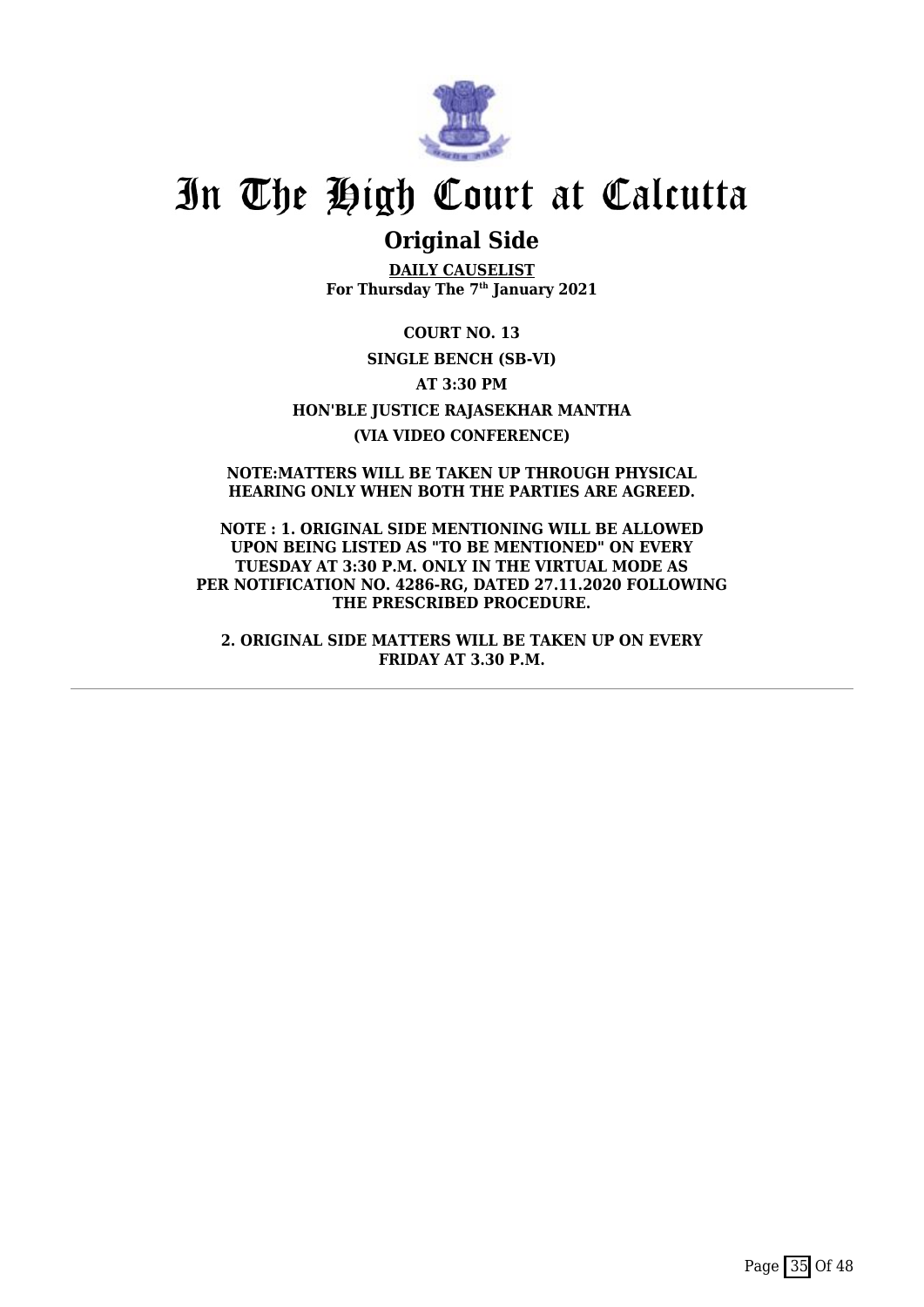

# **Original Side**

**DAILY CAUSELIST For Thursday The 7th January 2021**

**COURT NO. 8 SINGLE BENCH (SB-VII) AT 10:45 AM HON'BLE JUSTICE SABYASACHI BHATTACHARYYA (VIA VIDEO CONFERENCE)**

#### **NOTE:MATTERS WILL BE TAKEN UP THROUGH PHYSICAL HEARING ONLY WHEN BOTH THE PARTIES ARE AGREED.**

**NOTE: (I) ORIGINAL SIDE MATTERS WILL BE TAKEN UP FROM 10:45 A.M. UPTO 12:00 NOON EVERYDAY.**

**(II) APPELLATE SIDE MATTERS WILL BE TAKEN UP FROM 12:00 NOON ONWARDS OR IMMEDIATELY AFTER COMPLETION OF ORIGINAL SIDE MATTERS, WHICHEVER IS EARLIER.**

**(III) MENTIONING WILL BE ALLOWED ONLY ON EVERY MONDAY AT THE FIRST SITTING.** 

### **FOR JUDGEMENT**

| 1 | WPO/466/2019                         | MINA BEGUM PROP OF M/S<br>M N SULTANA ENTERPRISE<br>VS<br>THE KOLKATA PORT TRUST<br>AND ANR                          | <b>SUPREEM NASKAR</b>                 |                                                     |
|---|--------------------------------------|----------------------------------------------------------------------------------------------------------------------|---------------------------------------|-----------------------------------------------------|
|   | wt2 WPO/559/2019                     | MINA BEGUM, PROPRITOR<br>OF M/S. M N SULTANA<br><b>ENTERPRISE</b><br><b>VS</b><br>THE KOLKATA PORT TRUST<br>AND ANR. | <b>SUPREEM NASKAR</b>                 |                                                     |
|   |                                      | <b>TO BE MENTIONED</b>                                                                                               |                                       |                                                     |
| 3 | WPO/177/2019<br>WPA 11842(W)/2019 VS | <b>SUMANA BHOWMICK</b><br>THE UNION OF INDIA AND<br>ORS.                                                             | <b>SHUVANIL</b><br><b>CHAKRABORTY</b> | TANMOY ROY (FOR<br>RES.8), KUSHAGRA<br>SHAH(RES. 3) |
| 4 | WPO/556/2019                         | SUPRIYA MANCHERJI<br><b>VS</b><br>THE STATE OF WEST<br><b>BENGAL AND ORS</b>                                         | <b>SUDESHNA BASU</b><br>THAKUR        |                                                     |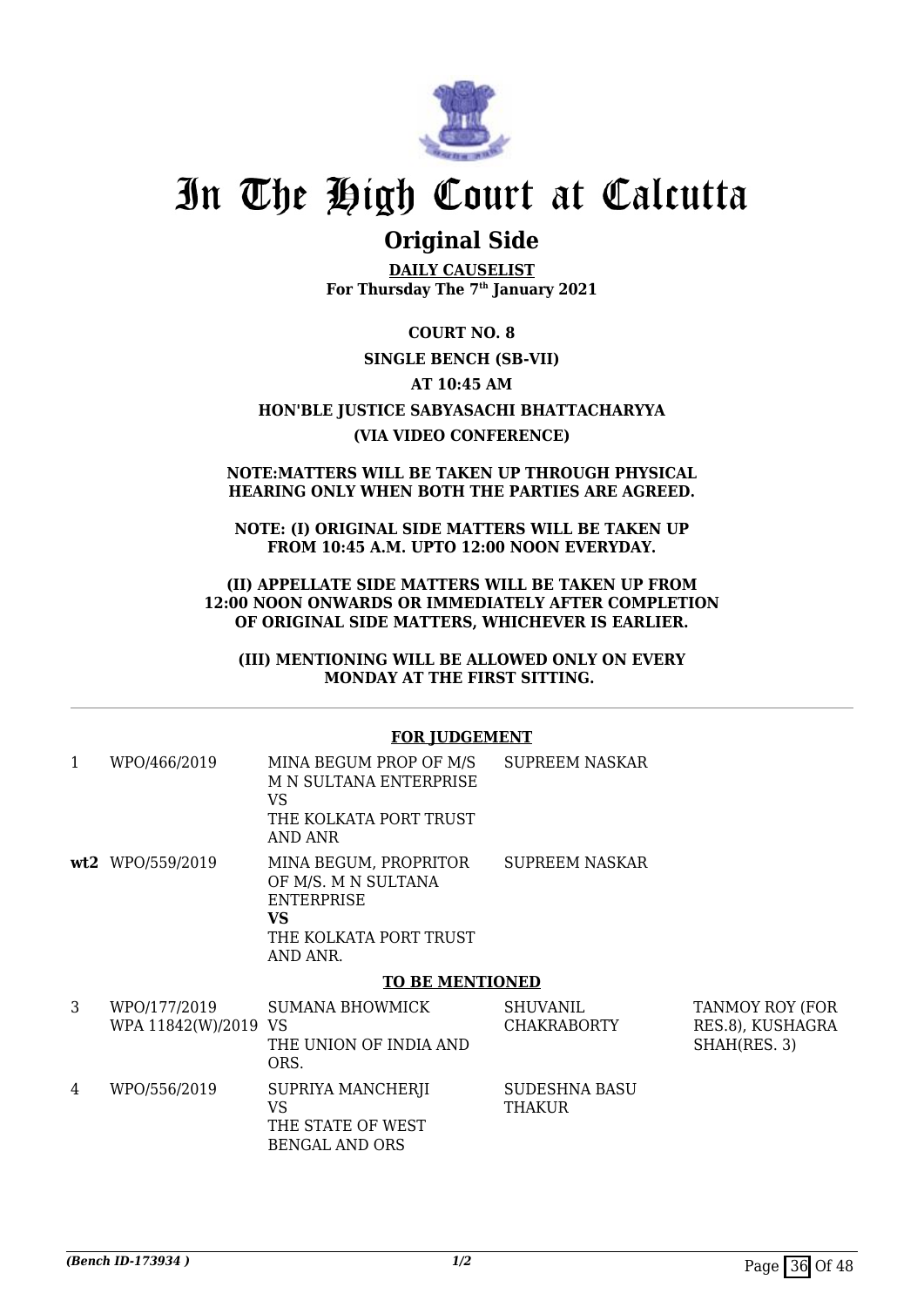| 5  | WPO/254/2020 | <b>MD FARUK RAIN</b><br><b>VS</b><br>THE STATE OF WEST<br><b>BENGAL AND ORS</b>                          | RAJENDRA LAL<br><b>DUTTA AND CO</b> |
|----|--------------|----------------------------------------------------------------------------------------------------------|-------------------------------------|
|    |              | <b>COURT APPLICATIONS UNDER ART.226</b>                                                                  |                                     |
| 6  | WPO/448/2020 | PRIME COLD STORES PVT.<br>LTD AND ANR<br><b>VS</b><br>THE STATE OF WEST<br><b>BENGAL AND 4 OTHERS</b>    | TULSIAN AND CO.                     |
| 7  | WPO/451/2020 | <b>S SRIDHAR</b><br><b>VS</b><br>HONBLE DISTRICT JUDGE<br>PROBATE JURISDICTION<br><b>KOLKATA AND ORS</b> | S SRIDHAR (IN<br>PERSON)            |
| 8  | WPO/458/2020 | HYTONE MERCHANTS<br>PRIVATE LIMITED<br><b>VS</b><br>THE RESERVE BANK OF<br><b>INDIA AND ORS.</b>         | MULLICK AND CO.                     |
|    |              | <b>FOR HEARING</b>                                                                                       |                                     |
| 9  | WPO/444/2018 | PRONOTI GOSWAMI<br><b>VS</b><br>THE STATE OF WEST<br><b>BENGAL &amp; ORS.</b>                            | <b>DIPAK SEN</b>                    |
| 10 | WPO/502/2019 | MAHABALI TECHNO<br><b>ENGINEERS</b><br><b>VS</b><br><b>EASTERN COALFIELDS</b><br>LIMITED AND ORS.        | <b>SUBRATA</b><br>MUKHERJEE         |
| 11 | WPO/503/2019 | MAHESHWARI FUELS AND<br><b>ALLIED INDUSTRIES</b><br><b>VS</b><br>EASTERN COALFIELDS<br>LIMITED AND ORS.  | <b>SUBRATA</b><br>MUKHERJEE         |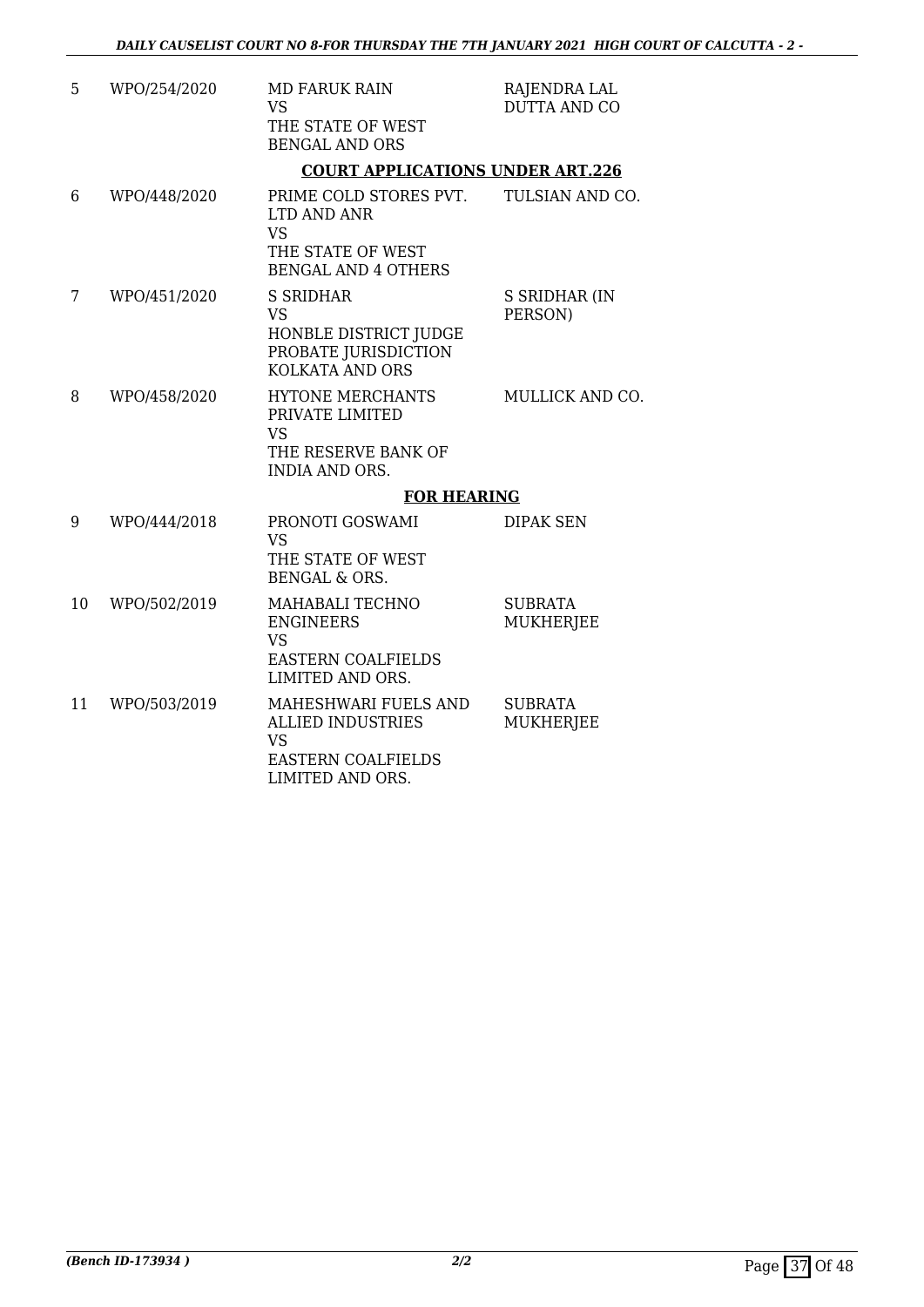

# **Original Side**

**DAILY CAUSELIST For Thursday The 7th January 2021**

**COURT NO. 39 SINGLE BENCH (SB-VIII, COMMERCIAL BENCH) AT 10:45 AM HON'BLE JUSTICE MOUSHUMI BHATTACHARYA VIA VIDEO CONFERENCE)**

**NOTE: MATTERS WILL BE TAKEN UP THROUGH PHYSICAL HEARING ONLY WHEN BOTH THE PARTIES ARE AGREED**

**NOTE : MATTERS UNDER THE COMMERCIAL DIVISION WILL BE TAKEN UP FIRST.**

## **ADJOURNED MOTION (UNDER COMMECIAL DIVISION)**

| IA NO. GA/2/2020 | <b>MA MANSA ENTERPRISES</b> |                | SANJAY GINODIA |
|------------------|-----------------------------|----------------|----------------|
|                  | PRIVATE LIMITED             | SANJAY GINODIA |                |
|                  | Vs                          |                |                |
| In CS/94/2020    | DUROPLY INDUSTRIES          |                |                |
|                  | LIMITED AND ANR.            |                |                |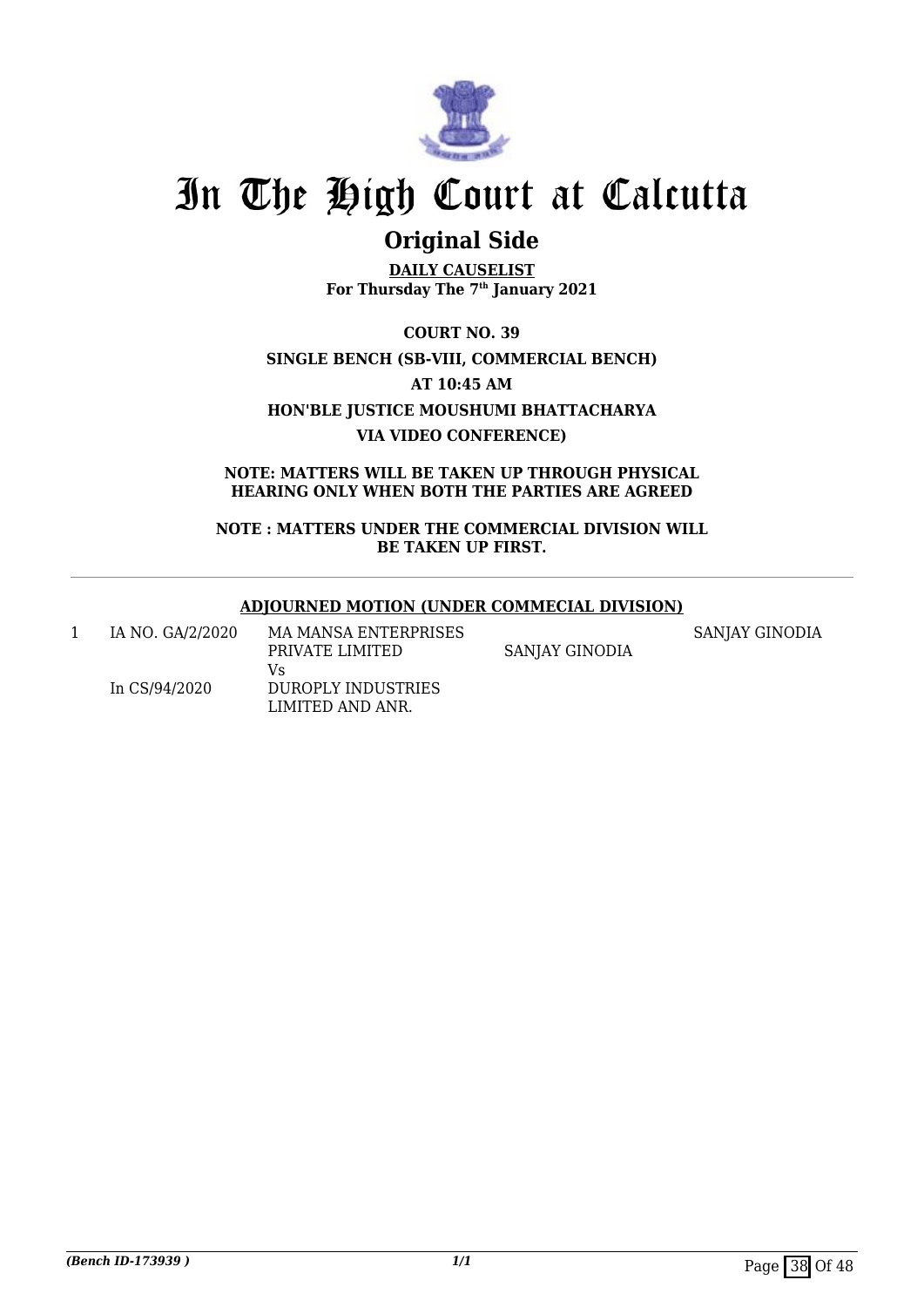

# **Original Side**

**DAILY CAUSELIST For Thursday The 7th January 2021**

**COURT NO. 39**

## **SINGLE BENCH (SB-VIII)**

### **AT 10:45 AM**

# **HON'BLE JUSTICE MOUSHUMI BHATTACHARYA**

## **(VIA VIDEO CONFERENCE)**

#### **NOTE: MATTERS WILL BE TAKEN UP THROUGH PHYSICAL HEARING ONLY WHEN BOTH THE PARTIES ARE AGREED.**

### **NOTE : 1) MATTERS UNDER THE COMMERCIAL DIVISION WILL BE TAKEN UP FIRST.**

### **2) SUITS AND SPECIALLY- ASSIGNED MATTERS WILL BE TAKEN UP EVERY DAY TILL 1:00 P.M. AFTER COMPLETION OF COMMERCIAL DIVISION MATTERS.**

**3) ARBITRATION MATTERS WILL BE TAKEN UP FROM 2:00 P.M. TO 4:00 P.M. EVERY DAY.**

**4) THE LIST WILL BE CALLED ON SERIALLY ONCE THE MATTERS INDICATED IN NOTE NO. 2 ARE COMPLETED**

### **TO BE MENTIONED**

| 1 | IA NO. CA/33/2020                              | IN THE MATTER OF-<br><b>BENGAL PAPER MILLS</b>        | A.C.KAR            | SANDERSONS &             |
|---|------------------------------------------------|-------------------------------------------------------|--------------------|--------------------------|
|   | [S.A.]<br>In CP/245/1985                       | CO.LTD.<br>Vs<br>SANJAY JHUNJHUNWALA -<br>VS-O/L      |                    | <b>MORGANS</b>           |
|   |                                                | <b>NEW MOTIONS</b>                                    |                    |                          |
| 2 | IA NO. GA/48/2020<br>(Old No:<br>GA/1061/2020) | SMT. SAILI GHOSE & ORS.<br>Vs<br>DEBAPRIYO SEN & ORS. | A BERA.<br>A BERA. | P K DROBA.<br>P K DROBA. |

In CS/1147/1947

### **FOR ARGUMENTS**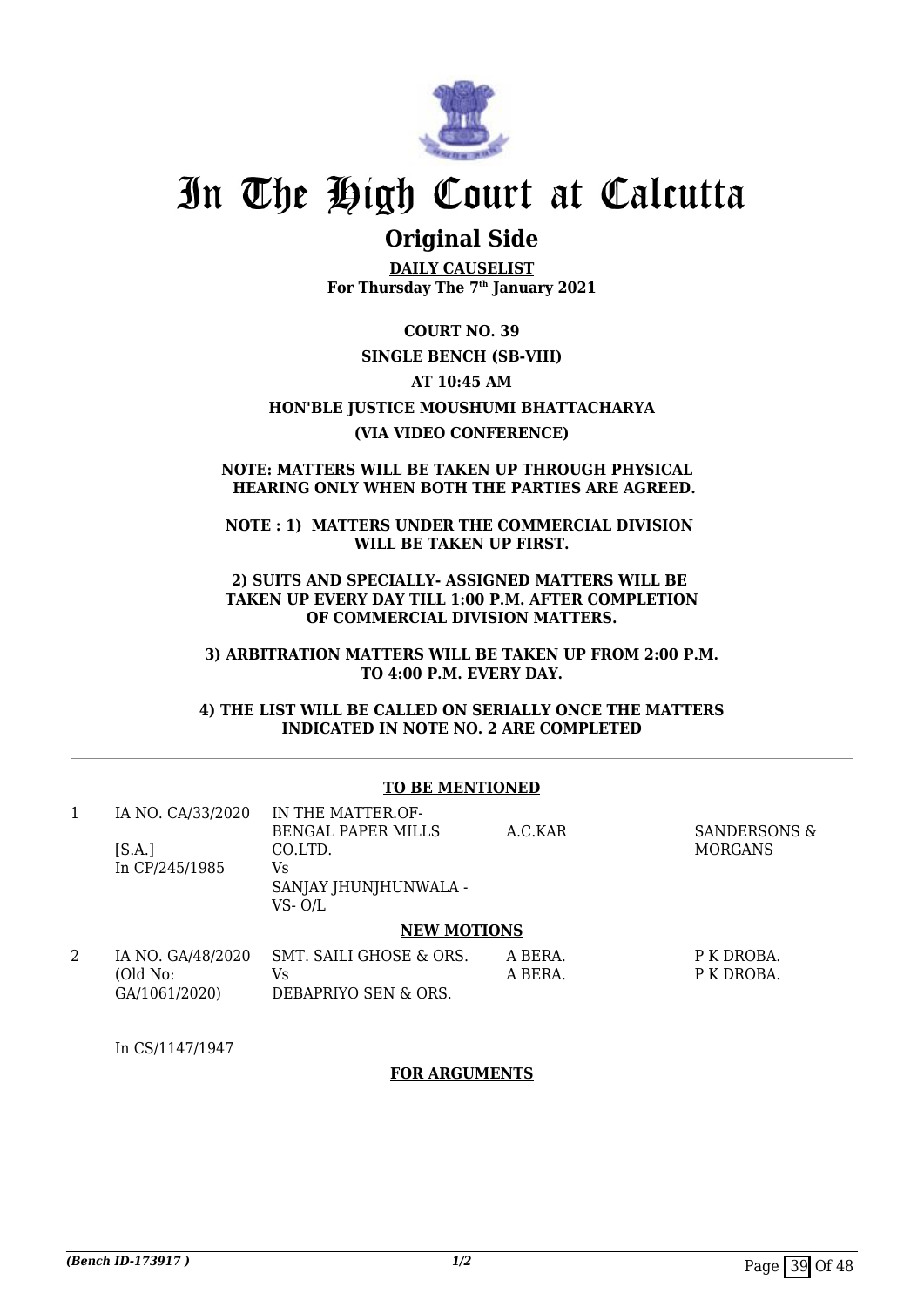| 3  | CS/321/2004                           | NEMAI CHANDRA GHOSH<br><b>VS</b><br>C. E. S. C. LTD.                                        | <b>MOHAMMAD</b><br><b>SHEHABUDDIN</b> |                                    |
|----|---------------------------------------|---------------------------------------------------------------------------------------------|---------------------------------------|------------------------------------|
|    |                                       | IA NO: GA/1/2014(Old No:GA/1124/2014), GA/4/2019                                            |                                       |                                    |
|    |                                       | <b>NEW MOTIONS(2)</b>                                                                       |                                       |                                    |
| 4  | AP/145/2020                           | RINA CHAKRABORTY AND<br><b>OTHERS</b><br><b>VS</b>                                          | MR. MAHESH LAL<br><b>SHARMA</b>       |                                    |
|    |                                       | M/S. J K ASSOCIATESAND<br><b>ORS</b>                                                        |                                       |                                    |
| 5  | AP/359/2020                           | YASMIN KHALIQUE AND<br><b>ORS</b><br><b>VS</b><br>MUKHTAR ALAM                              | MD. IMTEYAZ ASLAM<br><b>LODHI</b>     |                                    |
|    | IA NO: GA/1/2020                      |                                                                                             |                                       |                                    |
|    |                                       | <b>ARBITRATION MOTION (ADJ.) SEC. 34</b>                                                    |                                       |                                    |
| 6  | AP/227/2013                           | MITESH MEHTA ALSO<br>KNOWN AS MITESH<br>KISHORE MEHTA<br><b>VS</b>                          | MD. JALALUDDIN                        |                                    |
|    |                                       | SAREGAMA INDIA LIMITED                                                                      |                                       |                                    |
| 7  | AP/1121/2016                          | UNION OF INDIA & ANR.<br><b>VS</b><br>PAM DEVELOPMENT PVT.<br>LTD.                          | APARNA BANERJEE                       |                                    |
|    | IA NO: GA/2/2019                      |                                                                                             |                                       |                                    |
| 8  | AP/267/2018                           | M/S NAV BHARAT VANIJYA A P AGARWALLA<br><b>UDYOG</b><br><b>VS</b><br>UNION OF INDIA         |                                       |                                    |
| 9  | AP/430/2019                           | Y D TRANSPORT CO AND<br><b>ANR</b><br><b>VS</b><br>SREI EQUIPMENT FINANCE<br><b>LIMITED</b> | SURYANU SENGUPTA                      | <b>ARCHANA</b><br><b>CHOWDHURY</b> |
| 10 | AP/588/2019                           | SRI RAMBILAS GARAWAL<br><b>VS</b><br>INDIAN OIL CORPORATION<br><b>LIMITED</b>               | <b>GANGULY AND CO</b>                 | MEHARIA & CO.                      |
|    | wt11 AP/566/2011                      | RAMBILAS AGARWAL<br><b>VS</b><br>INDIAN OIL CORPORATION<br>LTD.                             | <b>SUMITA SHAW</b>                    |                                    |
|    | IA NO: GA/1/2019(Old No:GA/2166/2019) |                                                                                             |                                       |                                    |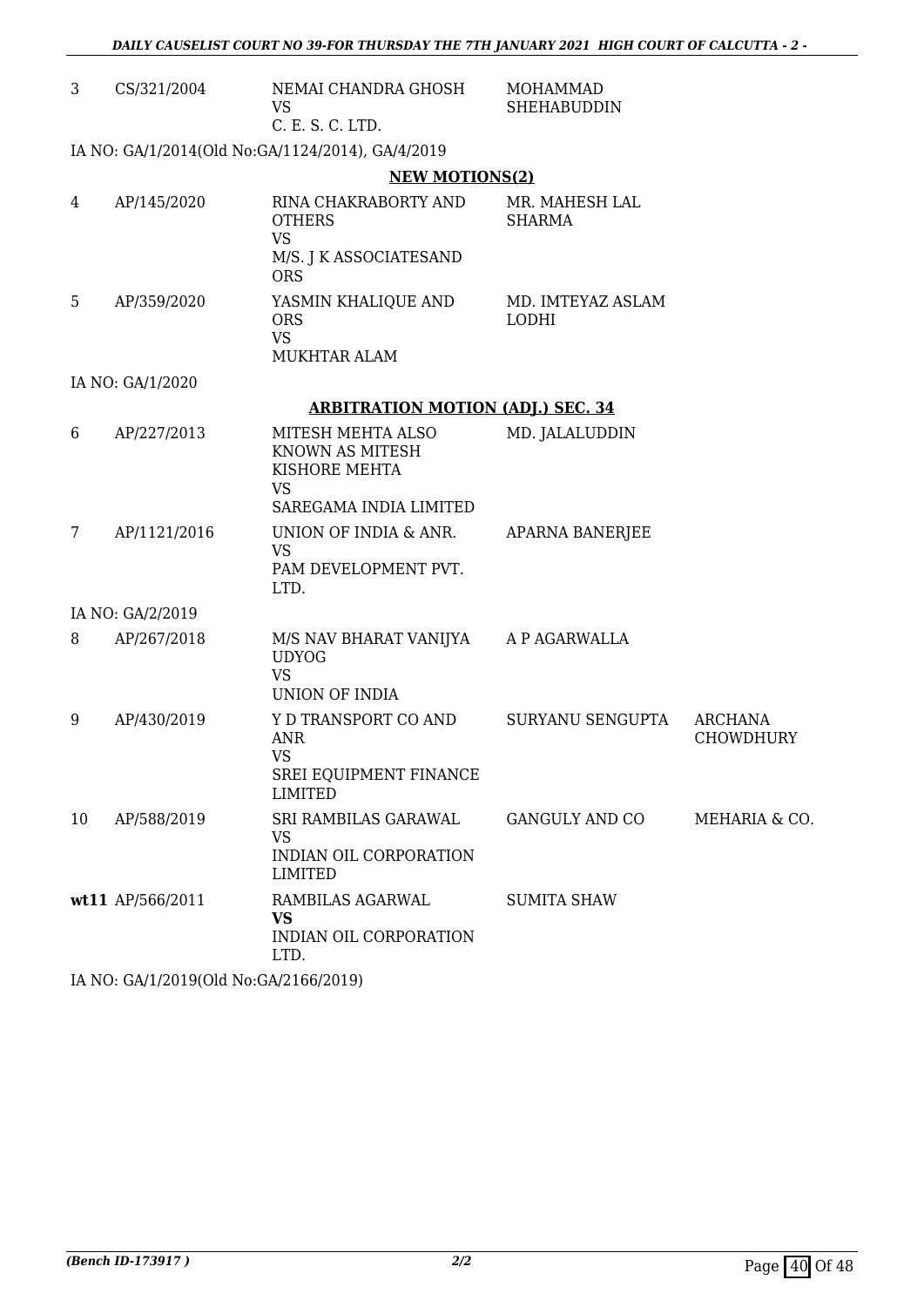

# **Original Side**

**DAILY CAUSELIST For Thursday The 7th January 2021**

**COURT NO. 26 SINGLE BENCH (SB-IX) AT 3:00 PM HON'BLE JUSTICE SHEKHAR B. SARAF (VIA VIDEO CONFERENCE)**

### **NOTE:MATTERS WILL BE TAKEN UP THROUGH PHYSICAL HEARING ONLY WHEN BOTH THE PARTIES ARE AGREED.**

### **NOTE : 1) EVERYDAY ORIGINAL SIDE MATTERS WILL BE TAKEN UP IMMEDIATELY AFTER THE COMPLETION OF THE APPELLATE SIDE MATTERS OR AT 3:00 P.M. WHICHEVER IS EARLIER.**

### **2) ORIGINAL SIDE MENTIONING WILL BE ALLOWED IMMEDIATELY BEFORE THE ORIGINAL SIDE MATTERS ARE TAKEN UP.**

**3) MENTIONING FOR INCLUSION IN THE LIST SHALL BE ENTERTAINED ONLY UPON PROPER NOTICE.**

### **TO BE MENTIONED**

|   | WPO/143/2020          | ATIBIR INDUSTRIES<br>COMPANY LIMITED<br>VS<br>UNION OF INDIA AND ORS | DIBANATH DEY                   |
|---|-----------------------|----------------------------------------------------------------------|--------------------------------|
|   |                       |                                                                      | <b>SPECIALLY FIXED MATTERS</b> |
| n | 117 DO 14 4 4 19 DO 0 | MO VIII TALL POOD                                                    | זות והתחחדו                    |

| WPO/444/2020 | M/S KULTALI FOOD  | NIBEDITA PAL |
|--------------|-------------------|--------------|
|              | MARKETING PRIVATE |              |
|              | LIMITED AND ANR   |              |
|              | VS                |              |
|              | THE STATE OF WEST |              |
|              | BENGAL AND ORS    |              |
|              |                   |              |

### **COURT APPLICATIONS UNDER ART.226**

| WPO/124/2020 | MURARI LAL MURARKA     | PROTYUSH   |
|--------------|------------------------|------------|
|              | VS.                    | CHATTERJEE |
|              | UNION OF INDIA AND ANR |            |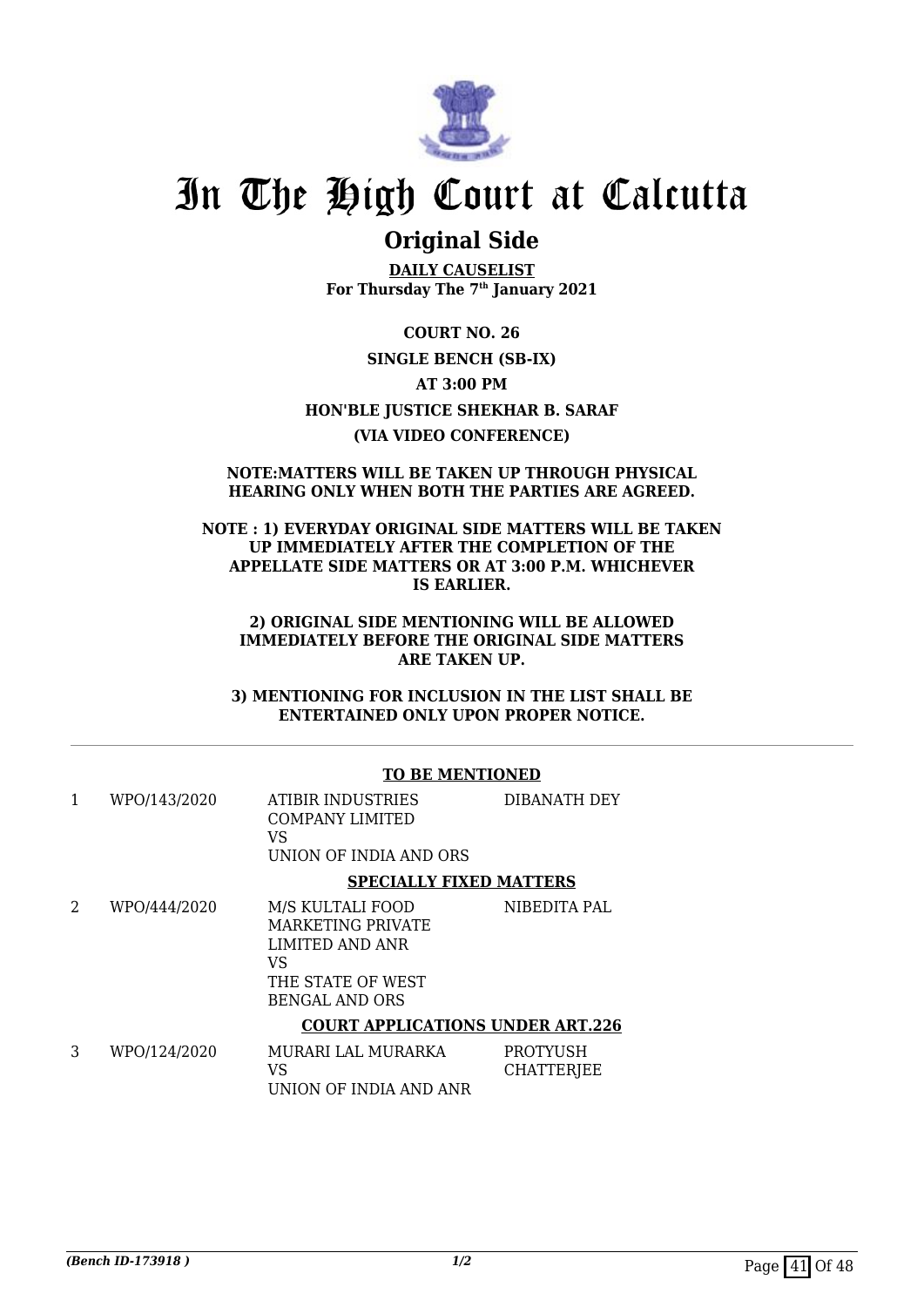L P MANOT AND CO

4 WPO/459/2020 HIRISE HOSPITALITY PVT LTD VS INCOME TAX OFFICER WARD 2(3) KOLKATA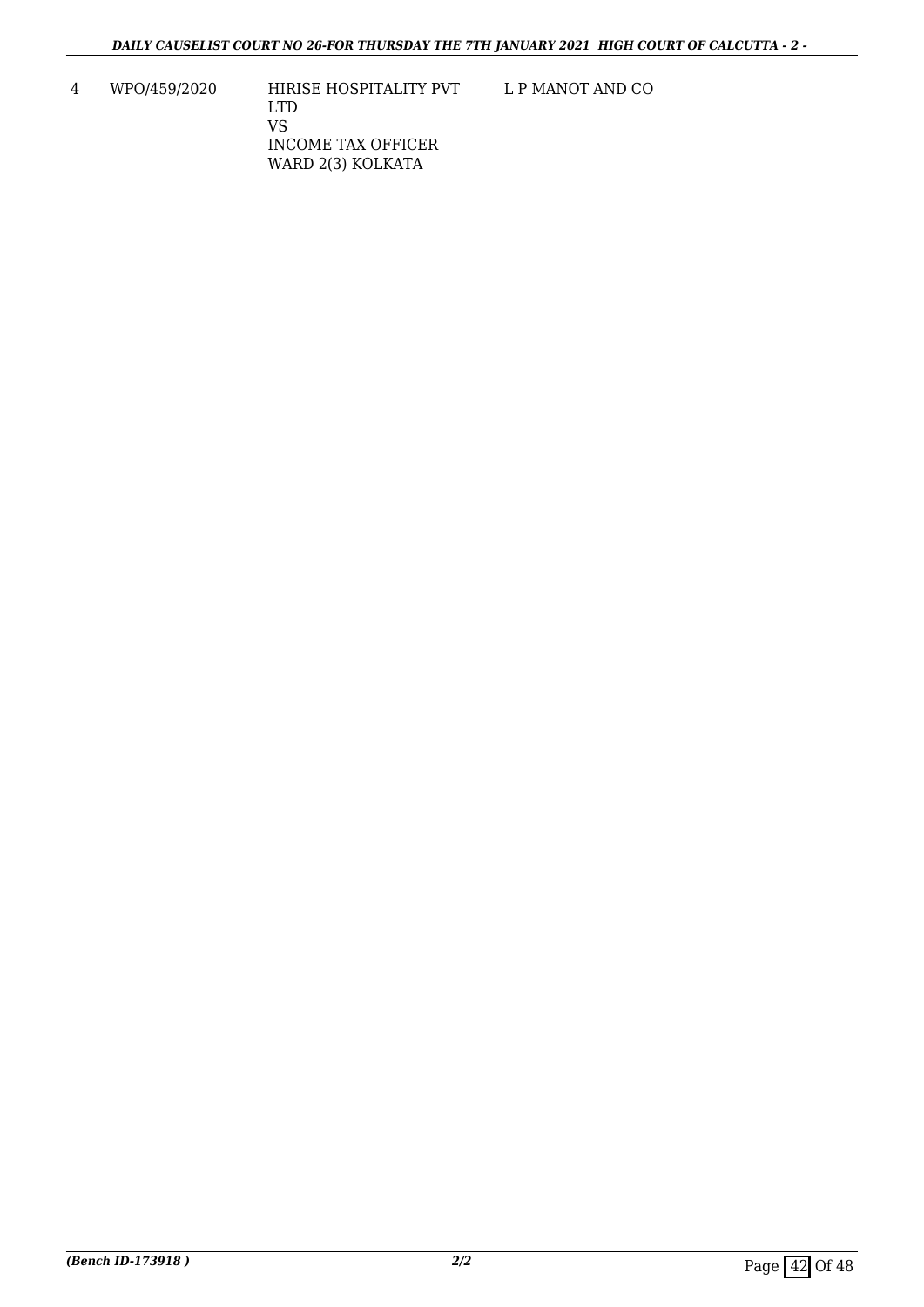

# **Original Side**

**DAILY CAUSELIST For Thursday The 7th January 2021**

**COURT NO. 15 SINGLE BENCH (SB-X) AT 10:45 AM HON'BLE JUSTICE RAJARSHI BHARADWAJ (VIA VIDEO CONFERENCE)**

**NOTE:MATTERS WILL BE TAKEN UP THROUGH PHYSICAL HEARING ONLY WHEN BOTH THE PARTIES ARE AGREED.**

**NOTE: ON FRIDAY i.e., 08/01/2021, ORIGINAL SIDE MATTERS WILL BE TAKEN UP AT 10:45 A.M.**

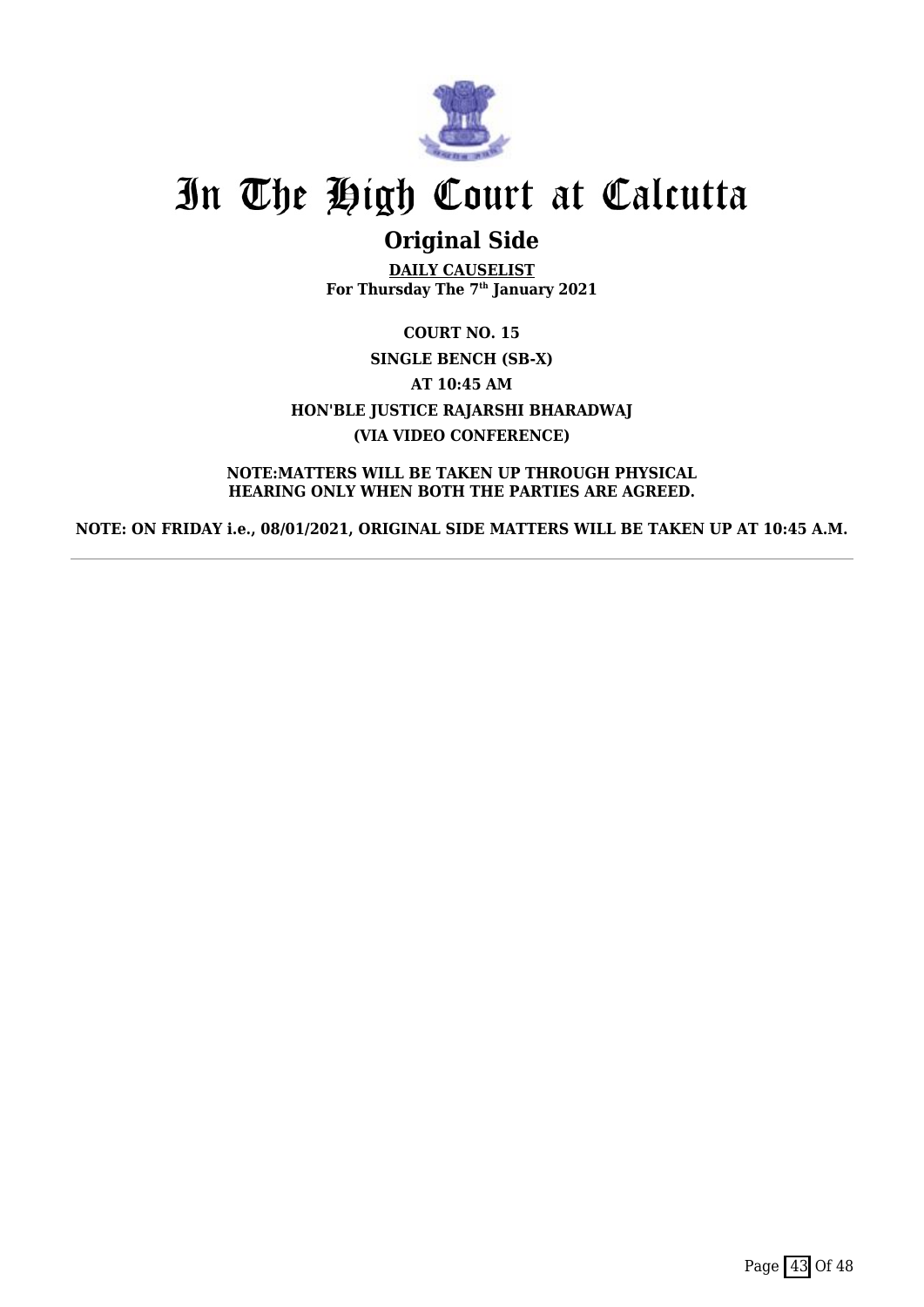

# **Original Side**

**DAILY CAUSELIST For Thursday The 7th January 2021**

**COURT NO. 10**

**SINGLE BENCH (SB-XII)**

**AT 10:45 AM**

## **HON'BLE JUSTICE RAVI KRISHAN KAPUR**

**(VIA VIDEO CONFERENCE)**

#### **NOTE:MATTERS WILL BE TAKEN UP THROUGH PHYSICAL HEARING ONLY WHEN BOTH THE PARTIES ARE AGREED.**

**NOTE: (I) ORIGINAL SIDE MENTIONING EVERY WEDNESDAY AND THURSDAY AT 10:45 A.M.**

#### **(II) ORIGINAL SIDE MATTERS WILL BE TAKEN UP EVERY WEDNESDAY AND THURSDAY AT 10:45 A.M. BEFORE APPELLATE SIDE MATTERS. AFTER COMPLETION OF ORIGINAL SIDE MATTERS, APPELLATE SIDE MATTERS WILL BE TAKEN UP**

### **TO BE MENTIONED**

| 1 | WPO/356/2016     | KUSUM TULSIAN AND ANR<br>VS<br>KOLKATA MUNICIPAL<br>CORPORATION & ORS                        | C.K. JAIN AND CO.                |
|---|------------------|----------------------------------------------------------------------------------------------|----------------------------------|
|   |                  | <b>FOR HEARING</b>                                                                           |                                  |
| 2 | WPO/1127/2005    | HINDUSTAN PETROLEUM<br>CORPORATION LTD.<br>VS<br>THE BOARD OF DIRECTORS<br>KOLKATA PORT TRUS | SATYABRATA<br><b>CHAKRABORTY</b> |
|   |                  | <b>SPECIALLY FIXED MATTERS</b>                                                               |                                  |
| 3 | WPO/628/2018     | PROBIR KUMAR DAS<br>VS.<br>THE KOLKATA MUNICIPAL<br>CORPORATION & OTHERS                     | <b>SAYANTAN BOSE</b>             |
|   |                  | <b>FOR HEARING (WRIT PETITION)</b>                                                           |                                  |
| 4 | IA NO. GA/1/2020 | PAHARPUR COOLING                                                                             | M SEAL.                          |

| IA NO. GA/1/2020 | PAHARPUR COOLING | M SEAL. |
|------------------|------------------|---------|
| (Old No:         | TOWERS LTD.      | M SEAL. |
| GA/514/2020)     | Vs               |         |
|                  | COMM. OF CENTRAL |         |
|                  | EXCISE, CAL-1    |         |
| In WPO/2222/1996 |                  |         |

**(Bench ID-173944 )** 1/2 Page 44 Of 48

DIPTYENDU KR. PAL

(FOR RES.17)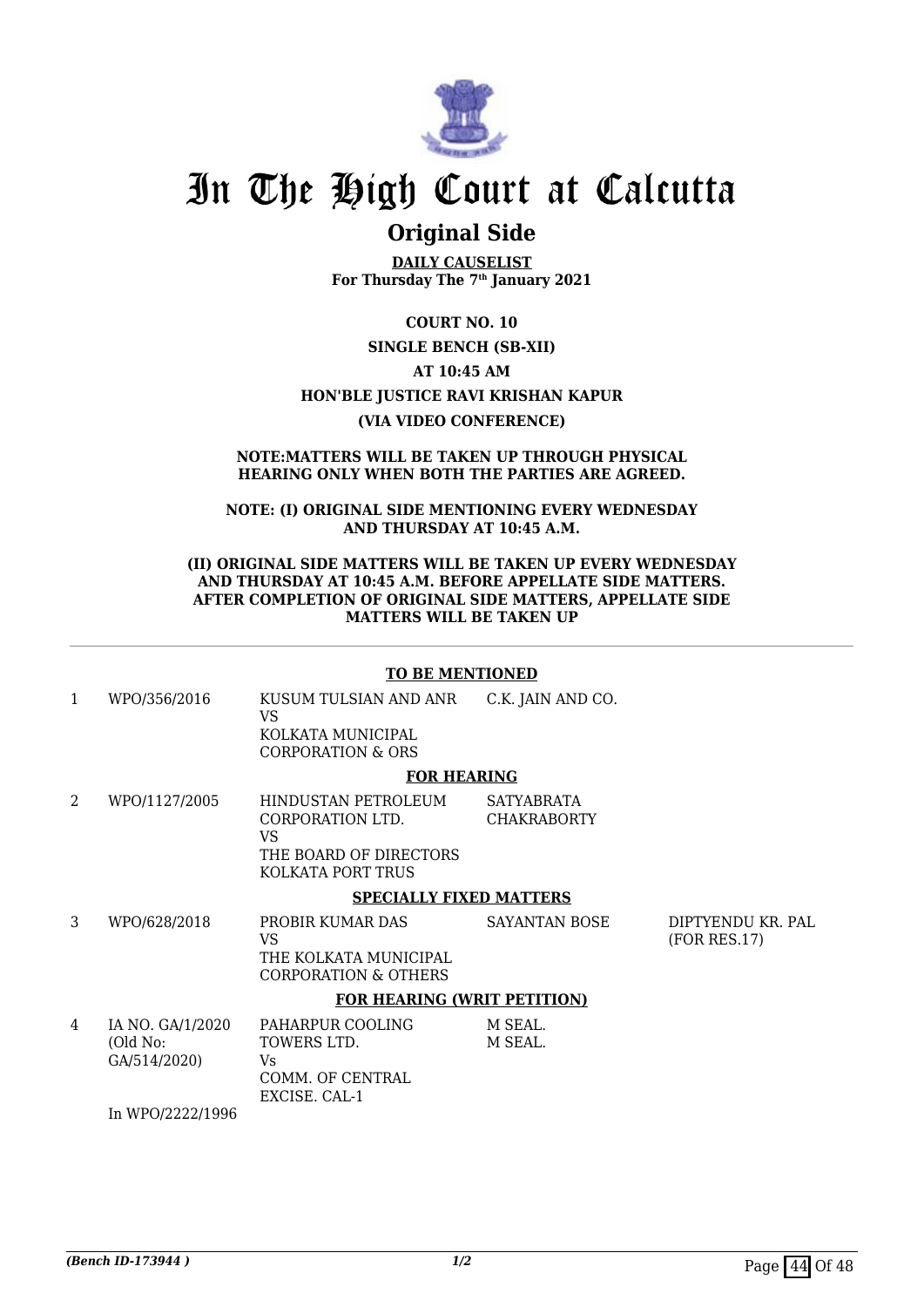| 5               | IA NO. GA/2/2020<br>(Old No:<br>GA/515/2020) | PAHARPUR COOLING<br>TOWERS LTD.<br>Vs.<br>COMM. OF CENTRAL            | M SEAL.<br>M SEAL.                   |                                          |
|-----------------|----------------------------------------------|-----------------------------------------------------------------------|--------------------------------------|------------------------------------------|
|                 | In WPO/2222/1996                             | EXCISE. CAL-1                                                         |                                      |                                          |
| 6               | IA NO. GA/1/2020                             | M/S.PAHARPUR COOLING                                                  | A.N.SEN                              | NRS.S.BHATTACHARYA                       |
|                 | (Old No:<br>GA/516/2020)                     | TOWERS LTD.& ANR.<br>Vs.                                              | A.N.SEN                              | NRS.S.BHATTACHARYA                       |
|                 |                                              | ASST.COMMISSIONER OF<br>CENTRAL EXCISE CAL.                           |                                      |                                          |
|                 | In WPO/1259/1998                             |                                                                       |                                      |                                          |
| $7\overline{ }$ | IA NO. GA/2/2020<br>(Old No:<br>GA/517/2020) | M/S.PAHARPUR COOLING<br>TOWERS LTD.& ANR.<br>Vs.                      | A.N.SEN<br>A.N.SEN                   | NRS.S.BHATTACHARYA<br>NRS.S.BHATTACHARYA |
|                 |                                              | ASST.COMMISSIONER OF<br>CENTRAL EXCISE CAL.                           |                                      |                                          |
|                 | In WPO/1259/1998                             |                                                                       |                                      |                                          |
| 8               | WPO/591/2017                                 | <b>INDIAN JUTE MILLS</b><br><b>ASSOCIATION &amp; ANR</b><br><b>VS</b> | M/S. L.P. AGARWALLA<br>& CO          |                                          |
|                 |                                              | <b>UNION OF INDIA &amp; ORS</b>                                       |                                      |                                          |
| 9               | WPO/194/2018                                 | JAYANTA KUMAR NEOGI<br><b>VS</b><br>KOLKATA MUNICIPAL                 | T.C. RAY & CO.                       |                                          |
|                 |                                              | <b>CORPORATION &amp; ORS.</b>                                         |                                      |                                          |
| 10              | WPO/311/2018                                 | <b>SOMENATH</b><br><b>BHATTACHARYYA &amp; ORS</b><br><b>VS</b>        | MAHABOOB AHMED                       | <b>RATUL</b><br>BHATTACHARYA(DEF.7,8)    |
|                 |                                              | THE KOLKATA MUNICIPAL<br><b>CORPORATION &amp; ANR</b>                 |                                      |                                          |
|                 | IA NO: GA/4/2019(Old No:GA/152/2019)         |                                                                       |                                      |                                          |
| 11              | WPO/582/2018                                 | <b>CHHABI PANSEY</b><br><b>VS</b><br>THE STATE OF WEST                | <b>SYED SHAMSUL</b><br><b>AREFIN</b> |                                          |

BENGAL & ORS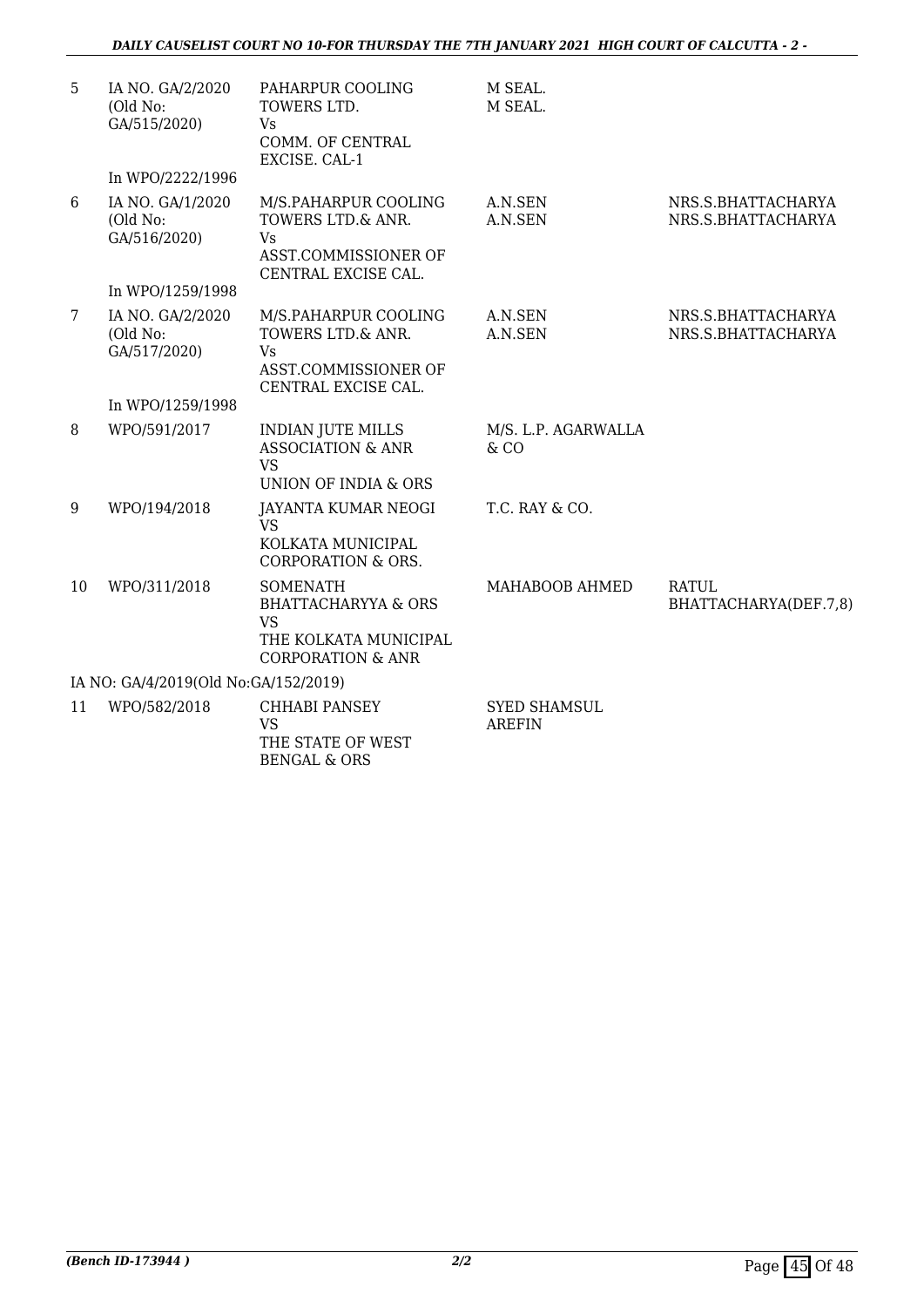

# **Original Side**

**DAILY CAUSELIST For Thursday The 7th January 2021**

**COURT NO. 23 SINGLE BENCH (SB-XIII) AT 2:00 PM HON'BLE JUSTICE ARINDAM MUKHERJEE (VIA VIDEO CONFERENCE)**

## **NOTE:MATTERS WILL BE TAKEN UP THROUGH PHYSICAL HEARING ONLY WHEN BOTH THE PARTIES ARE AGREED.**

## **NOTE: 1) ORIGINAL SIDE MATTERS SHALL BE TAKEN UP EVERYDAY AT 2:00 P.M.**

**2) ORDINARILY, SPECIALLY ASSIGNED MATTERS SHALL BE TAKEN UP ON FRIDAY AT 2:00 P.M.**

**3) AFTER COMPLETION OF ORIGINAL SIDE MATTERS, APPELLATE SIDE MATTERS SHALL BE AGAIN TAKEN UP.**

## **COURT APPLICATIONS UNDER ART.226**

| WPO/84/2019  | SUDIPTA KOLEY      | L.P MANOT AND    |
|--------------|--------------------|------------------|
|              | VS                 | <b>COMPANY</b>   |
|              | SMT M BHOWMICK AND |                  |
|              | ANR                |                  |
| WPO/396/2019 | SUDIPTA KOLEY      | L.P.MANOT AND CO |
|              | VS                 |                  |
|              | CESC LTD AND ORS   |                  |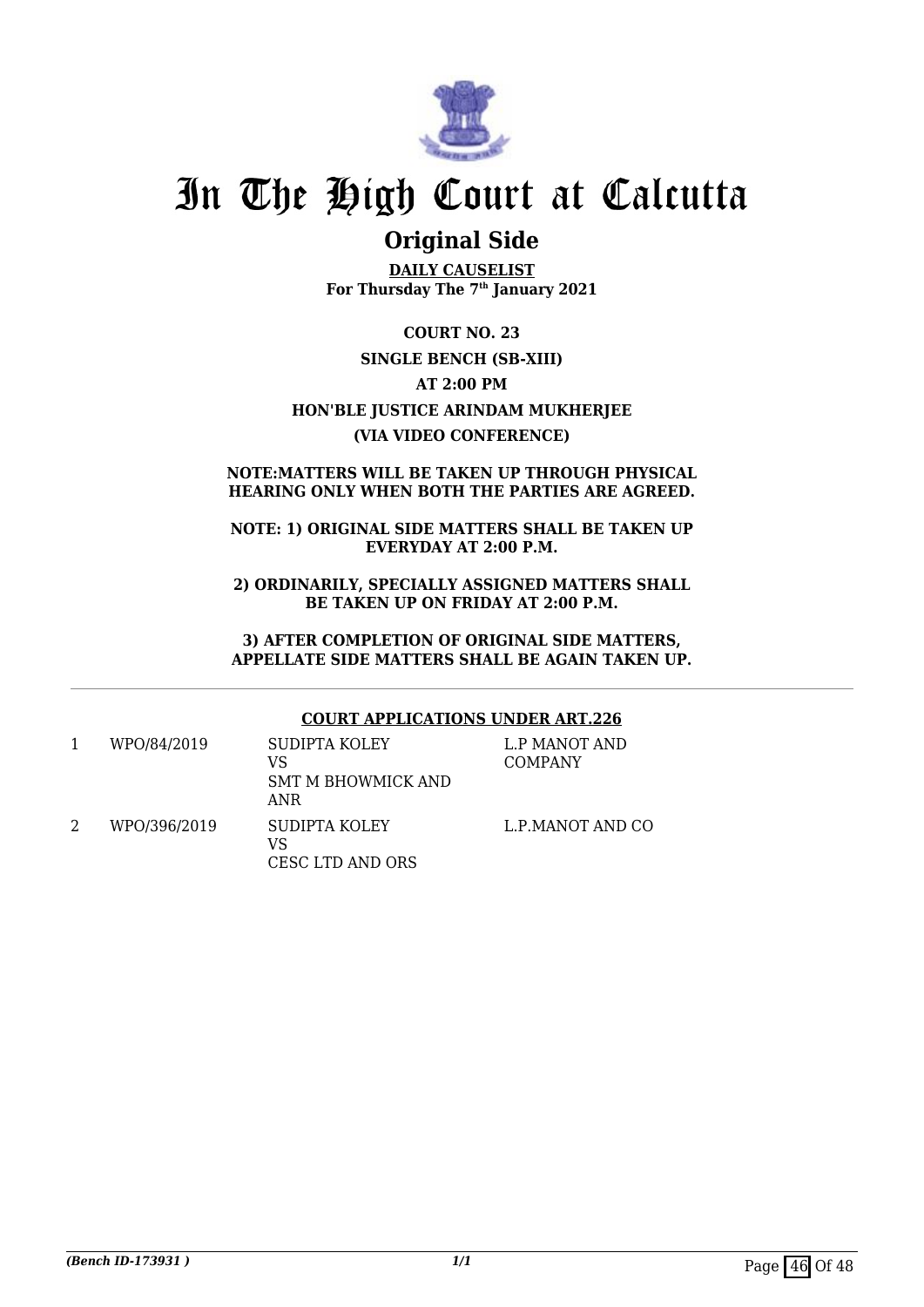

# **Original Side**

**DAILY CAUSELIST For Thursday The 7th January 2021**

**COURT NO. 24 SINGLE BENCH (SB- XV) AT 10:45 AM HON'BLE JUSTICE AMRITA SINHA (VIA VIDEO CONFERENCE)**

## **NOTE:MATTERS WILL BE TAKEN UP THROUGH PHYSICAL HEARING ONLY WHEN BOTH THE PARTIES ARE AGREED.**

### **NOTE: ORIGINAL SIDE MATTERS WILL BE TAKEN UP AT THE FIRST SITTING OF THE COURT.**

### **AFTER COMPLETION OF ORIGINAL SIDE MATTERS, APPELLATE SIDE MATTERS WILL BE TAKEN UP**

## **COURT APPLICATIONS UNDER ART.226**

| 1 | WPO/427/2020 | <b>SHYAMAL ROY</b><br>VS<br>THE STATE OF WEST<br><b>BENGAL AND 4 OTHERS</b>  | <b>DEBDUTTA BASU</b> |
|---|--------------|------------------------------------------------------------------------------|----------------------|
| 2 | WPO/429/2020 | CHANDESHWAR SINGH<br>VS<br>THE STATE OF WEST<br><b>BENGAL AND 4 OTHERS</b>   | <b>DEBDUTTA BASU</b> |
| 3 | WPO/440/2020 | <b>RAJIB GHOSH</b><br>VS<br>THE STATE OF WEST<br><b>BENGAL AND 4 OTHERS</b>  | DEBDUTTA GHOSH       |
| 4 | WPO/441/2020 | <b>ASHOKE NANDY</b><br>VS<br>THE STATE OF WEST<br><b>BENGAL AND 4 OTHERS</b> | <b>DEBDUTTA BASU</b> |